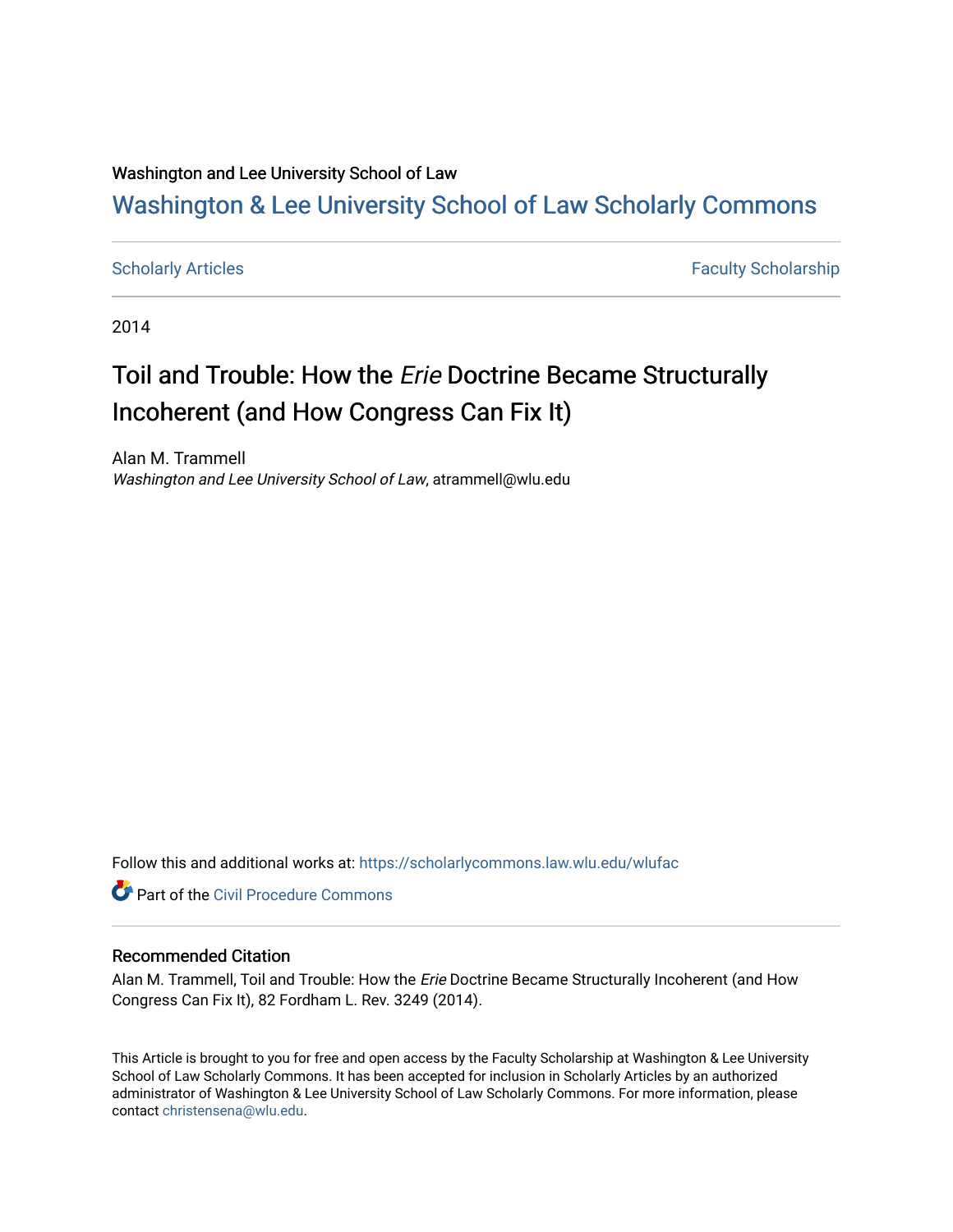# **TOIL AND TROUBLE: HOW THE** *ERIE* **DOCTRINE BECAME STRUCTURALLY INCOHERENT (AND HOW CONGRESS CAN FIX IT)**

#### *Alan M. Trammell\**

*The* Erie *doctrine is still a minefield. It has long been a source of frustration for scholars and students, and recent case law has exacerbated the troubles. Although other scholars have noted and criticized these developments, this Article explores a deeper systemic problem that remains undeveloped in the literature. In its present form, the* Erie *doctrine fails to protect any coherent vision of the structural interests that supposedly are at its core—federalism, separation of powers, and equality.*

*This Article argues that Congress has the power to fix nearly all of these problems. Accordingly, it proposes a novel statute to revamp the* Erie *doctrine in a way that actually protects important structural interests and also streamlines the doctrine to make it more easily administrable. First, the statute defines states' federalism interests with greater precision and concomitantly expands federal courts' power to create rules that are not clearly substantive. Second, it unifies the various strands of the* Erie *doctrine into a single test that serves that vision of federalism. Finally, drawing on lessons from administrative law, the statute gives federal courts new discretion as to the means by which they may adopt nonsubstantive rules. The result is a simpler and more coherent* Erie *doctrine.*

#### TABLE OF CONTENTS

| A. The Symmetry of 1938: Erie and the Federal Rules of |  |
|--------------------------------------------------------|--|
|                                                        |  |
| B. Hanna's Creation of the Modern Erie Doctrine  3255  |  |

<sup>\*</sup> Visiting Assistant Professor of Law, Brooklyn Law School. For comments and suggestions on earlier drafts, I am grateful to Derek Bambauer, Jane Bambauer, Fred Bloom, Y.K. Brony-Lee, Kevin Clermont, Andy Coan, Robin Effron, Maria Glover, Toby Heytens, Caleb Nelson, Jim Park, George Rutherglen, Adam Zimmerman, and the participants in a Junior Faculty Workshop at Brooklyn Law School. I also thank Jourdain Poupore for superb research assistance. Finally, I thank Dean Nicholas Allard for the generous support that I received from the Dean's Summer Research Fund.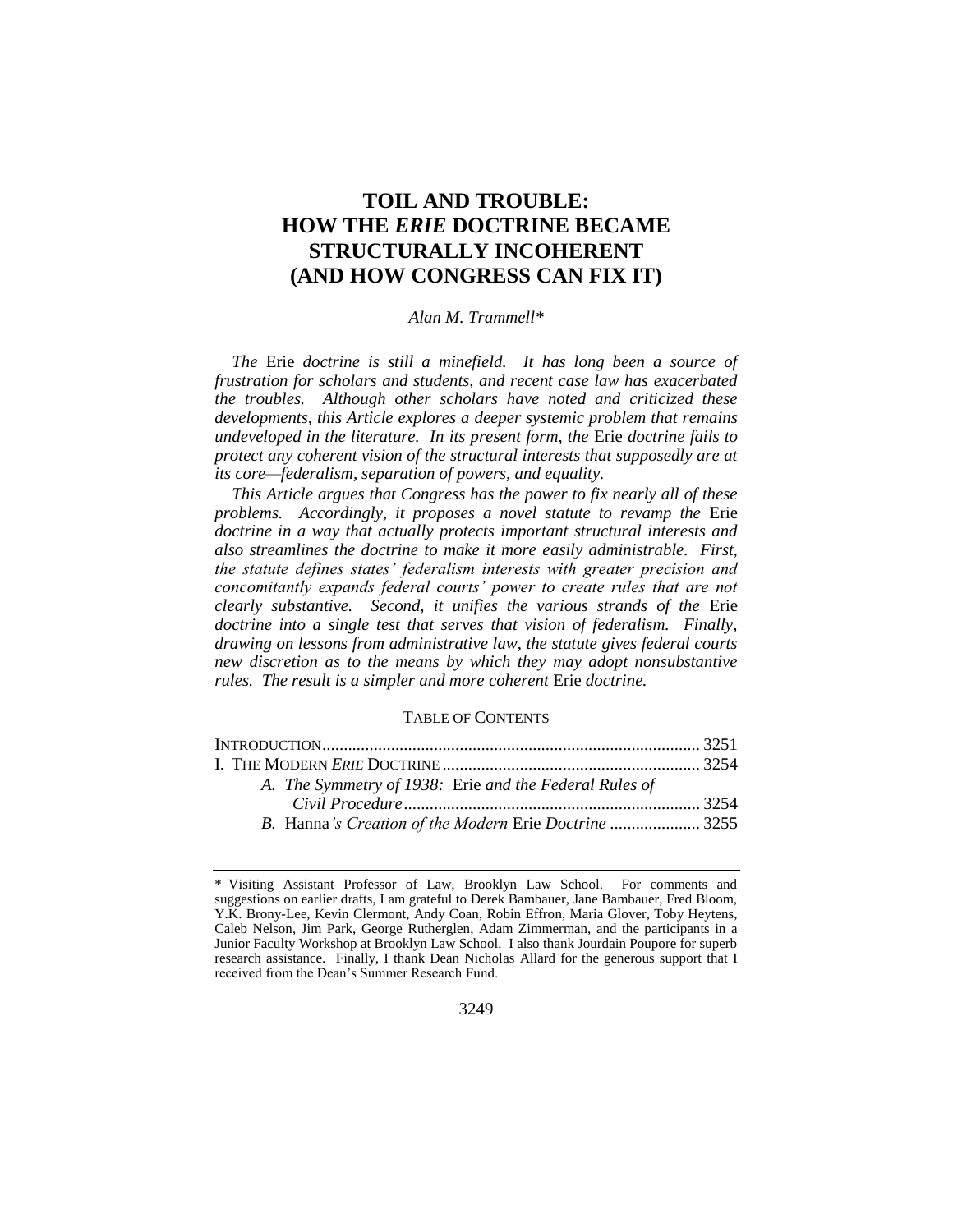| 1. Modifying the Outcome-Determinative Test 3256         |  |
|----------------------------------------------------------|--|
|                                                          |  |
|                                                          |  |
|                                                          |  |
|                                                          |  |
| A. Pervasive Disputes About the Rules Enabling Act  3264 |  |
| 1. Tensions Regarding the Structural Purpose of the      |  |
|                                                          |  |
|                                                          |  |
| 3. Uncertainty About How Litigants May                   |  |
|                                                          |  |
| B. The Incoherence of the Modern Understanding           |  |
|                                                          |  |
| 1. Hanna's Importation of Erie's Constitutional          |  |
|                                                          |  |
| 2. The Irrelevance of Forum Shopping to the              |  |
|                                                          |  |
| 4. The Twin Aims' Failure To Protect a                   |  |
|                                                          |  |
| 5. The Twin Aims' Failure To Protect a                   |  |
|                                                          |  |
| 6. The Persistence of Vertical Forum Shopping  3279      |  |
| III. THE GOALS OF A PROPOSED STATUTORY REVISION3281      |  |
|                                                          |  |
| B. Protecting a Coherent Vision of Federalism  3284      |  |
|                                                          |  |
| D. The Advantages of Discretion in Rulemaking  3292      |  |
| 1. Common Law Rulemaking by Federal Courts Today  3292   |  |
| 2. Analogy to Agency Discretion in Adopting              |  |
|                                                          |  |
| 3. The Statute's Incorporation of Judicial Discretion    |  |
|                                                          |  |
|                                                          |  |
|                                                          |  |
|                                                          |  |
|                                                          |  |
| c. Congress's Power over Nonsubstantive Rules 3300       |  |
| 2. Is the Distinction Between Substantive and            |  |
| Nonsubstantive Rules Any Better Than the                 |  |
|                                                          |  |
| 3. Will Greater Judicial Discretion                      |  |
|                                                          |  |
|                                                          |  |
|                                                          |  |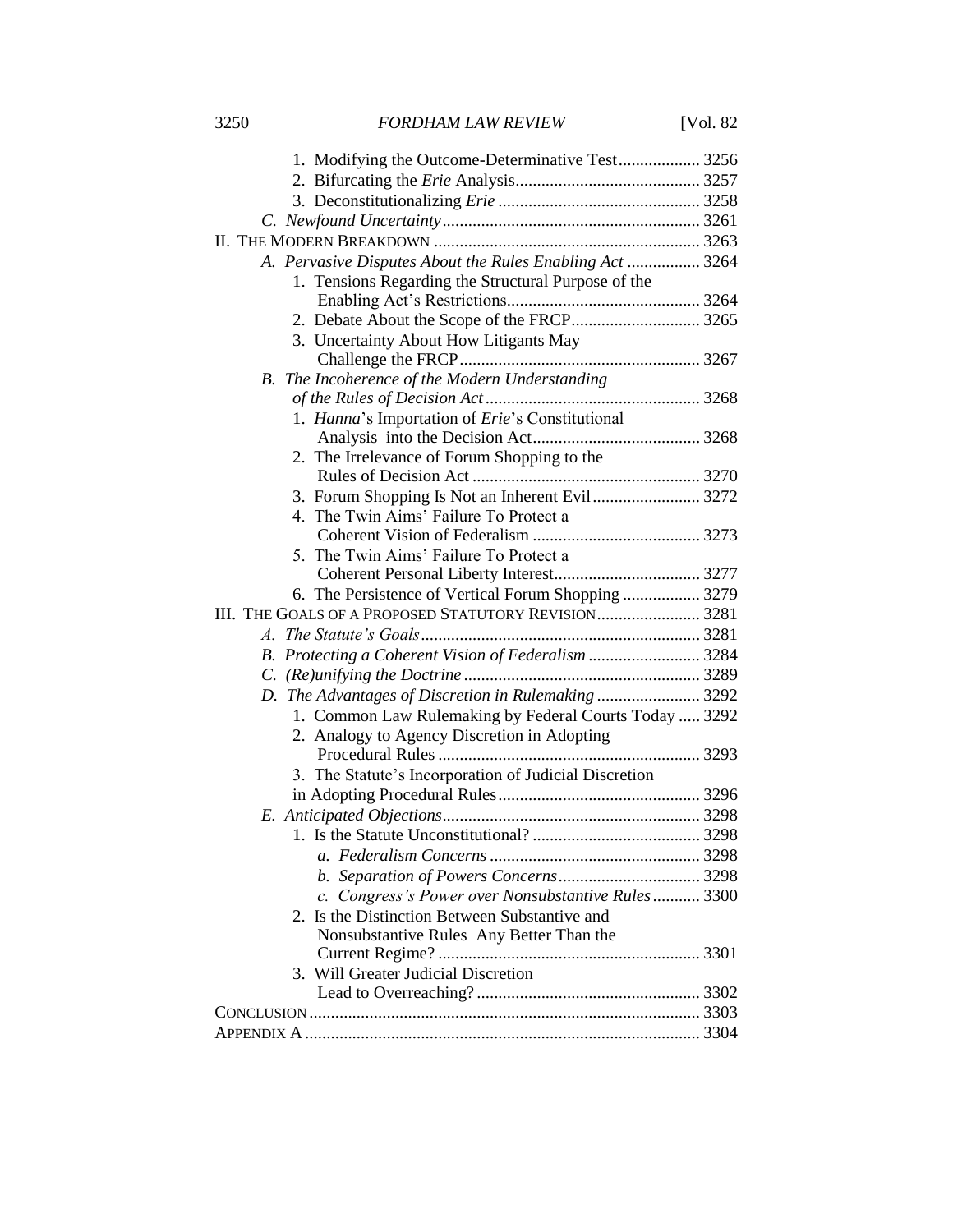#### <span id="page-3-5"></span><span id="page-3-4"></span><span id="page-3-3"></span><span id="page-3-1"></span>**INTRODUCTION**

<span id="page-3-2"></span>Over the last seventy-five years, *Erie Railroad Co. v. Tompkins*<sup>2</sup> has become more than an iconic case. It is a repository for countless theories of federalism,<sup>3</sup> separation of powers,<sup>4</sup> and even international law.<sup>5</sup> Yet the modern doctrine, for all of its sound and fury, indeed might signify nothing.

<span id="page-3-0"></span>Under the *Erie* doctrine, federal courts sitting in diversity apply state substantive law and federal procedural law.<sup>6</sup> That basic dichotomy is straightforward.<sup>7</sup> The wrinkles and unending trouble for judges, scholars, and first-year law students stem from the significant overlap between substance and procedure—what Professor Walter Wheeler Cook memorably dubbed the "twilight zone."8 Although the basic framework for navigating that twilight zone has been in place for nearly fifty years,<sup>9</sup> recent cases and scholarship demonstrate that the *Erie* doctrine has become increasingly cumbersome and unpredictable.<sup>10</sup>

The problem is actually worse than scholars have appreciated for reasons that remain undeveloped in the literature. In fact, the deficiencies are far deeper and more systemic than a convoluted test or a wrongly decided case. In its present form, the *Erie* doctrine is not merely complicated; it is a deeply entrenched construct devoid of a guiding principle.

4. *See, e.g.*, Paul J. Mishkin, *Some Further Last Words on Erie—The Thread*, 87 HARV. L. REV. 1682 (1974); Martin H. Redish, *Federal Common Law, Political Legitimacy, and the Interpretive Process: An "Institutionalist" Perspective*, 83 NW. U. L. REV. 761 (1989).

5. *See, e.g.*, Curtis A. Bradley & Jack L. Goldsmith, *Customary International Law As Federal Common Law: A Critique of the Modern Position*, 110 HARV. L. REV. 815 (1997).

6. *See* Gasperini v. Ctr. for Humanities, Inc., 518 U.S. 415, 427 (1996).

7. This is what some scholars regard as *Erie*'s narrow holding. *See* Kevin M. Clermont, *Reverse-*Erie, 82 NOTRE DAME L. REV. 1, 11 (2006). The "*Erie* megadoctrine," *id.* at 50, concerns a host of other interesting issues, including the extent to which state courts, when applying federal substantive law, must apply certain federal procedures. Preemption questions also fall within the "megadoctrine." This Article, however, focuses on the judicial choice-of-law issues that have posed many of the most difficult *Erie*-related questions, particularly ones that arise when a federal court sits in diversity. *See also* Craig Green, *Repressing* Erie*'s Myth*, 96 CALIF. L. REV. 595, 614–15 (2008). References to the "*Erie* doctrine" in this Article thus pertain to the narrow doctrine.

8. Walter Wheeler Cook, *"Substance" and "Procedure" in the Conflict of Laws*, 42 YALE L.J. 333, 334 (1933).

9. *See* Hanna v. Plumer, 380 U.S. 460 (1965).

10. *See* Earl C. Dudley, Jr. & George Rutherglen, *Deforming the Federal Rules: An Essay on What's Wrong with the Recent* Erie *Decisions*, 92 VA. L. REV. 707 (2006); Jennifer S. Hendricks, *In Defense of the Substance-Procedure Dichotomy*, 89 WASH. U. L. REV. 103 (2011); *cf.* Thomas D. Rowe, Jr., *Not Bad for Government Work: Does Anyone Else Think the Supreme Court Is Doing a Halfway Decent Job in Its* Erie*-*Hanna *Jurisprudence?*, 73 NOTRE DAME L. REV. 963, 966 (1998) (arguing that *Hanna* created "a reasonably stable, workable, and sensible structure").

<sup>1.</sup> WILLIAM SHAKESPEARE, MACBETH act 5, sc. 5.

<sup>2.</sup> Erie R.R. Co. v. Tompkins, 304 U.S. 64 (1938).

<sup>3.</sup> *See, e.g.*, John Hart Ely, *The Irrepressible Myth of* Erie, 87 HARV. L. REV. 693 (1974); Henry J. Friendly, *In Praise of* Erie*—and of the New Federal Common Law*, 39 N.Y.U. L. REV. 383 (1964).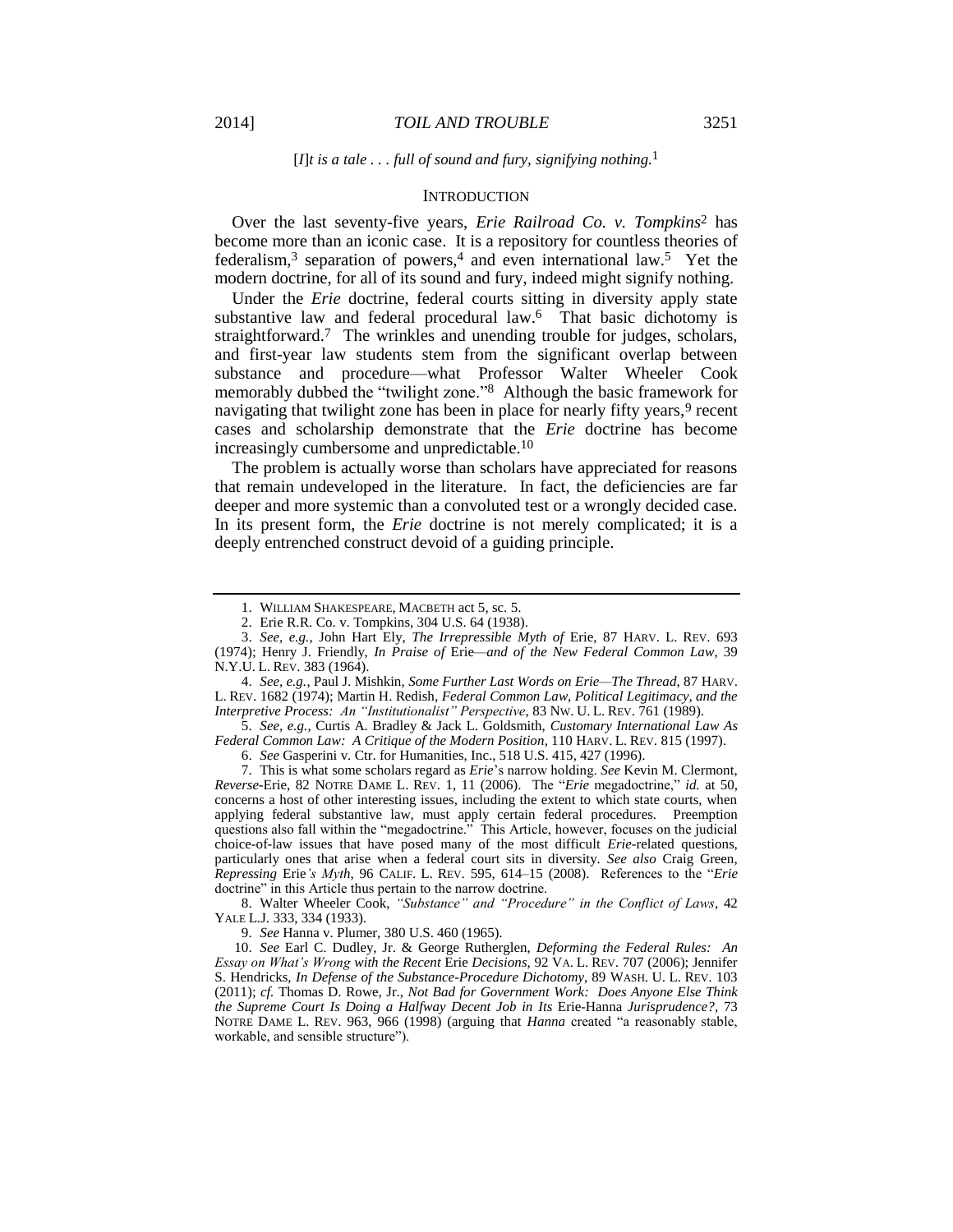Although the doctrine's complexity long has been a source of frustration, complexity in itself is not an evil, particularly if it serves fundamental interests. Indeed, for decades, courts and scholars have treated *Erie* as a guardian of vital structural interests, including federalism, separation of powers, and equality. This Article develops a unique criticism of the *Erie* doctrine and argues that it actually accomplishes *none* of those goals.

There is, however, a way out of the *Erie* wilderness. Congress can fix nearly all of these problems, and this Article proposes a novel statute that revamps the *Erie* doctrine. The proposed statute expands the scope of federal rulemaking authority, allowing courts to create a more comprehensive procedural regime that will apply consistently across federal courts. Perhaps counterintuitively, the proposed statute also solves the current structural problem by defining states' federalism interests more narrowly, albeit with greater precision, and offering more robust protection for those concrete interests. Finally, on a practical level, the proposed statute consolidates the various strands of the *Erie* doctrine into a single test that federal courts can apply with greater ease and predictability.

The Article proceeds in three Parts. Part I offers a brief overview of the *Erie* doctrine for those who have forgotten (or willfully expunged from their memory) all things *Erie*. It demonstrates that nearly every difficult *Erie*-related question has concerned matters within the "twilight zone." After offering haphazard answers to those questions for several decades,  $11$ the U.S. Supreme Court provided a measure of clarity in 1965 with *Hanna v. Plumer*,<sup>12</sup> which created the structure of the modern doctrine.

<span id="page-4-0"></span>Although *Hanna* succeeded in certain respects, it essentially was a brilliant game of Jenga. The Supreme Court subtly removed the central support for the *Erie* doctrine—the constitutional justification—and left intact the doctrinal structure and precedents. While the Court correctly recognized that the Constitution does not compel *Erie*, the doctrine's modern incarnation is structurally weak and bereft of a sound theoretical grounding. At times it is overly deferential to state law, and at other times it allows federal procedure to trump significant state policies. Moreover, in recent years, new uncertainties have crept into the doctrine and revealed deeper problems.

Part II demonstrates that the *Erie* doctrine fails to protect any coherent vision of the structural interests that supposedly are at its core. The problem derives from the Supreme Court's interpretation of the two statutes at the heart of the modern doctrine—the Rules Enabling Act (Enabling Act) and the Rules of Decision Act (Decision Act). As other scholars have recognized, the Court's theory about the Enabling Act has remained elusive and inconsistent.

<sup>11.</sup> *Compare* Ragan v. Merchs. Transfer & Warehouse Co., 337 U.S. 530 (1949) (refusing to apply Federal Rule of Civil Procedure 3 for *Erie*-related reasons), *with* Sibbach v. Wilson & Co., 312 U.S. 1 (1941) (applying Federal Rule of Civil Procedure 35 without discussing *Erie* implications).

<sup>12.</sup> 380 U.S. 460 (1965).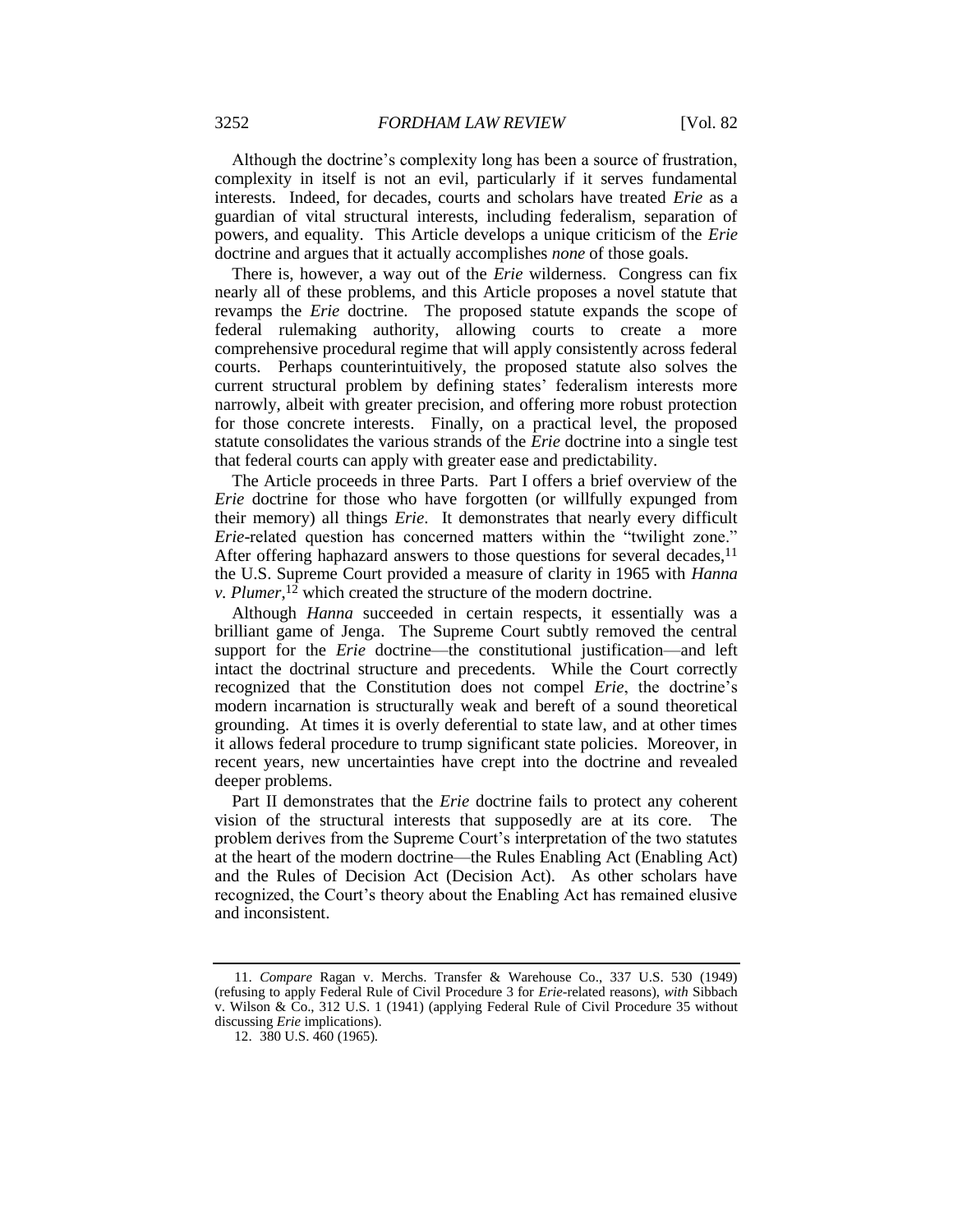The more salient and overlooked problem, which this Article is the first to explore, is that the Court has applied the Decision Act in an anomalous way that does not protect any lucid conception of federalism or equality. The Decision Act, as interpreted since *Hanna*, seeks to avoid vertical forum shopping—a litigant's preference between state and federal court—and the inequality to which it supposedly leads. In *Erie* itself, the Court treated the potential difference in outcomes between state and federal courts as constitutionally problematic. But the Constitution does not compel *Erie*, nor does it require exact equality of results in different courts. Indeed, the Supreme Court has rejected the same arguments regarding the importance of identical outcomes when different states apply each other's laws. Forum shopping, therefore, is not a symptom of unconstitutional behavior. Moreover, the focus on forum shopping obscures states' far more significant interest in regulating conduct within their borders. In other words, the modern *Erie* doctrine does not advance a defensible vision of either federalism or equality and thus has become a solution in search of a problem.

Part III proposes a statutory revision with three significant innovations. First, it defines states' federalism interests with greater particularity. Specifically, states should retain the ability to adopt truly substantive rules—rules that seek to regulate conduct directly, most often expressed in the elements of a cause of action and the defenses that respond directly to those elements. In this way, the revised statute protects a coherent vision of federalism by encouraging states to make their substantive policy choices clear and directing federal courts to protect those choices more rigorously.

<span id="page-5-0"></span>Second, the statute unifies the *Erie* analysis into a single test that expands the scope of federal rulemaking authority and more clearly vindicates the proper role of federalism. Simply put, Congress should authorize federal courts to create any rules that are unquestionably procedural or fall within the twilight zone.<sup>13</sup> Congress has the power to promulgate such rules on its own. Consistent with current doctrine, Congress also may delegate such rulemaking authority to the federal courts, which enjoy a unique expertise on procedural questions. Just as the statute protects states' substantive policy choices more robustly, it promotes uniformity and predictability within the federal procedural regime.

Third, federal courts should retain the power to adopt rules through the current, formal rulemaking process and also to create rules interstitially when adjudicating specific cases. From a policy perspective, the proposed regime finds support in administrative law. Federal agencies have latitude to choose how they announce new procedural rules, whether through a

<sup>13.</sup> I leave for another article a question that others have addressed at length—the federal courts' power to create truly substantive common law. *See, e.g.*, Bradford R. Clark, *Federal Common Law: A Structural Reinterpretation*, 144 U. PA. L. REV. 1245 (1996); Martha A. Field, *Sources of Law: The Scope of Federal Common Law*, 99 HARV. L. REV. 881 (1986); Green, *supra* note [7;](#page-3-0) Jay Tidmarsh & Brian J. Murray, *A Theory of Federal Common Law*, 100 NW. U. L. REV. 585 (2006); Peter Westen & Jeffrey S. Lehman, *Is There Life for* Erie *After the Death of Diversity?*, 78 MICH. L. REV. 311 (1980).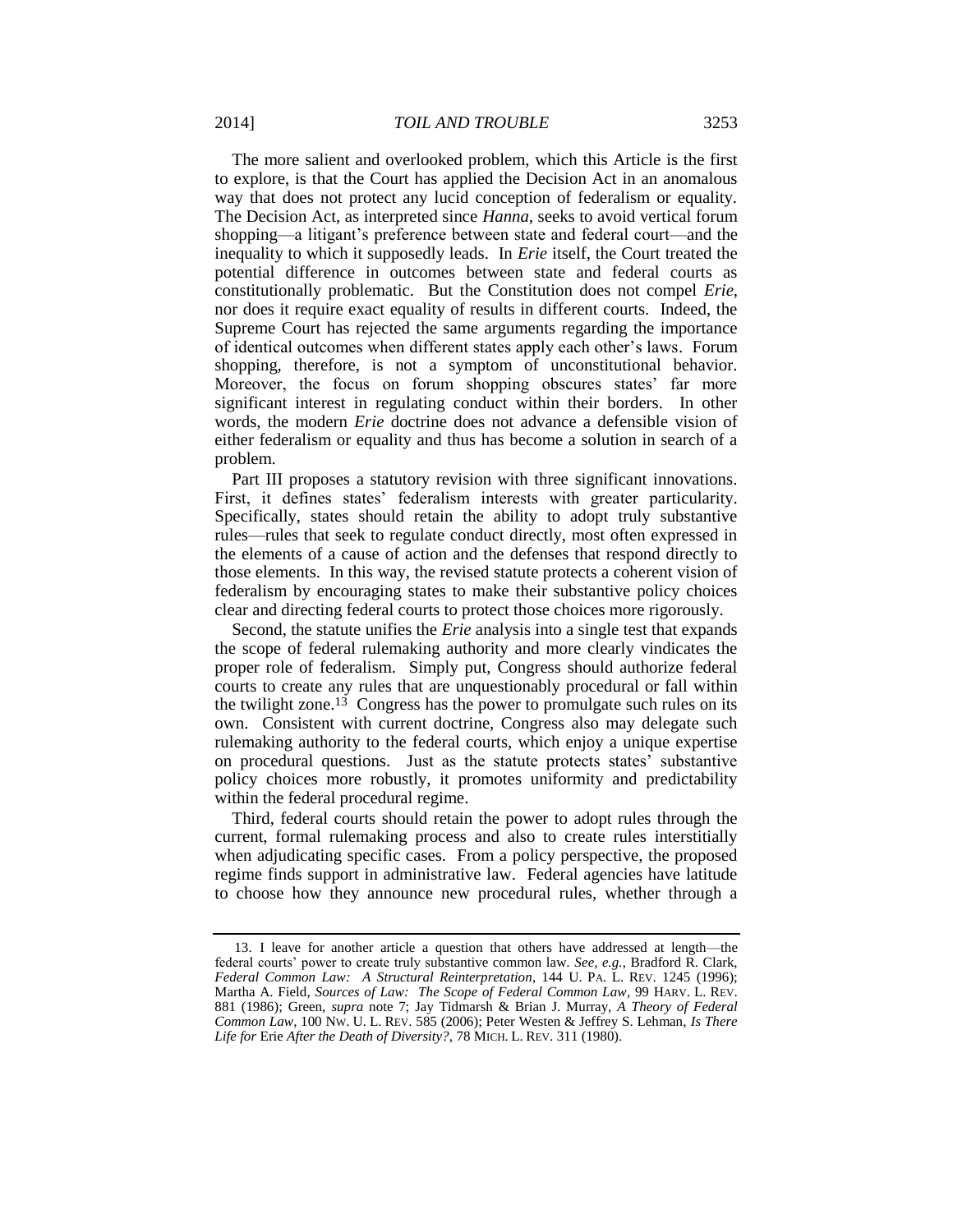formalized notice-and-comment process or more informally through adjudications. Such discretion has been a mainstay of administrative law and generally has been a virtue rather than a recipe for chaos. The parallels to administrative law are especially apt in this context since federal courts would exercise discretion in an area—federal procedure—in which they have particular expertise, just as administrative agencies enjoy discretion within their areas of core competence.

The statutory revision thus creates a more predictable and easily administrable doctrine. Moreover, unlike the current *Erie* doctrine, it effectuates coherent structural concerns about the allocation of power among states, Congress, and the federal courts.

#### I. THE MODERN *ERIE* DOCTRINE

This Part offers a brief overview of how the modern *Erie* doctrine developed, including an analysis of how *Hanna v. Plumer* subtly recast the doctrine. It also demonstrates how *Hanna*'s edifice of clarity and workability has begun to crumble.

#### *A. The Symmetry of 1938:* Erie *and the Federal Rules of Civil Procedure*

*Erie*'s narrow holding—despite doubts about some of its reasoning, the torrent of scholarship that the case has unleashed, and the doctrinal complexity that has ensued—is simple. In diversity cases, federal courts apply state substantive law. All of it.<sup>14</sup>

At issue in *Erie* was the proper interpretation of the Rules of Decision Act, which the first Congress enacted as section 34 of the Judiciary Act of 1789.<sup>15</sup> Despite certain stylistic changes over the years, the substance of the Decision Act has remained unchanged since then. It provides, in relevant part, that "[t]he laws of the several states . . . shall be regarded as rules of decision in civil actions in the courts of the United States, in cases where they apply."<sup>16</sup>

In 1842, in *Swift v. Tyson*, the Supreme Court had interpreted the Decision Act to mean that a federal court, when hearing a state-law claim based on diversity jurisdiction, must apply a state's substantive *statutory* law but not necessarily a state's *judge-made* law (or, common law).<sup>17</sup> Federal courts thus had authority to disregard state judge-made law and instead create their own common law to apply in diversity actions. In 1938, *Erie* declared that *Swift*'s interpretation of the Decision Act was both incorrect and unconstitutional.<sup>18</sup> Speaking through Justice Louis Brandeis, the Court held: "There is no federal general common law. Congress has no

16. Act of June 25, 1948, ch. 646, 62 Stat. 944 (codified at 28 U.S.C. § 1652 (2012)).

<sup>14.</sup> *See supra* note [7](#page-3-0) (distinguishing *Erie*'s narrow application to diversity cases and *Erie*'s "megadoctrine").

<sup>15.</sup> *See* Act of Sept. 24, 1789, ch. 20, 1 Stat. 73.

<sup>17.</sup> Swift v. Tyson, 41 U.S. (16 Pet.) 1, 18–19 (1842), *overruled by* Erie R.R. Co. v. Tompkins, 304 U.S. 64 (1938).

<sup>18.</sup> *See Erie*, 304 U.S. at 72–79.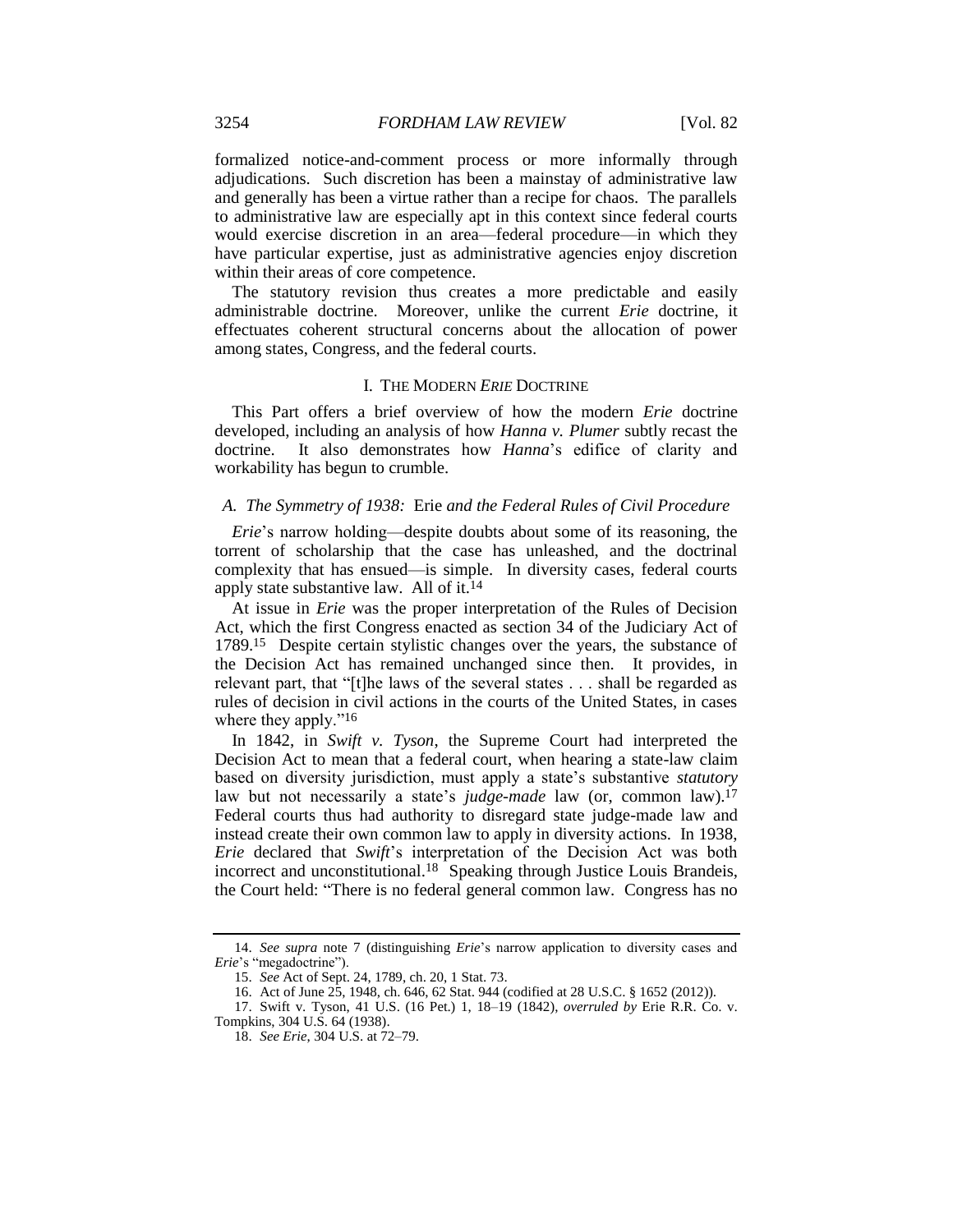power to declare substantive rules of common law applicable in a state . . . . And no clause in the Constitution purports to confer such a power upon the federal courts."<sup>19</sup> *Erie* thus made clear that states have full authority to announce their own substantive law, whether through statutes or judicial decisions, and that federal courts must apply that law.

A certain symmetry arose in 1938. In addition to the Court's decision of *Erie*, the first Federal Rules of Civil Procedure (FRCP) went into effect. Promulgated pursuant to the Rules Enabling Act of 1934, the FRCP aspired to create a uniform system of procedure for the federal courts. Thus, the dual developments meant that federal courts sitting in diversity were to apply federal procedural law and state substantive law.<sup>20</sup>

The symmetry of 1938 quickly foundered on the stark reality that substance and procedure can become frustratingly enmeshed and that procedure often affects the outcome of litigation. For instance, a statute of limitations, though not purporting to be substantive in the sense of regulating someone's conduct, can have a dispositive effect on whether a plaintiff may bring a lawsuit.<sup>21</sup> The burden of proof<sup>22</sup> and rules governing contributory negligence<sup>23</sup> similarly seek to govern litigation conduct but nonetheless also can dictate which side wins.

#### *B.* Hanna*'s Creation of the Modern* Erie *Doctrine*

In the early years of *Erie* and the FRCP, the Court struggled to find a coherent methodology for navigating the questions that fall within the twilight zone between substance and procedure.<sup>24</sup> Part of the problem was the Court's conflation of three distinct sources of law that make up the *Erie* doctrine: the Constitution, the Rules of Decision Act, and the Rules Enabling Act. The Constitution establishes the outer bounds of federal lawmaking authority. The Decision Act, as interpreted since *Erie*, declares that state substantive law provides the rule of decision in diversity cases. And the Enabling Act authorizes the Supreme Court to establish "general rules of practice and procedure" for the federal courts (including the nowfamiliar FRCP).25 In those early years, the Court viewed nearly every *Erie*related question through the same lens and focused on whether application of the federal rule, regardless of whether it was nominally "substantive" or "procedural," would change the outcome of a case.<sup>26</sup> That test nearly

<sup>19.</sup> *Id.* at 78.

<sup>20.</sup> *See* Gasperini v. Ctr. for Humanities, Inc., 518 U.S. 415, 427 (1996).

<sup>21.</sup> *See* Guaranty Trust Co. v. York, 326 U.S. 99, 109 (1945) (treating a state statute of limitations as outcome determinative even though a federal doctrine of laches might have led to the identical outcome).

<sup>22.</sup> *See, e.g.*, Cities Serv. Oil Co. v. Dunlap, 308 U.S. 208 (1939).

<sup>23.</sup> *See, e.g.*, Palmer v. Hoffman, 318 U.S. 109 (1943).

<sup>24.</sup> *See* Bernhardt v. Polygraphic Co. of Am., 350 U.S. 198, 202 (1956); Ragan v. Merchs. Transfer & Warehouse Co., 337 U.S. 530, 532-33 (1949).

<sup>25.</sup> Others include the Federal Rules of Appellate Procedure and the Federal Rules of Criminal Procedure.

<sup>26.</sup> *See Bernhardt*, 350 U.S. at 202; *Ragan*, 337 U.S. at 532–34; *Guaranty Trust Co.*, 326 U.S. at 109; *see also* Byrd v. Blue Ridge Rural Elec. Coop., Inc., 356 U.S. 525, 536–37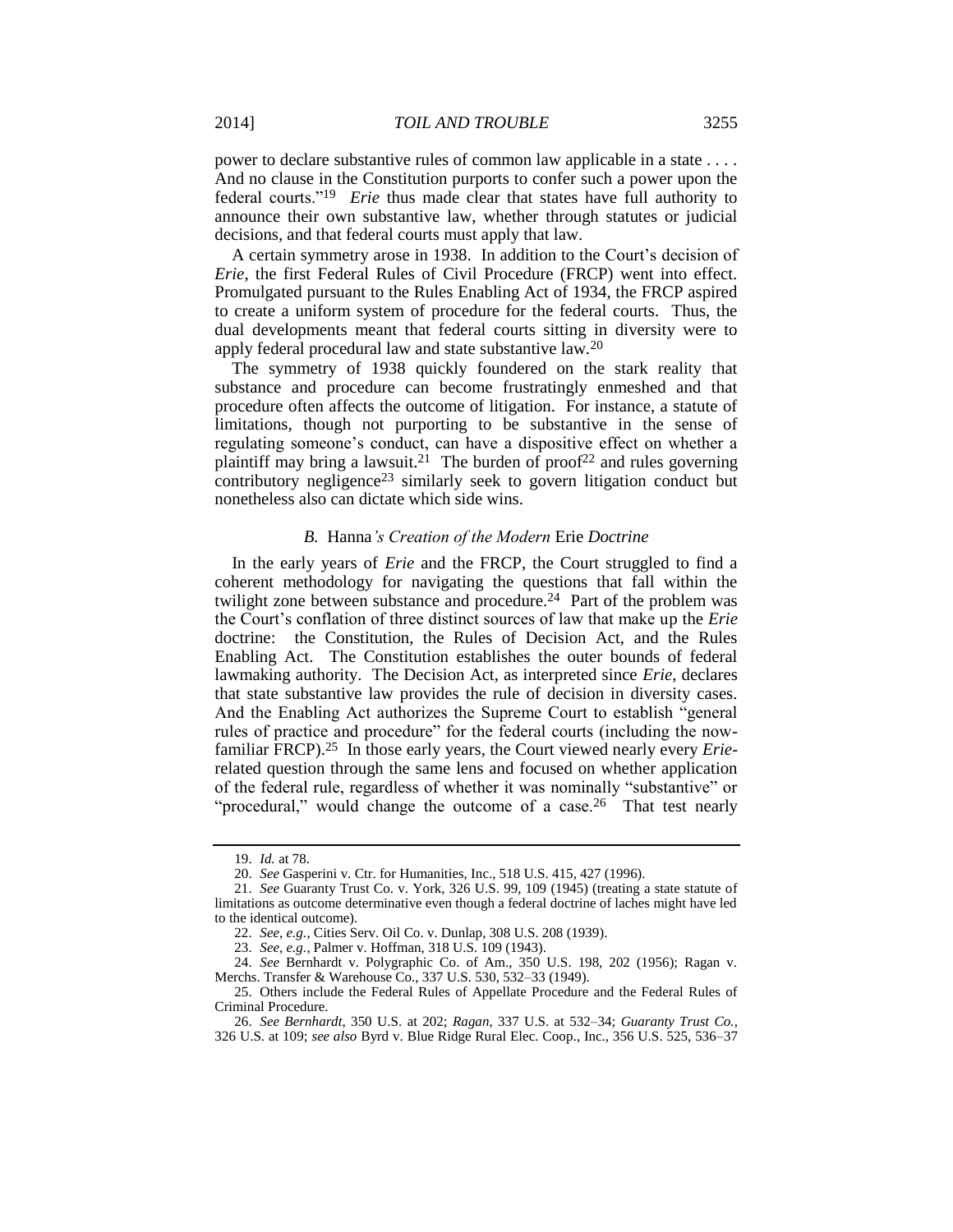always forced federal law to yield to state law. The Court made occasional nods to the FRCP<sup>27</sup> and the vague possibility of "countervailing considerations,"<sup>28</sup> but it never devised a systematic way to navigate those various interests. Consequently, the results and logic of the early cases were inscrutable.

<span id="page-8-2"></span>The contours of the modern *Erie* doctrine came into focus in 1965 with Hanna v. Plumer,<sup>29</sup> which disaggregated the three sources of law and largely crafted the tests that courts apply when analyzing them.<sup>30</sup> *Hanna* reasoned, correctly, that the original outcome-determinative test—which the Court had applied rather indiscriminately—proves too much. Every procedural variation between state and federal rules has the potential to affect the outcome of litigation.31 Indeed, in the years between *Erie* and *Hanna*, the Court concluded that nearly every federal rule was outcome determinative and thus "often bent over backwards to apply state law."<sup>32</sup> As a result, the earlier unvarnished outcome-determinative test had threatened to swallow even the most mundane procedural rules.<sup>33</sup> In charting a new course, *Hanna* made three important moves that gave rise to the modern *Erie* doctrine.

#### <span id="page-8-3"></span><span id="page-8-0"></span>1. Modifying the Outcome-Determinative Test

<span id="page-8-1"></span>First, the Court declared that the mere prospect of a different outcome was not the appropriate test. Instead, it crafted what has become known as the "unguided *Erie* choice"<sup>34</sup> or the "modified outcome-determinative test."<sup>35</sup> *Hanna* held that courts must apply the test "with[] reference to the twin aims of the *Erie* rule: discouragement of forum-shopping and avoidance of inequitable administration of the laws."36 In so doing, the Court made clear that the relevant time for assessing whether application of

34. *Id.* at 471.

35. Michael C. Dorf, *Prediction and the Rule of Law*, 42 UCLA L. REV. 651, 712 (1995); *see also* Martin H. Redish & Carter G. Phillips, Erie *and the Rules of Decision Act: In Search of the Appropriate Dilemma*, 91 HARV. L. REV. 356, 360 (1977) (referring to *Hanna*'s "modified outcome determination test").

36. *Hanna*, 380 U.S. at 468.

<sup>(1958) (</sup>recognizing the outcome-determinative test but noting "affirmative countervailing considerations").

<sup>27.</sup> *See supra* not[e 11.](#page-4-0)

<sup>28.</sup> *Byrd*, 356 U.S. at 537.

<sup>29.</sup> 380 U.S. 460 (1965). In fact, *Hanna* is so central to the current *Erie* analysis that Professor Thomas Rowe refers to the doctrine as the "*Erie-Hanna* doctrine." Rowe, *supra* note [10,](#page-3-1) at 966.

<sup>30.</sup> *See generally* Ely, *supra* not[e 3.](#page-3-2)

<sup>31.</sup> *See Hanna*, 380 U.S. at 468.

<sup>32.</sup> Hendricks, *supra* note [10,](#page-3-1) at 112.

<sup>33.</sup> The earlier outcome-determinative test could have undermined even the service of process rules at issue in *Hanna* itself. *See Hanna*, 380 U.S. at 468. *Hanna* involved a conflict between what was then Rule 4(d) (now Rule 4(e)), which permitted service of process on any person of suitable age at the defendant's dwelling place, and the Massachusetts rule that required personal service on the executor of an estate. In *Hanna*, the defendant's wife was served at their home in compliance with the federal rule but not the state rule. *See id.* at 461–62.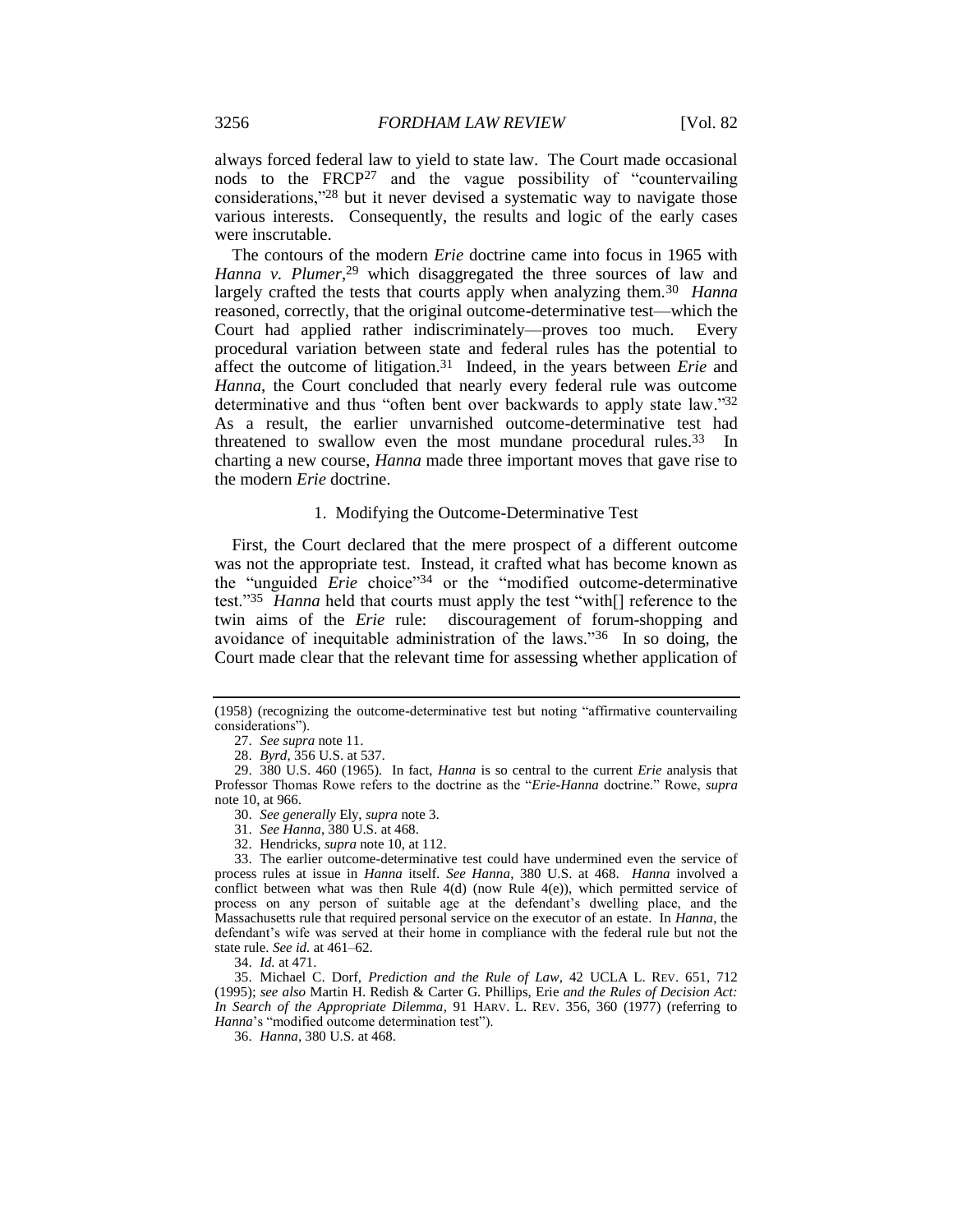a particular rule would be outcome determinative is at the point when forum shopping might occur—at the *start* of litigation.<sup>37</sup>

#### 2. Bifurcating the *Erie* Analysis

Second, *Hanna* created a bifurcated approach for dealing with certain conflicts between federal and state law. In diversity cases, federal courts usually apply state substantive law; that is just the narrow rule from *Erie* itself.38 But if there is a conflict between federal and state law regarding an issue that is not clearly substantive, then a court must follow one of two routes, depending on the source of the federal law. The modified outcomedeterminative test, with its focus on avoiding forum shopping, applies only when the source of the federal rule is judge-made law (such as abstention or the equitable doctrine of laches).

On the other hand, the Rules Enabling Act provides the mode of analysis when the FRCP or other congressionally authorized rules are at issue. Under this prong of *Hanna*, the standards of *Erie* itself and the modified outcome-determinative test are irrelevant.39 The validity and applicability of the FRCP are subject to a much more generous standard—as long as the FRCP "really regulates procedure,"40 then it is valid and applicable.<sup>41</sup>

<span id="page-9-0"></span>By bifurcating the *Erie* analysis, *Hanna* essentially saved the FRCP. As noted above, the original outcome-determinative test had threatened to leave almost no room for the FRCP to operate in the face of contrary state law. Similarly, the modified outcome-determinative test would have called for the FRCP to yield to state law in many instances.<sup>42</sup> Thus, by creating a different mode of analysis for the FRCP and other congressionally authorized rules—a test that overwhelmingly favored their validity and applicability—*Hanna* ensured that the FRCP would apply broadly in all federal cases.

<sup>37.</sup> *See id.* at 468–69.

<sup>38.</sup> State law, of course, is always subject to the trump of a federal constitutional command or a federal statute that preempts state law. *See* Clermont, *supra* note [7,](#page-3-0) at 5–9. As noted earlier, the present analysis deals principally with *Erie*'s application to diversity actions rather than *Erie*'s megadoctrine of federal-state relations. *See supra* note [7](#page-3-0) and accompanying text.

<sup>39.</sup> *Cf.* Semtek Int'l Inc. v. Lockheed Martin Corp., 531 U.S. 497, 504 (2001) (blending *Hanna*'s two prongs).

<sup>40.</sup> *Hanna*, 380 U.S. at 464 (quoting Sibbach v. Wilson & Co., 312 U.S. 1, 14 (1941)).

<sup>41.</sup> *Hanna* noted that an FRCP still must be constitutional; however, the constitutional test is quite lax, permitting any FRCP that "fall[s] within the uncertain area between substance and procedure" and is "rationally capable of classification as either." *Id.* at 472; *see also infra* not[e 212.](#page-35-0)

<sup>42.</sup> The Court at times has acknowledged that determining which *Hanna* test applies the modified outcome-determinative test or the "really regulates procedure" test—can be dispositive. *See* Shady Grove Orthopedic Assocs., P.A. v. Allstate Ins. Co., 130 S. Ct. 1431 (2010); *see also* Adam N. Steinman, *Our Class Action Federalism:* Erie *and the Rules Enabling Act After* Shady Grove, 86 NOTRE DAME L. REV. 1131, 1136 (2011); Kevin M. Clermont, *The Repressible Myth of* Shady Grove, 86 NOTRE DAME L. REV. 987, 1012 (2011).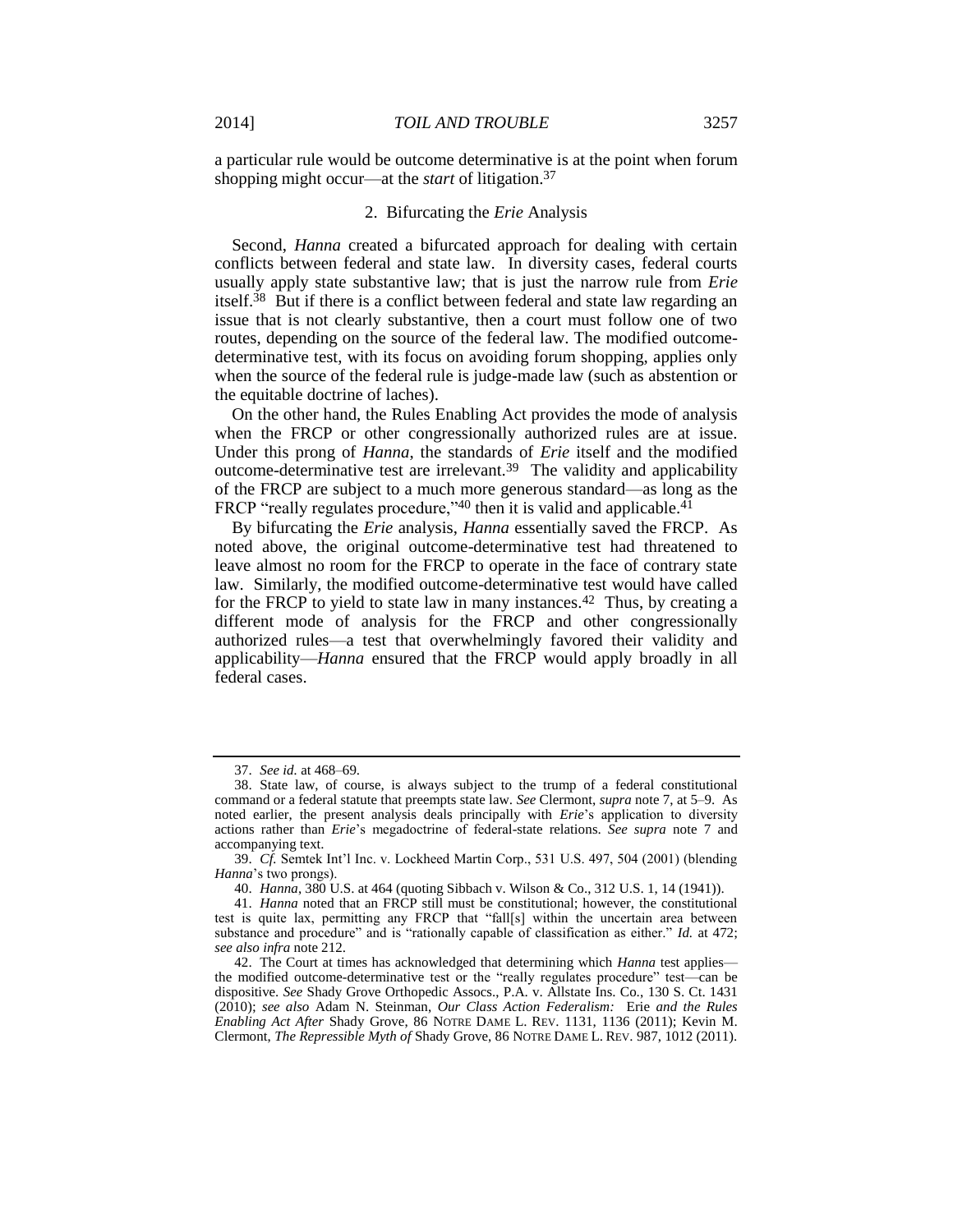#### 3. Deconstitutionalizing *Erie*

*Hanna*'s third move, while less explicit, effectively deconstitutionalized the *Erie* analysis, at least with respect to the twilight zone, which has been the source of nearly all *Erie*-related difficulties.

<span id="page-10-1"></span>*Erie* was self-consciously a constitutional decision. The Court reasoned that "the unconstitutionality of the course pursued has now been made clear," and such unconstitutionality compelled the Court's interpretation of the Decision Act.<sup>43</sup> *Erie*'s constitutional arguments, though sparse, were rooted in two notions of federalism, both of which were wrong when the Court decided *Erie* and over time have become even more obviously erroneous.

The first constitutional argument was predicated on the notion that the states and the federal government were separate sovereigns. According to *Erie*, federal courts, by creating substantive general common law, had "invaded rights which . . . are reserved by the Constitution to the several States."<sup>44</sup> That argument largely echoes the Tenth Amendment, which provides that powers not granted to the federal government "are reserved to the States respectively."<sup>45</sup>

<span id="page-10-3"></span><span id="page-10-2"></span><span id="page-10-0"></span>*Erie* scholarship has not been kind to this species of the federalism argument, and after *Erie* the Supreme Court alluded to it only once more.<sup>46</sup> The "separate sovereigns" approach, which effectively treated states as independent nations, was "controversial from the beginning"<sup>47</sup> and in recent years has met with "near-universal disdain."48 It was "steeped in nowdiscredited views of state autonomy" that were a relic of *Lochner*-era federalism.49 Moreover, the Tenth Amendment does not obviously displace Article III, which expressly provides for diversity jurisdiction. Some scholars have argued that implicit within the grant of diversity jurisdiction is federal courts' power to create even *substantive* law that applies in

47. Suzanna Sherry, *Wrong, Out of Step, and Pernicious:* Erie *As the Worst Decision of All Time*, 39 PEPP. L. REV. 129, 142 (2011).

48. Green, *supra* note [7,](#page-3-0) at 608; *see also* Ely, *supra* note [3,](#page-3-2) at 701–02 (rejecting stateenclave theory); David Marcus, Erie*, the Class Action Fairness Act, and Some Federalism Implications of Diversity Jurisdiction*, 48 WM. & MARY L. REV. 1247, 1276–77 (2007) (arguing that United States v. California, 297 U.S. 175, 183–84 (1936), effectively foreclosed the Tenth Amendment argument). *But see* Friendly, *supra* note [3,](#page-3-2) at 395 (offering one of the few modern defenses of the Tenth Amendment justification for *Erie*).

49. Green, *supra* note [7,](#page-3-0) at 608; *see also* Sherry, *supra* note [47,](#page-10-0) at 143.

<sup>43.</sup> Erie R.R. Co. v. Tompkins, 304 U.S. 64, 77–78 (1938).

<sup>44.</sup> *Id.* at 80.

<sup>45.</sup> U.S. CONST. amend. X. Moreover, *Erie* cited approvingly to an opinion that had offered a full-throated defense of the idea that the Tenth Amendment recognizes the states as "separate and distinct sovereignties." Balt. & Ohio R.R. Co. v. Baugh, 149 U.S. 368, 401 (1893) (Field, J., dissenting).

<sup>46.</sup> *See* Bernhardt v. Polygraphic Co. of Am., 350 U.S. 198, 202 (1956); *see also* Ely, *supra* note [3,](#page-3-2) at 704–06; *cf. Hanna*, 480 U.S. at 475 (Harlan, J., concurring) (arguing that federal law should not substantially affect "those primary decisions respecting human conduct which our constitutional system leaves to state regulation").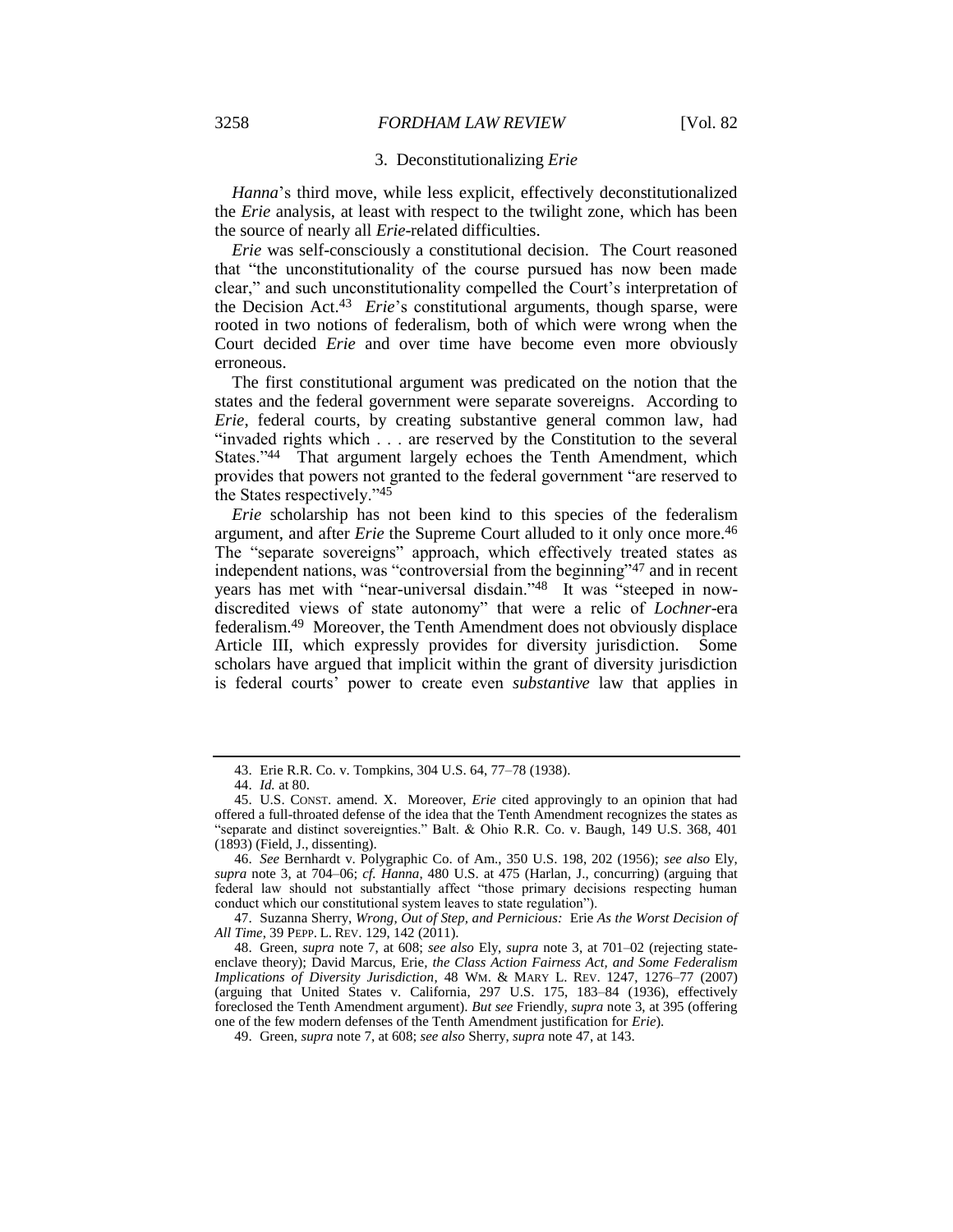<span id="page-11-2"></span>diversity cases,  $50$  a view espoused by certain Founders.  $51$  Thus, even in its own time, *Erie*'s separate-sovereigns argument was wrong as a matter of constitutional theory because it represented a fundamental misunderstanding of federal-state relations.

<span id="page-11-0"></span>The second version of the federalism argument propounded by *Erie* was based on the idea that the federal government is one of enumerated powers and may regulate only when the Constitution so authorizes.52 When the Court decided *Erie*, the enumerated-powers argument was strained on the facts of the case. The Erie Railroad, a New York company operating in Pennsylvania, engaged in interstate commerce; consequently, Congress had latitude, even under the narrow view of the Commerce Clause that prevailed in the early twentieth century, to regulate the railroad's activities.<sup>53</sup> Precisely because federal power was broad enough to regulate the railroad, *Erie* itself was a poor case in which to announce a categorical rule derived from the limited nature of federal power.

<span id="page-11-1"></span>The enumerated-powers explanation had become even less plausible by 1965, when the Court decided *Hanna*. To the extent that that explanation relies on the federal government's lack of particular powers, such that neither Congress nor a court may exercise certain lawmaking authority, the argument proves little.<sup>54</sup> By 1965, the federal government had acquired vast regulatory powers that bordered on plenary.<sup>55</sup> There indeed might be

<sup>50.</sup> *See* Green, *supra* note [7,](#page-3-0) at 609. Some scholars have argued that implicit within the Article III grant of diversity jurisdiction is federal courts' power to create even *substantive* law that applies in diversity cases. *See* Patrick J. Borchers, *The Origins of Diversity Jurisdiction, the Rise of Legal Positivism, and a Brave New World for Erie and Klaxon, 72* TEX. L. REV. 79, 98, 118 (1993); Field, *supra* note [13,](#page-5-0) at 915–19; Sherry, *supra* note [47,](#page-10-0) at 146.

<sup>51.</sup> At the Pennsylvania Ratifying Convention, James Wilson argued:

<sup>[</sup>I]s it not necessary, if we mean to restore either public or private credit, that foreigners, as well as ourselves, have a just and impartial tribunal to which they may resort? I would ask, how a merchant must feel to have his property lay at the mercy of the laws of Rhode Island. I ask, further, how will a creditor feel, who has his debts at the mercy of tender laws in other states?

<sup>2</sup> THE DOCUMENTARY HISTORY OF THE RATIFICATION OF THE CONSTITUTION 519 (Merrill Jensen ed., 1976).

<sup>52.</sup> *See* Erie R.R. Co. v. Tompkins, 304 U.S. 64, 78 (1938) ("Congress has no power to declare substantive rules of common law applicable in a State. . . . And no clause in the Constitution purports to confer such a power upon the federal courts.").

<sup>53.</sup> *See* Green, *supra* note [7,](#page-3-0) at 608–09 (arguing that *Erie* relied in part on the logic of "*Lochner*-era federalism" that initially impeded much of the New Deal legislation); *id*. at 612 (arguing that *Erie* involved facts that indisputably fell within Congress's legislative powers); Caleb Nelson, *A Critical Guide to* Erie Railroad Co. v. Tompkins, 54 WM. & MARY L. REV. 921, 974 n.164 (2013) (same); Sherry, *supra* note [47,](#page-10-0) at 143–44 (same); *see also* S. Ry. Co. v. United States, 222 U.S. 20, 27 (1911).

<sup>54.</sup> *See* Green, *supra* note [7,](#page-3-0) at 613; Sherry, *supra* note [47,](#page-10-0) at 144 & n.87. One could certainly make the argument that courts' lawmaking powers are even more narrowly circumscribed than Congress's. But that was not *Erie*'s argument. *See infra* notes [300–](#page-51-0)10 and accompanying text.

<sup>55.</sup> *See, e.g.*, Heart of Atlanta Motel, Inc. v. United States, 379 U.S. 241 (1964); Wickard v. Filburn, 317 U.S. 111 (1942); NLRB v. Jones & Laughlin Steel Corp., 301 U.S. 1 (1937). Even today, recent high-profile decisions have limited that power only at the margins. *See* Nat'l Fed. of Indep. Bus. v. Sebelius, 132 S. Ct. 2566 (2012) (Roberts, C.J.); *id.*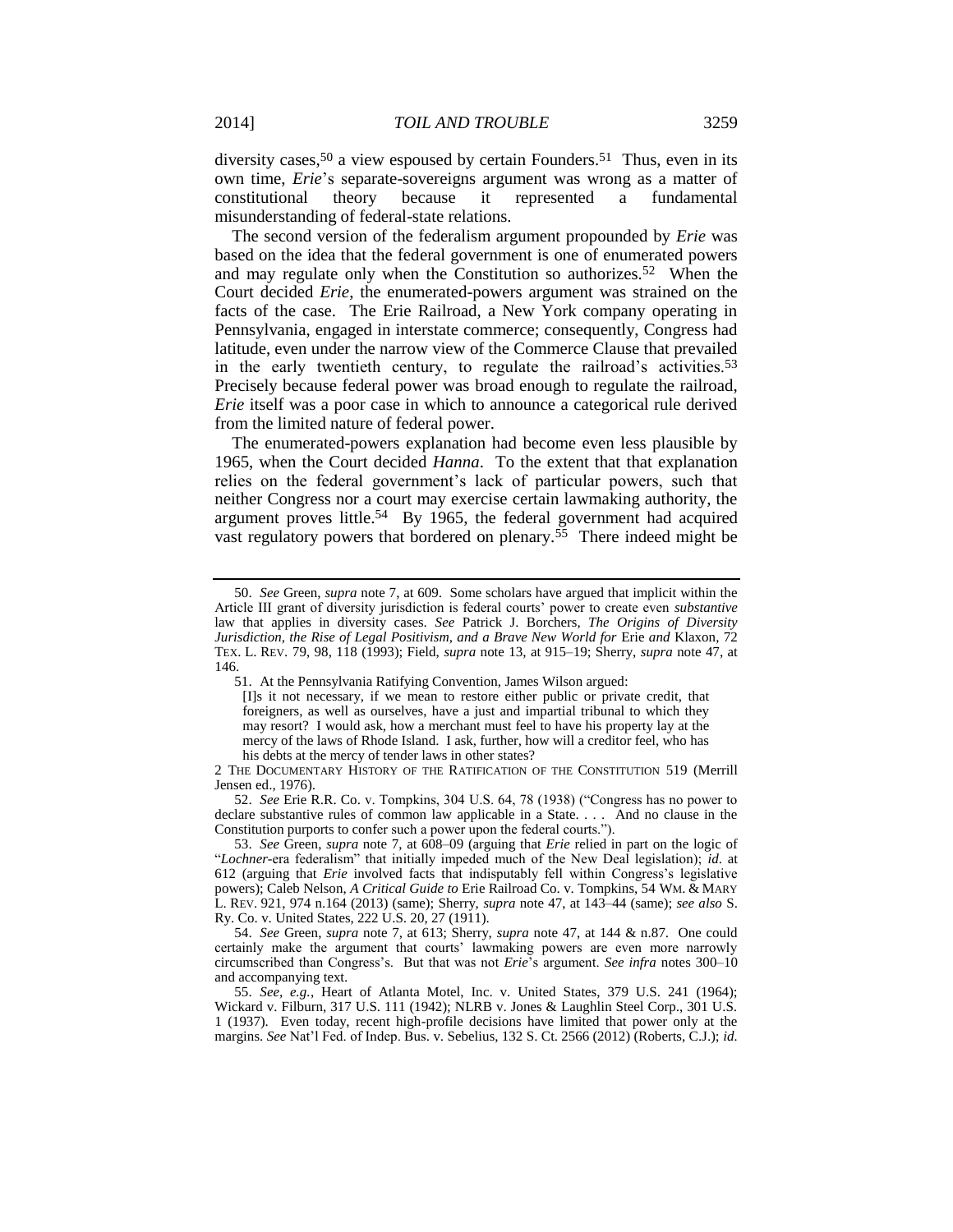some cases that are within a federal court's diversity jurisdiction but nonetheless concern matters over which the federal government has no lawmaking power. But the number of those cases had become—and remains—vanishingly small.56 Consequently, as most scholars recognize, the concept of enumerated powers cannot explain why the rule of *Erie* should govern the lion's share of cases.<sup>57</sup>

<span id="page-12-1"></span>*Hanna* implicitly acknowledged the problems with *Erie*'s constitutional arguments and, without saying so, changed the Court's interpretation of the *Erie* doctrine's essence. The Court effectively deconstitutionalized *Erie* by ignoring the constitutional arguments and turning *Erie*'s basic holding into a matter of statutory interpretation. At no point does the *Hanna* opinion refer explicitly to either the Constitution or the Decision Act. The scholarly consensus, though, is that *Hanna*'s modified outcome-determinative test is a means of applying the Decision Act rather than the Constitution.<sup>58</sup>

<span id="page-12-0"></span>Indeed, it would be strange for *Hanna*'s many references to the "*Erie* rule," and the identification of the rule's twin aims, to pertain to anything other than the Decision Act. *Hanna* makes plain that when an FRCP is at issue, its validity and applicability are *not* subject to the modified outcomedeterminative test—i.e., the "*Erie* rule"—but, instead, to the much more forgiving inquiry of whether the rule "really regulates procedure."59 If an FRCP passes that test, it satisfies the Enabling Act and governs, irrespective of whether it would be outcome determinative. Consequently, the outcomedeterminative test does not derive from a constitutional imperative because, if it did, it would apply even to the FRCP. *Hanna*'s bifurcation of the Decision Act and the Enabling Act is the key to understanding how the Court subtly relegated the Constitution to the background of almost every difficult *Erie* question.<sup>60</sup>

59. *See* Hanna v. Plumer, 380 U.S. 460, 464, 470–71 (1965) (noting that validity is governed by the *Sibbach* test).

<span id="page-12-2"></span>at 2642 (Scalia, Kennedy, Thomas, Alito, JJ., dissenting); United States v. Morrison, 529 U.S. 598 (2000); United States v. Lopez, 514 U.S. 549 (1995).

<sup>56.</sup> *See* Green, *supra* not[e 7,](#page-3-0) at 612–14.

<sup>57.</sup> Modern scholars who still believe that *Erie* has constitutional underpinnings recognize that the enumerated-powers explanation has little purchase. *See* Thomas W. Merrill, *The Common Law Powers of Federal Courts*, 52 U. CHI. L. REV. 1, 14–15 (1985); Redish, *supra* note [4,](#page-3-3) at 766 n.19; *see also* Bradford R. Clark, *Separation of Powers As a Safeguard of Federalism*, 79 TEX. L. REV. 1321, 1416 (2001). *But see* Ely, *supra* note [3,](#page-3-2) at 702–04 (offering a limited defense of the enumerated-powers rationale to justify *Erie*'s actual holding but arguing that, beyond that, "the Constitution's utility as a point of reference was ended").

<sup>58.</sup> *See, e.g.*, Ely, *supra* note [3,](#page-3-2) at 707–18; Rowe, *supra* not[e 10,](#page-3-1) at 985; *see also* Adam N. Steinman, *What Is the* Erie *Doctrine? (And What Does It Mean for the Contemporary Politics of Judicial Federalism?)*, 84 NOTRE DAME L. REV. 245, 314–15 (2008).

<sup>60.</sup> *See* Ely, *supra* not[e 3,](#page-3-2) at 707–18.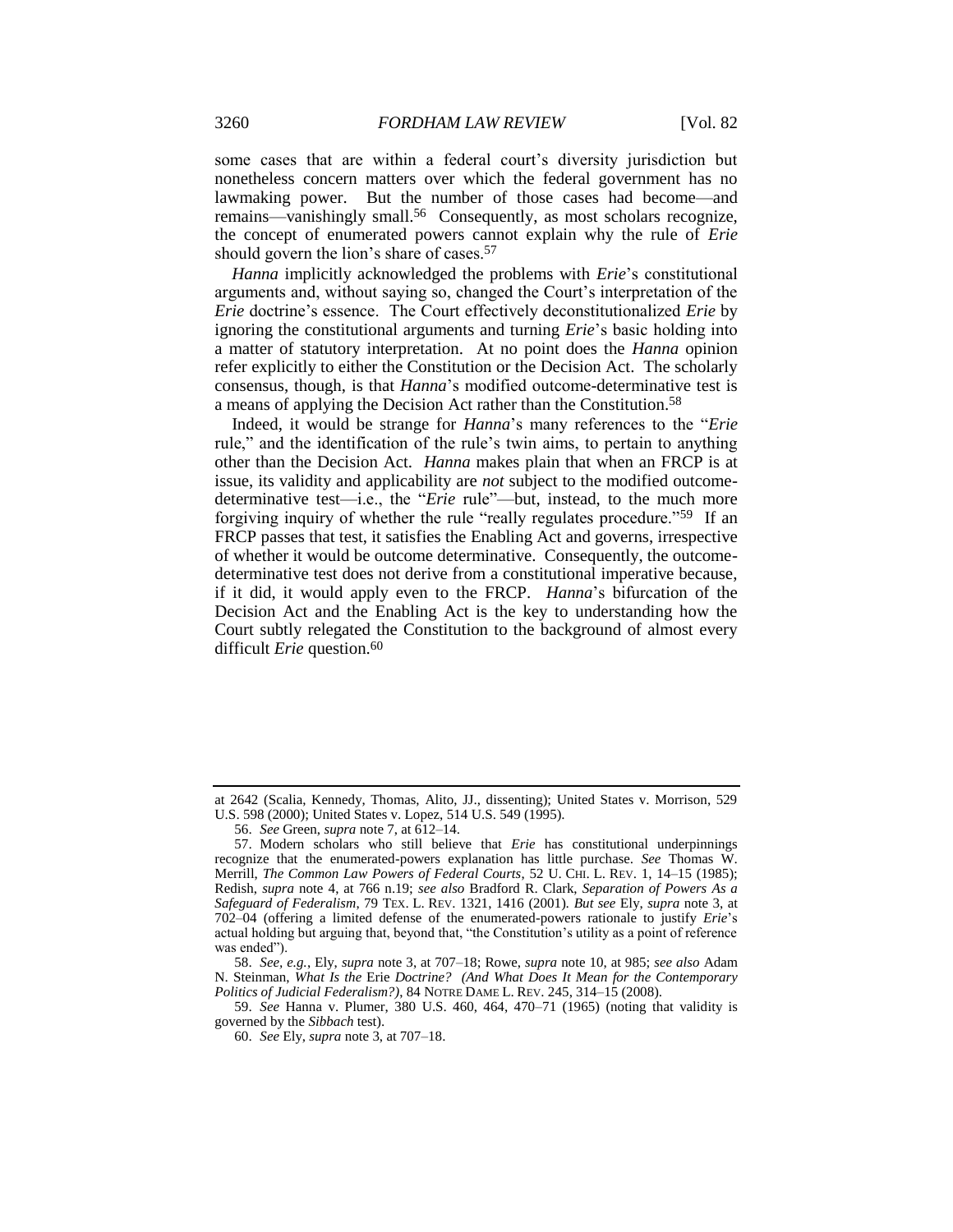After *Hanna*, the *Erie* world seemed clearer. The Constitution, at most, compels federal courts to apply unambiguously substantive state law, but the two relevant statutes govern matters within the twilight zone. When the source of the federal rule is judge-made law, the Decision Act requires courts to apply the modified outcome-determinative test, which puts a thumb on the scale, favoring application of state law. When the source of the federal rule is an FRCP adopted pursuant to the Enabling Act, the test is whether the FRCP really regulates procedure. That test favors application of the FRCP rather than any conflicting state rule.<sup>61</sup>

#### *C. Newfound Uncertainty*

Despite *Hanna*'s aura of predictability, over the last two decades, the Supreme Court has pursued what Professor Jennifer Hendricks characterizes as a confusing and ill-fated "third way" of the *Erie* doctrine.<sup>62</sup> The first phase, in the immediate aftermath of *Erie* itself, was overly deferential to state law. The second phase, beginning with *Hanna*, saw the almost universal applicability of the FRCP, notwithstanding even important state policies to the contrary.<sup>63</sup> Since 1996, though, the Supreme Court has decided three cases that embody an equivocal approach—a labyrinthine third way—under which lower courts and litigants cannot readily discern whether and to what extent federal law will apply in diversity cases.<sup>64</sup>

Each of the three cases introduced a new element of uncertainty into the *Erie* calculus. The first, *Gasperini v. Center for Humanities, Inc.*, 65 concerned a clash between New York's heightened standard for appellate review of jury awards and the more deferential federal standard. Applying *Hanna*'s "twin aims" analysis under the modified outcome-determinative test, the Court concluded that the state standard was substantive for *Erie* purposes.66 Nonetheless, it noted that the Seventh Amendment governs the allocation of authority between trial and appellate courts in the federal system.67 To accommodate both of those conclusions, the Court performed rather elaborate statutory surgery. It directed federal *trial* courts to apply New York's heightened *appellate* standard in reviewing jury awards for excessiveness, thus giving "effect to the substantive thrust" of New York law.68 But federal appellate courts were to continue reviewing lower court decisions according to the more deferential federal standard, thereby

<sup>61.</sup> *See, e.g.*, Steinman, *supra* not[e 42,](#page-9-0) at 1136.

<sup>62.</sup> Hendricks, *supra* note [10,](#page-3-1) at 124–25.

<sup>63.</sup> *See id.* at 105.

<sup>64.</sup> *See id.* at 105–06.

<sup>65.</sup> 518 U.S. 415 (1996).

<sup>66.</sup> *See id.* at 428. *But see id.* at 467–68 (Scalia, J., dissenting) (arguing that the source of federal law was Rule 59, governing motions for new trials, and that *Hanna* counseled application of that particular Rule).

<sup>67.</sup> *See id.* at 432 (majority opinion).

<sup>68.</sup> *Id.* at 426, 438.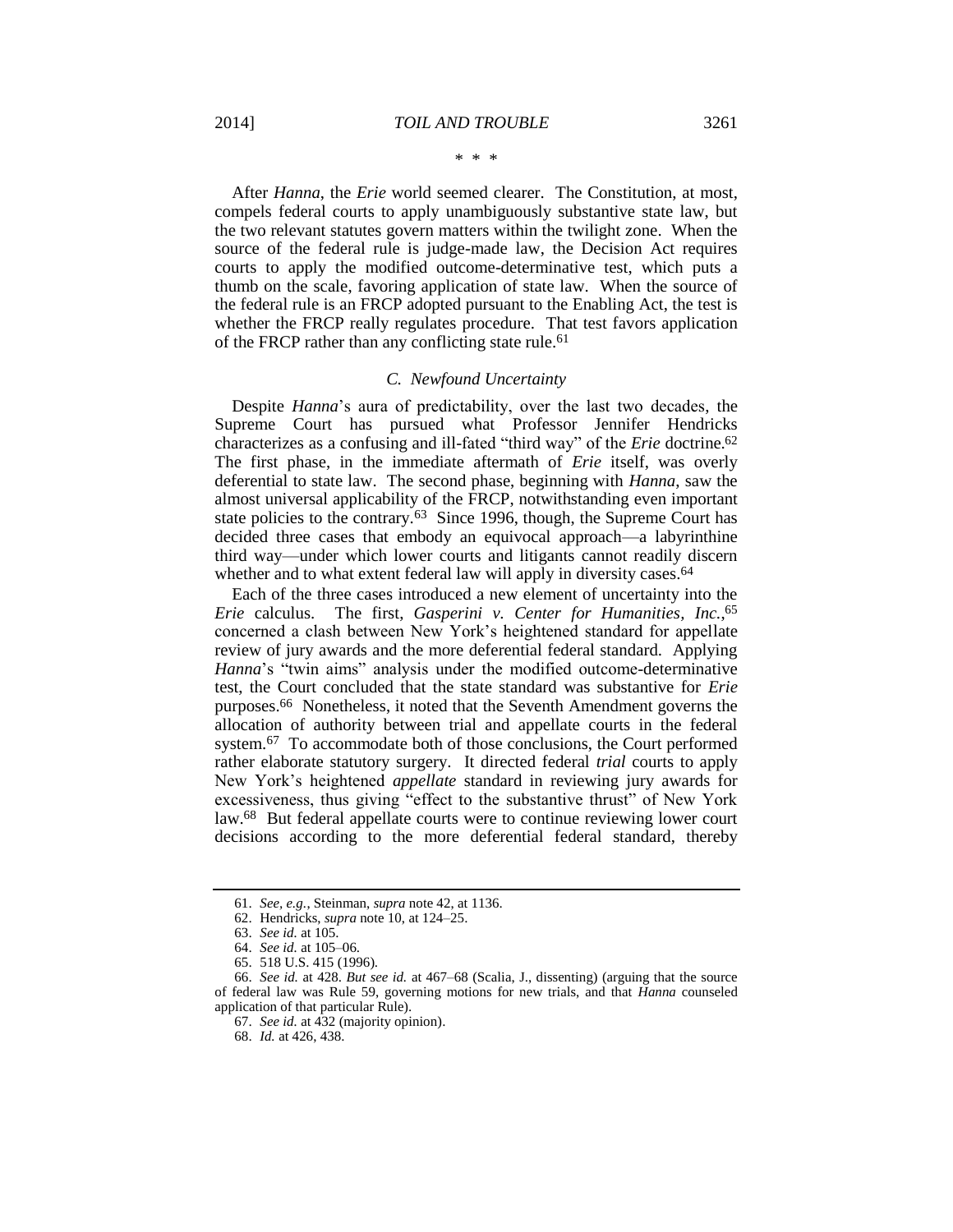preserving the Seventh Amendment's division of authority among federal courts.69 The Court's attempt at a Solomonic solution did not receive high marks for clarity, administrability, or coherence.<sup>70</sup>

The second case, *Semtek International Inc. v. Lockheed Martin Corp.*, 71 gave an exceedingly narrow construction<sup>72</sup> to Rule  $41(b)$ ,<sup>73</sup> which governs whether a dismissal "operates as an adjudication upon the merits."74 Virtually every court system had given claim-preclusive effect to "merits" dismissals (despite some disagreements about which dismissals belonged in that category).75 But *Semtek* rejected the idea that a merits dismissal pursuant to Rule 41(b) was one to which preclusion attached. Such an unnatural cabining of Rule 41(b) stemmed from the Court's fear that a rule regulating preclusion would be "too substantive" and thus run afoul of the Enabling Act's prohibition against rules that "abridge, enlarge or modify any substantive right."76 Instead of applying state law, though, the Court decided to create federal common law on preclusion. Then, in a second head-fake, the Court borrowed the relevant state law and incorporated it into the federal common law.<sup>77</sup>

Most recently, in *Shady Grove Orthopedic Associates v. Allstate Insurance Co.*,<sup>78</sup> the Court divided on a number of questions regarding how to assess the validity and applicability of the FRCP, specifically with regard to Rule 23, which regulates federal class actions. For instance, the plurality argued that an FRCP's validity turns only on whether it is sufficiently procedural or impermissibly substantive; the procedural or substantive nature of the affected state law is immaterial.<sup>79</sup> By contrast, the concurrence and dissent argued that the nature of the conflicting state law does matter.80 The Court also evinced disagreement about whether an FRCP that is valid under the Enabling Act nonetheless might be inapplicable in a given case.81 Although a majority of justices held that Rule 23 should apply broadly, there was no majority opinion regarding

<sup>69.</sup> *See id.* at 438.

<sup>70.</sup> *See* Dudley & Rutherglen, *supra* note [10,](#page-3-1) at 708; Richard D. Freer, *Some Thoughts on the State of* Erie *After* Gasperini, 76 TEX. L. REV. 1637, 1663 (1998); Hendricks, *supra* note [10,](#page-3-1) at 125–26; *cf.* Rowe, *supra* not[e 10,](#page-3-1) at 966 (offering a mild defense of *Gasperini*).

<sup>71.</sup> 531 U.S. 497 (2001).

<sup>72.</sup> *See* Clermont, *supra* note [42,](#page-9-0) at 1012 (noting the "strangely narrow scope" that the Court gave Rule 41(b)); Hendricks, *supra* note [10,](#page-3-1) at 120 (noting the "implausible reading of Rule 41(b)"); *see also* Dudley & Rutherglen, *supra* not[e 10,](#page-3-1) at 723.

<sup>73.</sup> FED. R. CIV. P. 41(b) (governing involuntary dismissal of actions).

<sup>74.</sup> *Semtek*, 531 U.S. at 501.

<sup>75.</sup> *See* Dudley & Rutherglen, *supra* not[e 10,](#page-3-1) at 723.

<sup>76.</sup> *Semtek*, 531 U.S. at 503; *see also* 28 U.S.C. § 2072(b) (2012).

<sup>77.</sup> *See Semtek*, 531 U.S. at 508–09; *see also* Hendricks, *supra* not[e 10,](#page-3-1) at 120–21.

<sup>78.</sup> 130 S. Ct. 1431 (2010).

<sup>79.</sup> *See id.* at 1443–44 (plurality opinion).

<sup>80.</sup> *See id.* at 1449, 1450–52 (Stevens, J., concurring in part and concurring in the judgment); *id.* at 1460–64 (Ginsburg, J., dissenting).

<sup>81.</sup> *Compare id.* at 1443–46 (plurality opinion), *with id.* at 1450–52 (Stevens, J., concurring in part and concurring in the judgment).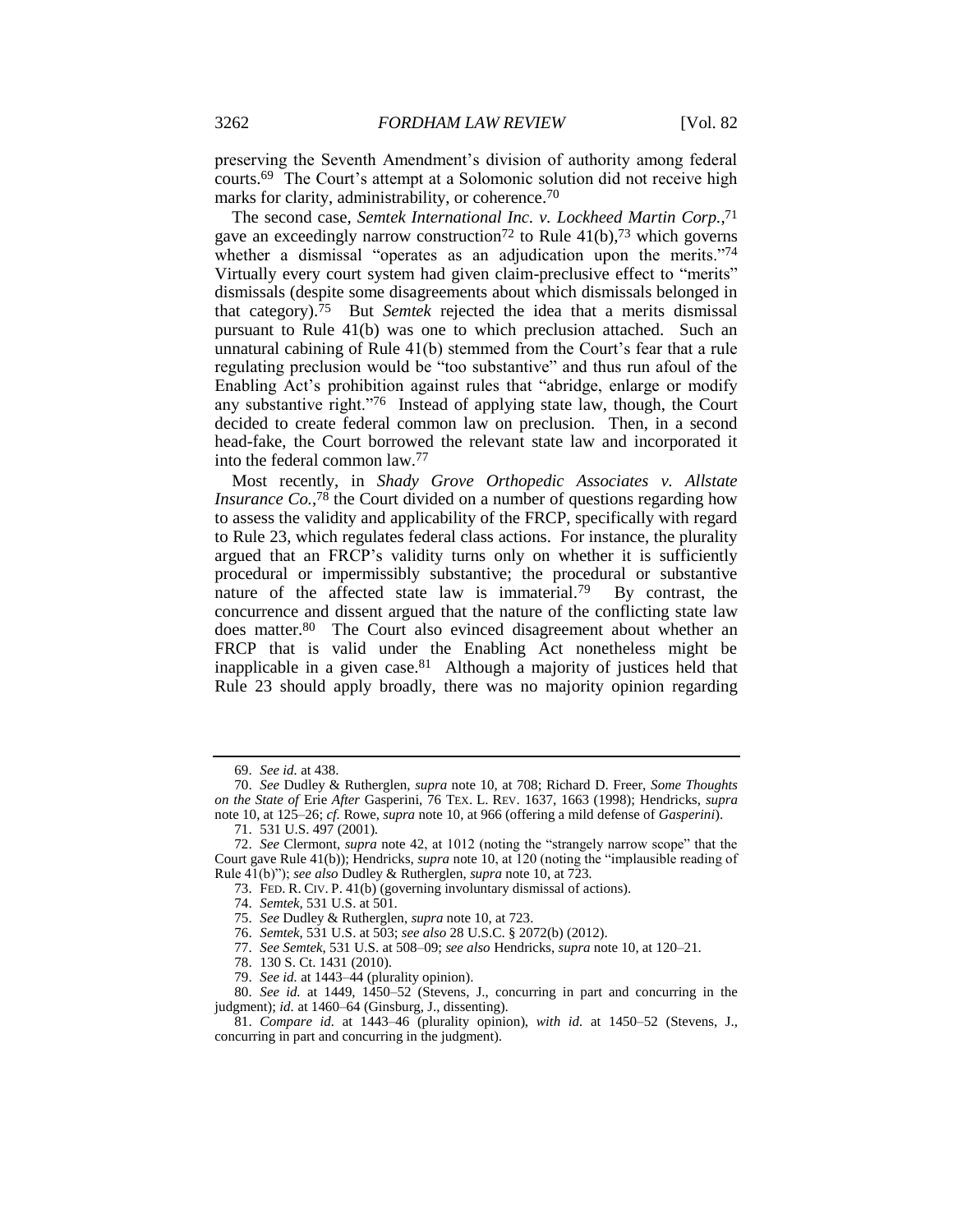some of the most salient disagreements about how courts should interpret and apply the Enabling Act.

In short, the Court has unsettled the stability that *Hanna* initially offered. Over the last twenty years, the cases have qualified the strong presumption in favor of the validity and applicability of codified federal rules and have shown more amenability to case-by-case challenges. Perhaps these are only hard cases at the margins. Nonetheless, they have created doctrinal instability to no useful end and, more tellingly, have begun to reveal the shaky foundations on which the doctrine rests.

#### II. THE MODERN BREAKDOWN

The previous Part explored not only *Hanna*'s innovations, but also how *Hanna* failed to create a workable doctrine. Although it probably comes as no surprise to most judges, scholars, and students that *Erie* presents enduring practical difficulties, this Part identifies a deeper and more insidious problem that, until now, the literature has not treated comprehensively.

*Erie*'s complexity serves no useful end because the doctrine fails to protect any coherent vision of the structural interests that supposedly lie at its core. In recent years, scholars have discussed certain tensions within the Court's Enabling Act jurisprudence. This Part begins by demonstrating that in spite of that recognition, neither scholars nor courts are gravitating toward a solution. The lack of consensus derives from the doctrine's larger structural problems.

More significantly, this Part develops a novel criticism of the Court's current approach to the Decision Act and its focus on avoiding forum shopping. $82$  Scholarly grumbling generally has bemoaned that approach's incompleteness or lack of clarity.83 But hardly anyone has questioned the fundamental assumption that vertical forum shopping is an inherent evil that leads to unfairness. This Part challenges the received wisdom of nearly all courts and scholars and argues that the supposed evil of forum shopping, and the perceived unfairness to which it might lead, are chimerical. One of the bedrock policies that has animated the *Erie* doctrine for seventy-five years is, quite simply, wrong.

The ultimate conclusion is not that the *Erie* doctrine is just unduly complex or leads to the occasional unfortunate decision. Rather, the current doctrine fails to protect any defensible conception of federalism, separation of powers, or equality. Until courts and scholars confront that overarching problem, no amount of tweaking at the margins will yield significantly better results.

<sup>82.</sup> *See, e.g.*, Rowe, *supra* not[e 10,](#page-3-1) at 984–85; Steinman, *supra* not[e 58,](#page-12-0) at 326–27.

<sup>83.</sup> *See, e.g.*, Clermont, *supra* not[e 42,](#page-9-0) at 998–1003; Rowe, *supra* not[e 10,](#page-3-1) at 1005.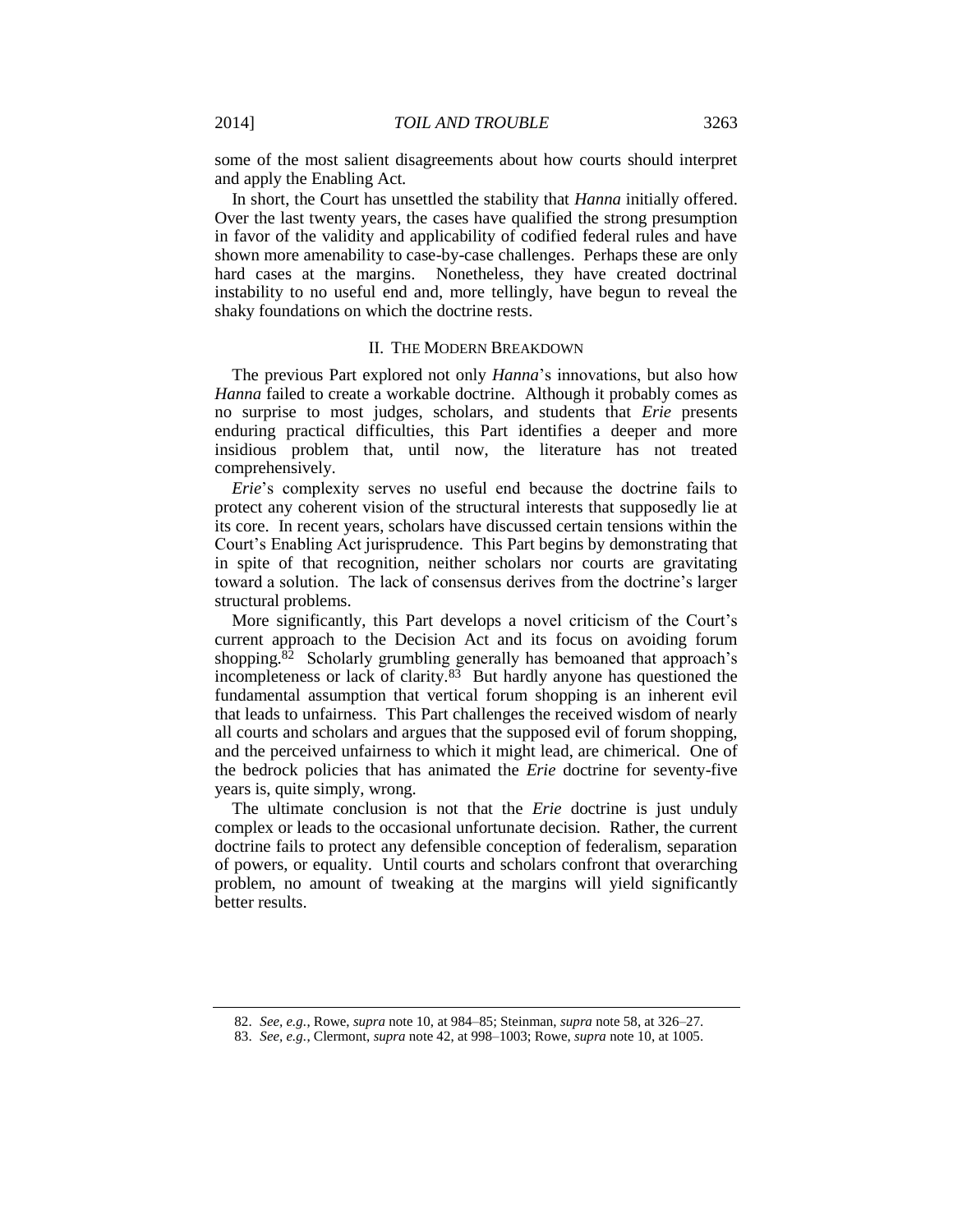#### 3264 *FORDHAM LAW REVIEW* [Vol. 82

#### <span id="page-16-0"></span>*A. Pervasive Disputes About the Rules Enabling Act*

Courts and scholars frequently note that the Supreme Court never has invalidated an FRCP.<sup>84</sup> That truism belies pervasive disagreements among scholars who have identified new uncertainty in the Court's approach to the Enabling Act. In some respects, though, that uncertainty always lurked just beneath the surface of *Hanna*. What has become clear is that the tensions within the Court's Enabling Act jurisprudence seem largely insuperable.

#### <span id="page-16-2"></span>1. Tensions Regarding the Structural Purpose of the Enabling Act's Restrictions

One of the most conspicuous disagreements concerns the purpose of the Enabling Act's directive that an FRCP may not "abridge, enlarge or modify any substantive right."85 Since the early years of the *Erie* doctrine, the Supreme Court has treated the restriction as one that protects federalism,  $86$ and in his iconic article, Professor John Hart Ely proceeded on the same assumption.87 But in a comprehensive history of the Enabling Act, Professor Stephen Burbank has argued persuasively that the restriction regarding substantive rights serves primarily to protect separation of powers interests—*Congress's* authority to craft substantive policies.<sup>88</sup> Since then, scholars overwhelmingly have embraced the separation of powers explanation even when they disagree about what lessons to draw from Professor Burbank's insights.<sup>89</sup> Notwithstanding general scholarly agreement, though, the Court has continued to regard federalism as the driving force behind the Enabling Act.<sup>90</sup>

<span id="page-16-1"></span>Misconstruing the underlying purpose of the Enabling Act can lead to odd and deleterious consequences. Federalism and separation of powers interests often will be complementary, but not always. Most conspicuously,

90. *See* Minzner, *supra* note [89,](#page-16-1) at 1059–60; *see also* Semtek Int'l Inc. v. Lockheed Martin Corp., 531 U.S. 497, 504 (2001).

<sup>84.</sup> *See, e.g.*, *Shady Grove*, 130 S. Ct. at 1442 (plurality opinion); Stephen B. Burbank & Tobias Barrington Wolff, *Redeeming the Missed Opportunities of* Shady Grove, 159 U. PA. L. REV. 17, 41 (2010); Dudley & Rutherglen, *supra* note [10,](#page-3-1) at 739.

<sup>85.</sup> 28 U.S.C. § 2072(b) (2012).

<sup>86.</sup> *See* Burbank & Wolff, *supra* note [84,](#page-16-0) at 27–31 (tracing federalism rationale to Sibbach v. Wilson, 312 U.S. 1 (1941)).

<sup>87.</sup> *See* Ely, *supra* not[e 3,](#page-3-2) at 718–40.

<sup>88.</sup> *See* Stephen B. Burbank, *The Rules Enabling Act of 1934*, 130 U. PA. L. REV. 1015, 1106–12 (1982).

<sup>89.</sup> *See, e.g.*, Clermont, *supra* not[e 42,](#page-9-0) at 1007–08, 1014–15; Leslie M. Kelleher, *Taking "Substantive Rights" (in the Rules Enabling Act) More Seriously*, 74 NOTRE DAME L. REV. 47, 92 (1998); Martin H. Redish & Dennis Murashko, *The Rules Enabling Act and the Procedural-Substantive Tension: A Lesson in Statutory Interpretation*, 93 MINN. L. REV. 26, 56 (2008); Rowe, *supra* note [10,](#page-3-1) at 979–80; *see also* Max Minzner, *The Criminal Rules Enabling Act*, 46 U. RICH. L. REV. 1047, 1057–60 (2012). *But see* Allan Ides, *The Standard for Measuring the Validity of a Federal Rule of Civil Procedure: The* Shady Grove *Debate Between Justices Scalia and Stevens*, 86 NOTRE DAME L. REV. 1041, 1063 (2011) (arguing that the displacement of substantive state law by an FRCP presents federalism problems); Kelleher, *supra*, at 90–91 & n.189 (noting the tendency of earlier scholarship to view the Enabling Act through a federalism lens).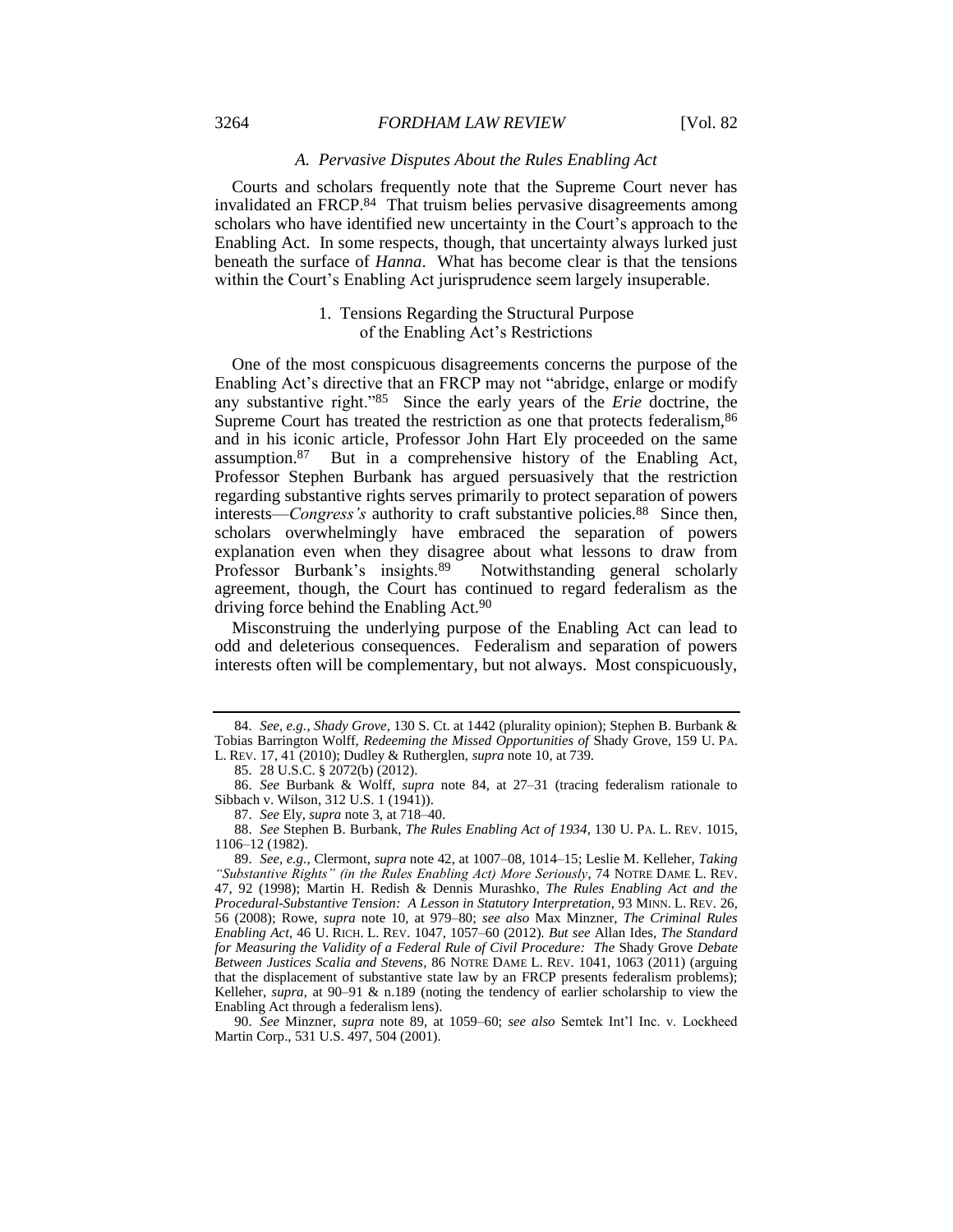<span id="page-17-0"></span>a focus on federalism can lead the Court to conclude that an FRCP has a narrower meaning in diversity cases than it does in federal question cases. For example, the Court has construed Rule 3, which governs the commencement of an action through the filing of a complaint, as *not* regulating whether such filing in federal court tolls a state statute of limitations.<sup>91</sup> In other words, in the diversity setting, the Court has construed Rule 3 narrowly out of deference to state tolling provisions.<sup>92</sup> By contrast, the Court has held that in federal question cases, Rule 3 is broader in scope and *does* operate as a tolling provision.<sup>93</sup> The centrality of federalism concerns thus drove the divergent interpretations of Rule 3. On the other hand, an orientation toward separation of powers likely would have avoided such a seemingly strange result. The relevant inquiry would not have turned on myriad *state* policies but instead on the single question of whether *Congress* had addressed the issue or, through the Enabling Act, left its resolution to the federal courts.<sup>94</sup>

The anomaly that an FRCP can mean different things in different contexts becomes increasingly likely when the Supreme Court treats the Enabling Act as a protector of federalism.95 As the Court's jurisprudence has demonstrated, that approach threatens to undermine the goal of uniformity, which was among the Enabling Act's chief objectives.<sup>96</sup>

#### <span id="page-17-1"></span>2. Debate About the Scope of the FRCP

Closely related is the issue of how broadly to construe an FRCP. As discussed in Part I, *Hanna* bifurcated the analysis of *Erie* questions depending on whether the federal rule derived from judge-made law or instead from a congressionally authorized rule, such as the FRCP. Because the FRCP are subject to the more forgiving "really regulates procedure" test (as opposed to the modified outcome-determinative test), they are almost certainly valid. In light of that strong presumption, the dispositive question often is not whether an FRCP is valid but instead which particular issues come within its ambit. <sup>97</sup> Therein lies the real difficulty—figuring out whether an FRCP covers any given matter.

As Professor Adam Steinman has noted, the Supreme Court still has not provided concrete guidance on whether an FRCP governs a case.<sup>98</sup> The

<sup>91.</sup> Walker v. Armco Steel Corp., 446 U.S. 740 (1980); Ragan v. Merchs. Transfer & Warehouse Co., 337 U.S. 530 (1949).

<sup>92.</sup> In *Walker* and *Ragan*, state law provided that the statute of limitations was tolled only upon service, rather than filing, of the complaint. *See Walker*, 446 U.S. at 752–53; *Ragan*, 337 U.S. at 532–34.

<sup>93.</sup> *See* West v. Conrail, 481 U.S. 35, 38–39 (1987).

<sup>94.</sup> *See* Burbank & Wolff, *supra* not[e 84,](#page-16-0) at 44.

<sup>95.</sup> *See* Hendricks, *supra* note [10,](#page-3-1) at 120 (arguing that *Semtek* likely means Rule 41(b) will operate differently in diversity and federal question cases); *see also* Burbank & Wolff, *supra* note [84,](#page-16-0) at 42 (noting that an exclusive focus on federalism would render the Enabling Act "a dead letter in federal question cases").

<sup>96.</sup> *See* Redish & Murashko, *supra* not[e 89,](#page-16-1) at 56.

<sup>97.</sup> *See Walker*, 446 U.S. at 749.

<sup>98.</sup> *See* Steinman, *supra* not[e 42,](#page-9-0) at 1135.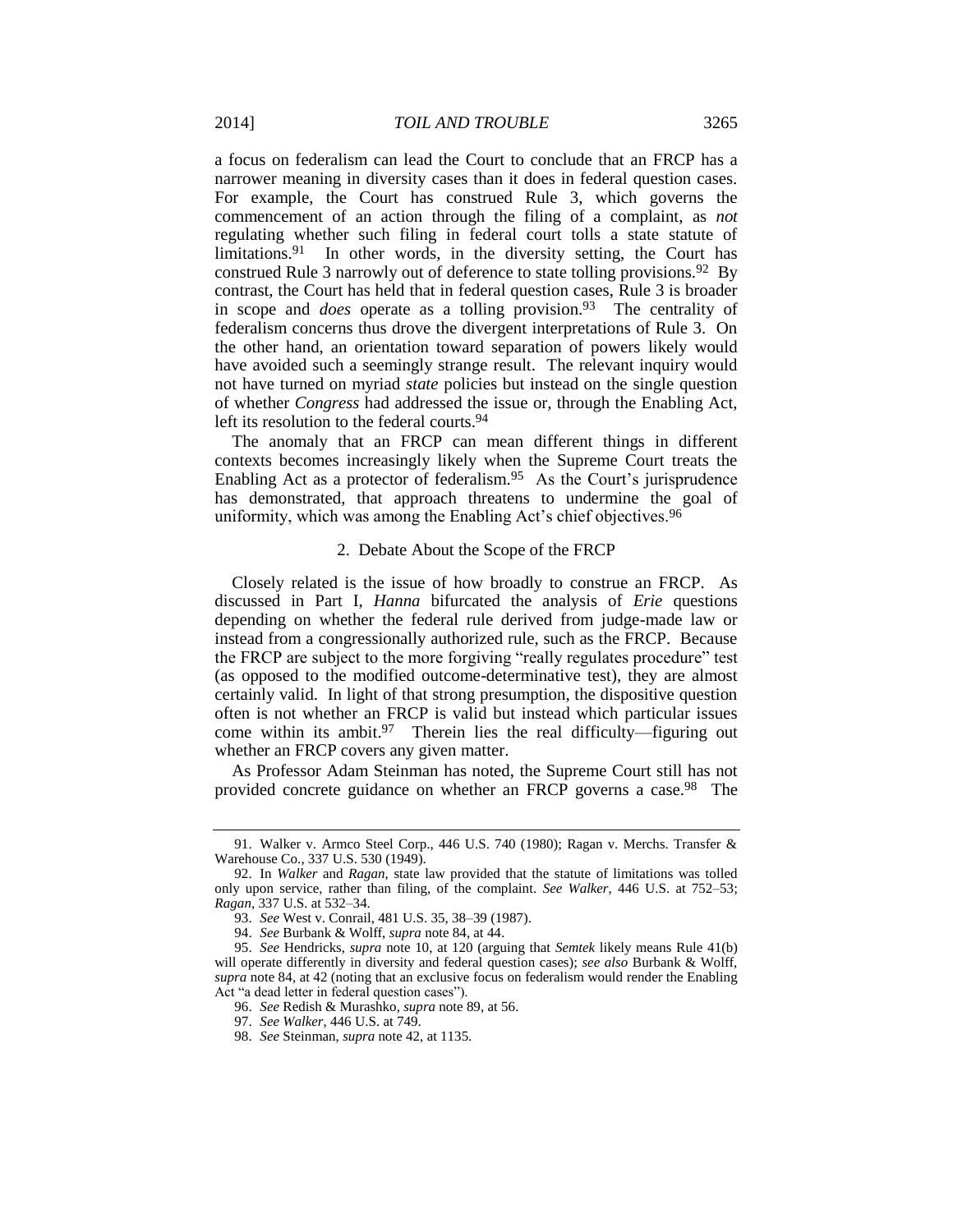various formulations for this inquiry include whether an issue "is covered by one of the Federal Rules,"<sup>99</sup> whether there is a "'direct collision' between the Federal Rule and the state law,"<sup>100</sup> whether the state and federal rules "can exist side by side,"<sup>101</sup> and "whether the scope of the Federal Rule in fact is sufficiently broad to control the issue before the Court."102 Moreover, the Court has vacillated on the methodology for interpreting the FRCP.103 On some occasions, it has observed that "Federal Rules [of Civil Procedure] should be given their plain meaning" rather than an unduly narrow construction that averts "a 'direct collision' with state law."<sup>104</sup> At other times, though, the Court has abandoned that approach and expressly approved of narrowing constructions that are "sensitiv[e] to important state interests and regulatory policies."<sup>105</sup> The Court's more explicit embrace of narrowing constructions is a relatively new development and lends further credence to the notion that the Court's *Erie* jurisprudence is increasingly unstable.

Although other scholars have explored the indeterminacy of the Court's current approach to ascertaining the scope of a given rule,<sup>106</sup> one example succinctly illustrates the murkiness. In *Burlington Northern Railroad Co. v.* Woods,<sup>107</sup> the Supreme Court considered a potential conflict involving an Alabama statute that imposed a mandatory 10 percent penalty when a losing party seeks to stay a judgment, by posting a bond, but then loses the appeal. The Court noted that the statute's purpose was to deter frivolous appeals and unnecessary delays.<sup>108</sup> By contrast, Federal Rule of Appellate By contrast, Federal Rule of Appellate Procedure 38 made a penalty discretionary rather than mandatory.<sup>109</sup> Under one of the Court's earlier formulations, the two rules arguably could exist "side by side"; under Rule 38, nothing prevents a federal court from imposing the 10 percent penalty required by Alabama law. But the Court found a "direct collision" between the discretionary federal rule and the inflexible Alabama rule.<sup>110</sup> In essence, the Court held that because the two competing rules sought to govern precisely the same question, the state law

103. *See* Clermont, *supra* not[e 42,](#page-9-0) at 1010–13, 1021–23.

104. *Walker*, 446 U.S. at 750 n.9; *see also* Stewart Org., Inc. v. Ricoh Corp., 487 U.S. 22, 26 (1988).

105. Gasperini v. Ctr. for Humanities, Inc., 518 U.S. 415, 427 n.7 (1996); *see also* Semtek Int'l Inc. v. Lockheed Martin Corp., 531 U.S. 497, 503–04 (2001).

106. *See, e.g.*, Burbank & Wolff, *supra* note [84,](#page-16-0) at 35–41; Clermont, *supra* note [42,](#page-9-0) at 1019–27; Steinman, *supra* not[e 42,](#page-9-0) at 1169–73.

107. 480 U.S. 1 (1987).

108. *See id.* at 3–4.

109. *See id.* at 4. The Federal Rules of Appellate Procedure, like the FRCP, are authorized by the Enabling Act and are subject to the same analysis.

110. *See id.* at 4–8.

<sup>99.</sup> Hanna v. Plumer, 380 U.S. 460, 471 (1965).

<sup>100.</sup> *See Walker*, 446 U.S. at 749.

<sup>101.</sup> *Id.* at 752.

<sup>102.</sup> *Id.* at 749–50; *see also* Steinman, *supra* note [42,](#page-9-0) at 1135–36 (collecting other formulations).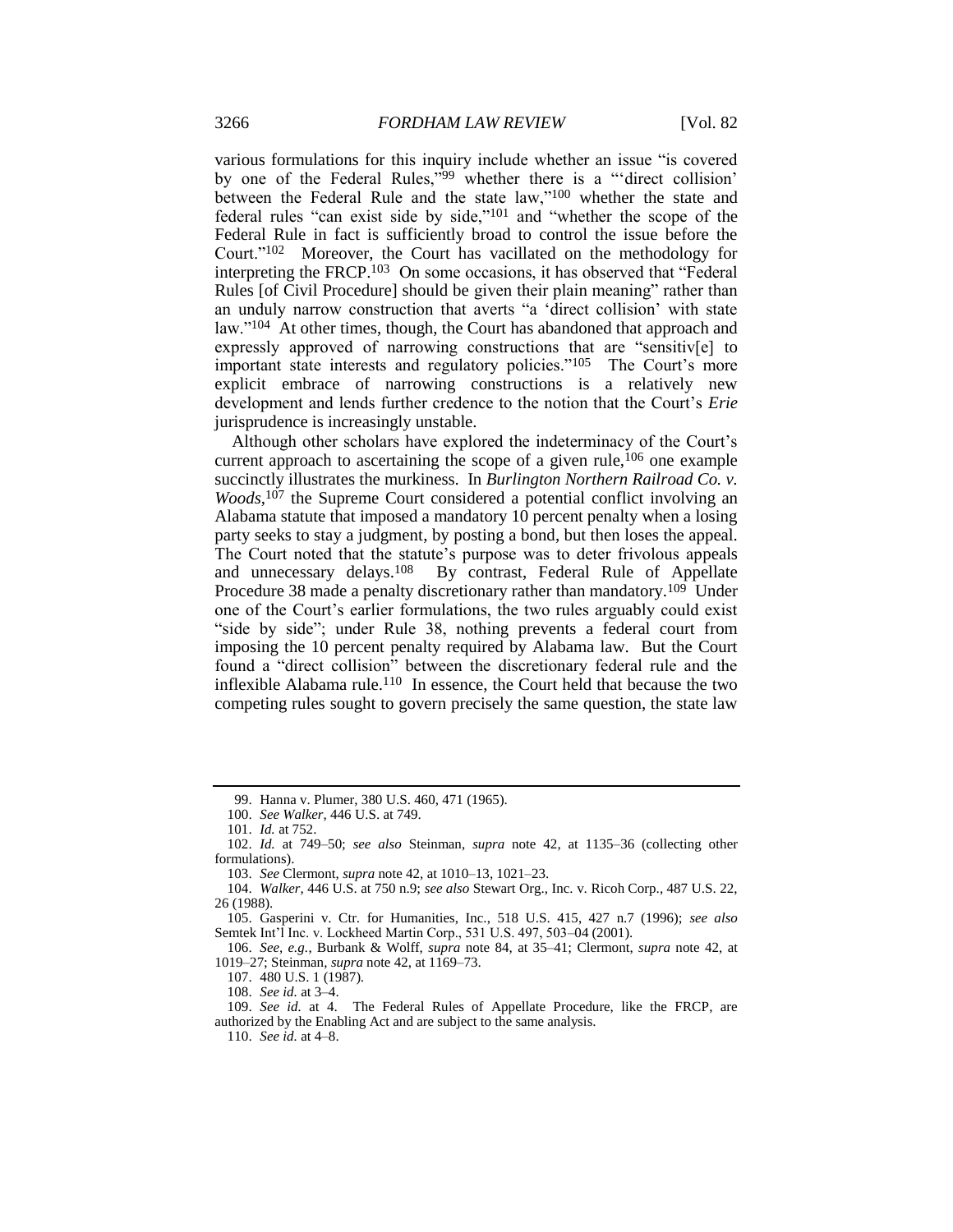had to yield, but it made no serious attempt to reconcile the seemingly disparate standards that purport to determine the scope of an FRCP.<sup>111</sup>

#### 3. Uncertainty About How Litigants May Challenge the FRCP

Courts and scholars also have disagreed about the extent to which litigants may challenge the validity or applicability of the FRCP and the standards that govern such questions. Some have argued that only wholesale (facial) challenges are permissible, while others maintain that retail (as-applied) challenges are also acceptable. At issue is the interaction between two provisions of the Enabling Act: the directive in § 2072(a) that the Supreme Court may promulgate "general rules of practice and procedure" and the qualification in § 2072(b) that "[s]uch rules shall not abridge, enlarge or modify any substantive right."

The dominant approach in the jurisprudence and literature favors the wholesale approach—an FRCP, if valid under the Enabling Act, is applicable in all cases and not susceptible to case-by-case challenges. But disagreements are pervasive even among those who regard the wholesale approach as appropriate. Scholars long have disputed the appropriate standard for assessing an FRCP's validity<sup>112</sup> and, in particular, whether an FRCP runs afoul of  $\S 2072(b)$ 's "substantive rights" restriction.<sup>113</sup>

Other scholars and at least one Supreme Court justice have suggested that the Enabling Act permits case-by-case challenges to the FRCP. Justice John Paul Stevens's concurrence in *Shady Grove* exemplifies such an approach, which essentially says that even if an FRCP is generally *valid* under § 2072(a) because it is sufficiently procedural in nature, it nonetheless might be *inapplicable* in a given case because the FRCP disturbs a substantive right created by state law.114 In the wake of *Shady Grove*, some scholars have written approvingly about the possibility of asapplied challenges to the FRCP.<sup>115</sup>

<span id="page-19-0"></span><sup>111.</sup> *See id.*

<sup>112.</sup> The Court's early approach treated substance and procedure as mutually exclusive, such that compliance with one prong of § 2072 signaled compliance with the other. *See* Redish & Murashko, *supra* note [89,](#page-16-1) at 58–61 (discussing the Court's approach in Sibbach v. Wilson & Co., 312 U.S. 1 (1941)). Professor Ely disagreed, arguing that a rule might be sufficiently procedural under § 2072(a) but nonetheless might affect substantive rights and thereby run afoul of § 2072(b). *See* Ely, *supra* note [3,](#page-3-2) at 718–20.

<sup>113.</sup> *Compare* Burbank, *supra* note [88,](#page-16-2) at 1160 (arguing that an FRCP violates § 2072(b) and is invalid if it has a "predictable and identifiable" effect on substantive law), *with* Redish & Murashko, *supra* note [89,](#page-16-1) at 87–93 (arguing that an FRCP is valid under § 2072(b) even if it has an "incidental" impact on substantive rights). Many scholars have argued that the Court should give more teeth to § 2072(b). *See, e.g.*, Kelleher, *supra* note [89,](#page-16-1) at 108–09; Minzner, *supra* note [89,](#page-16-1) at 1048–49; Rowe, *supra* note [10,](#page-3-1) at 996.

<sup>114.</sup> *See* Shady Grove Orthopedic Assocs., P.A. v. Allstate Ins. Co., 130 S. Ct. 1431, 1451–55 (Stevens, J., concurring in part and concurring in the judgment).

<sup>115.</sup> *See generally* Ides, *supra* note [89;](#page-16-1) Catherine T. Struve, *Institutional Practice, Procedural Uniformity, and As-Applied Challenges Under the Rules Enabling Act*, 86 NOTRE DAME L. REV. 1181 (2011).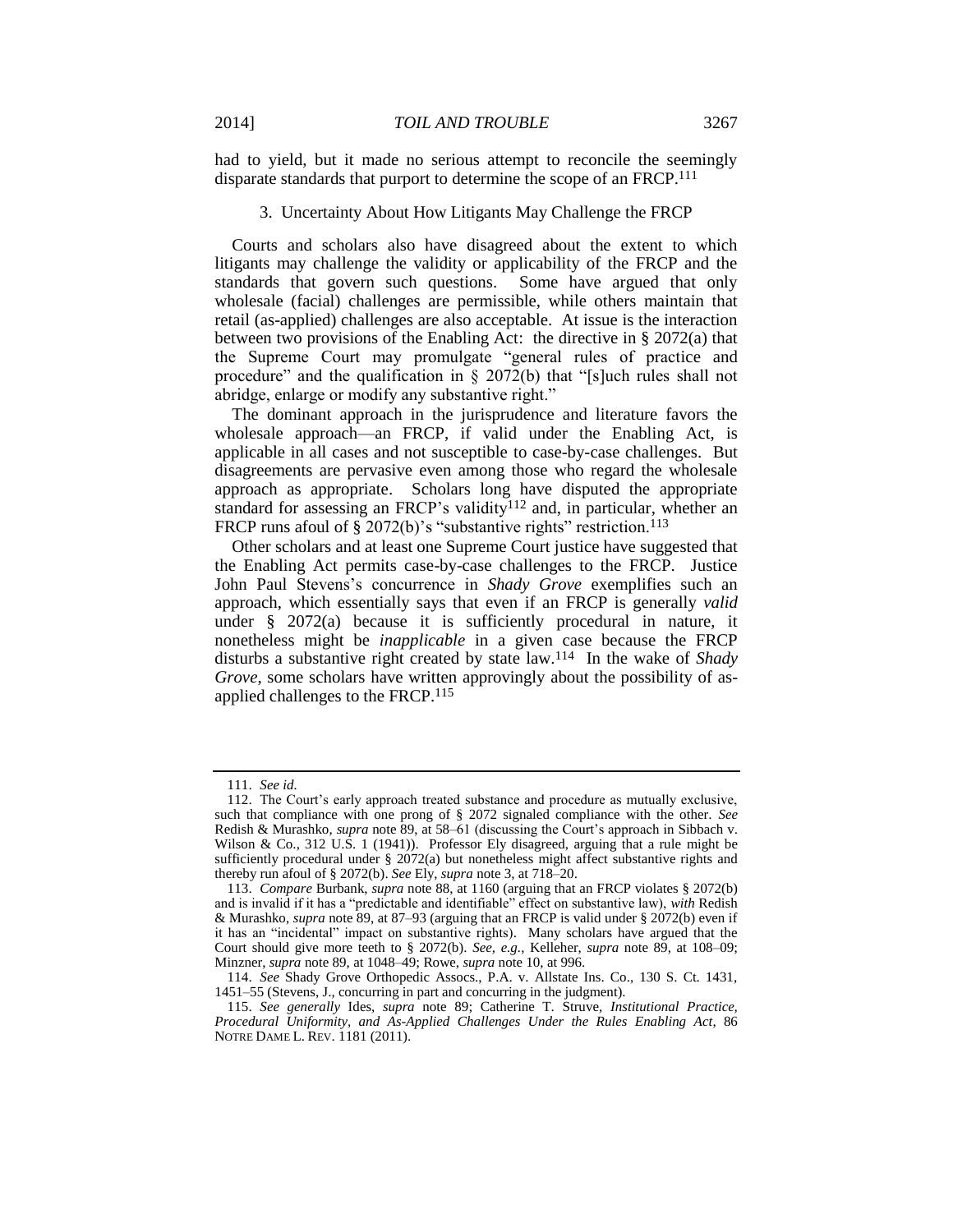#### <span id="page-20-0"></span>\* \* \*

As one scholar has observed, the conundrum of interpreting the Enabling Act, particularly in light of the elusive purpose and meaning of its "substantive rights" limitation, is "inherently unresolvable."<sup>116</sup> In some ways, the Supreme Court has fomented the confusion with several recent opinions.117 In other ways, the problem is inherent in the Enabling Act itself. The drafters of the statute generally thought of substance and procedure as mutually exclusive categories, and the Enabling Act's language reflects that idea, even though the twilight zone between substance and procedure is capacious.<sup>118</sup> In other words, the tensions within the Enabling Act likely are insuperable precisely because the statute is infused with false assumptions. It should come as no surprise, then, that courts and scholars are not gravitating toward any sort of consensus about how to interpret and apply the Enabling Act.

#### *B. The Incoherence of the Modern Understanding of the Rules of Decision Act*

The remainder of this Part challenges the prevailing wisdom about the current interpretation of the Rules of Decision Act, specifically its focus on applying *Erie*'s "twin aims"—avoiding forum shopping and inequitable administration of the laws.<sup>119</sup> That vision of the Decision Act is erroneous, represents bad policy, and does not advance a coherent vision of federalism. I trace the problem back to *Hanna*. As discussed above, *Hanna* imposed needed order on the *Erie* doctrine but made a seemingly subtle move grafting some of *Erie*'s constitutional analysis onto the Decision Act—that has had deleterious consequences.

### 1. *Hanna*'s Importation of *Erie*'s Constitutional Analysis into the Decision Act

*Hanna*'s greatest achievement was rescuing the FRCP. If the Court had continued to apply the old outcome-determinative test to every potential conflict between state and federal law, nearly every FRCP might have foundered on the possibility that it could alter the end result of litigation.<sup>120</sup> Moreover, *Hanna* recognized that the Constitution plays, at most, an

<sup>116.</sup> Linda S. Mullenix, *The Constitutionality of the Proposed Rule 23 Class Action Amendments*, 39 ARIZ. L. REV. 615, 618 (1997).

<sup>117.</sup> *See supra* Part I.C.

<sup>118.</sup> *See* Martin H. Redish & Uma M. Amuluru, *The Supreme Court, the Rules Enabling Act, and the Politicization of the Federal Rules: Constitutional and Statutory Implications*, 90 MINN. L. REV. 1303, 1311 (2006); *see also* Robert G. Bone, *The Process of Making Process: Court Rulemaking, Democratic Legitimacy, and Procedural Efficacy*, 87 GEO. L.J. 887, 896–97 (1999).

<sup>119.</sup> *See* Hanna v. Plumer, 380 U.S. 460, 468 (1965).

<sup>120.</sup> *See id.* at 473–74 (noting that the unmediated outcome-determinative test risked "disembowel[ing] either the Constitution's grant of power over federal procedure or Congress' attempt to exercise that power in the Enabling Act").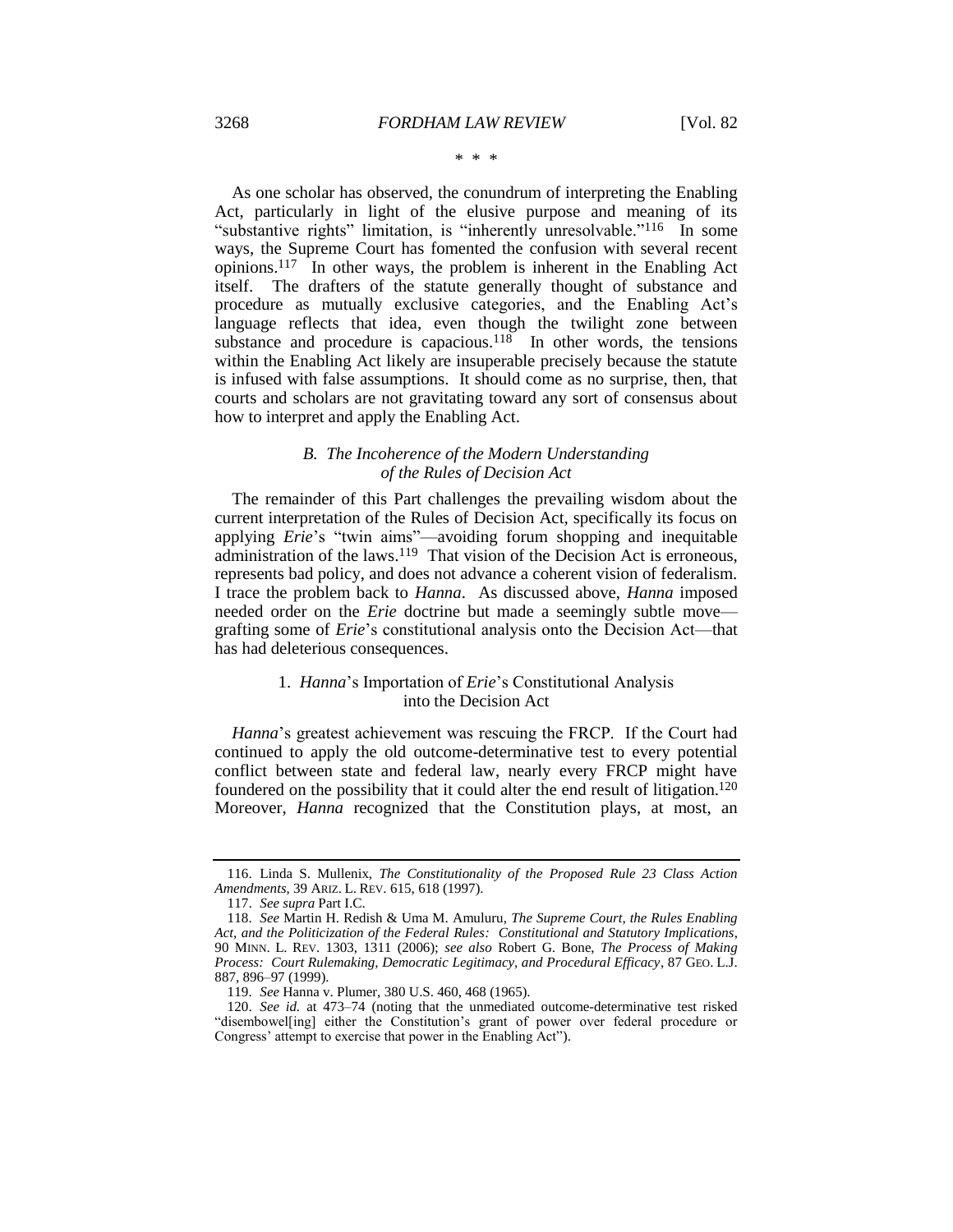insignificant role in the *Erie* doctrine, which always has been more solicitous of state prerogatives than the Constitution requires.<sup>121</sup>

The problem, which has gone largely unrecognized in the *Erie* literature, is that *Hanna* imposed what Justice Brandeis thought was an essential part of *Erie*'s constitutional justification—the evils of forum shopping and disparate treatment of litigants between state and federal court—onto the Decision Act.122 While *Hanna* effectively interred the constitutional analysis, the Court also tried not to upset the entire body of *Erie* doctrine precedents. Most conspicuously, *Hanna* refused to abandon the outcomedeterminative test that had become a hallmark of earlier decisions.123 But the current statutory interpretation, unmoored from *Erie*'s original constitutional analysis, lacks any sound theoretical justification and has led to untoward results, including unnecessary layers of complexity that do not actually protect federalism interests.

As demonstrated above, Justice Brandeis clearly regarded *Erie*'s result as constitutionally compelled.124 At the heart of the Court's analysis, and the impetus for the sea change wrought by *Erie*, was what the Court perceived as the "unconstitutionality" of the earlier regime in which fundamental notions of federalism were offended when state and federal courts applied different substantive law.<sup>125</sup> The other evils against which the Court inveighed, including forum shopping and the "grave discrimination" occasioned by unequal enforcement of rights,<sup>126</sup> were derivative of the putative constitutional problem.

<span id="page-21-0"></span>The best reading of *Erie* is that forum shopping and differential outcomes were not actually problems in themselves, even though Justice Brandeis's strong language might suggest otherwise. Instead, forum shopping and variance between the substantive law applied in federal and state courts were indicative of an overarching violation of federalism principles.<sup>127</sup> In other words, the "twin aims of the *Erie* rule"<sup>128</sup> that *Hanna* reformulated into the modified outcome-determinative test were part and parcel of *Erie*'s constitutional analysis.

The difficulty for the modern incarnation of the twin aims is now twofold (appropriately enough): first, constitutional federalism does not compel *Erie*; <sup>129</sup> second, *Hanna* incorporated the twin aims analysis, divorced from

<sup>121.</sup> *See* Ely, *supra* not[e 3,](#page-3-2) at 704.

<sup>122.</sup> *Cf.* Steinman, *supra* note [58,](#page-12-0) at 314 ("There is . . . an uncomfortable mismatch between *Erie*'s purported constitutional basis and the current framework for applying the *Erie* doctrine.").

<sup>123.</sup> *See Hanna*, 380 U.S. at 468–69.

<sup>124.</sup> *See supra* note[s 43](#page-10-1)[–52](#page-11-0) and accompanying text.

<sup>125.</sup> *See* Erie R.R. Co. v. Tompkins, 304 U.S. 64, 74–75, 77–78 (1938).

<sup>126.</sup> *Id.* at 74.

<sup>127.</sup> *See* Henry M. Hart, Jr., *The Relations Between State and Federal Law*, 54 COLUM. L. REV. 489, 512–13 (1954) (noting the "triviality of the principle" of mitigating forum shopping, which is a "relatively minor consideration" in addressing overarching federalism problems).

<sup>128.</sup> *Hanna*, 380 U.S. at 468.

<sup>129.</sup> *See supra* note[s 46](#page-10-2)[–58](#page-12-0) and accompanying text.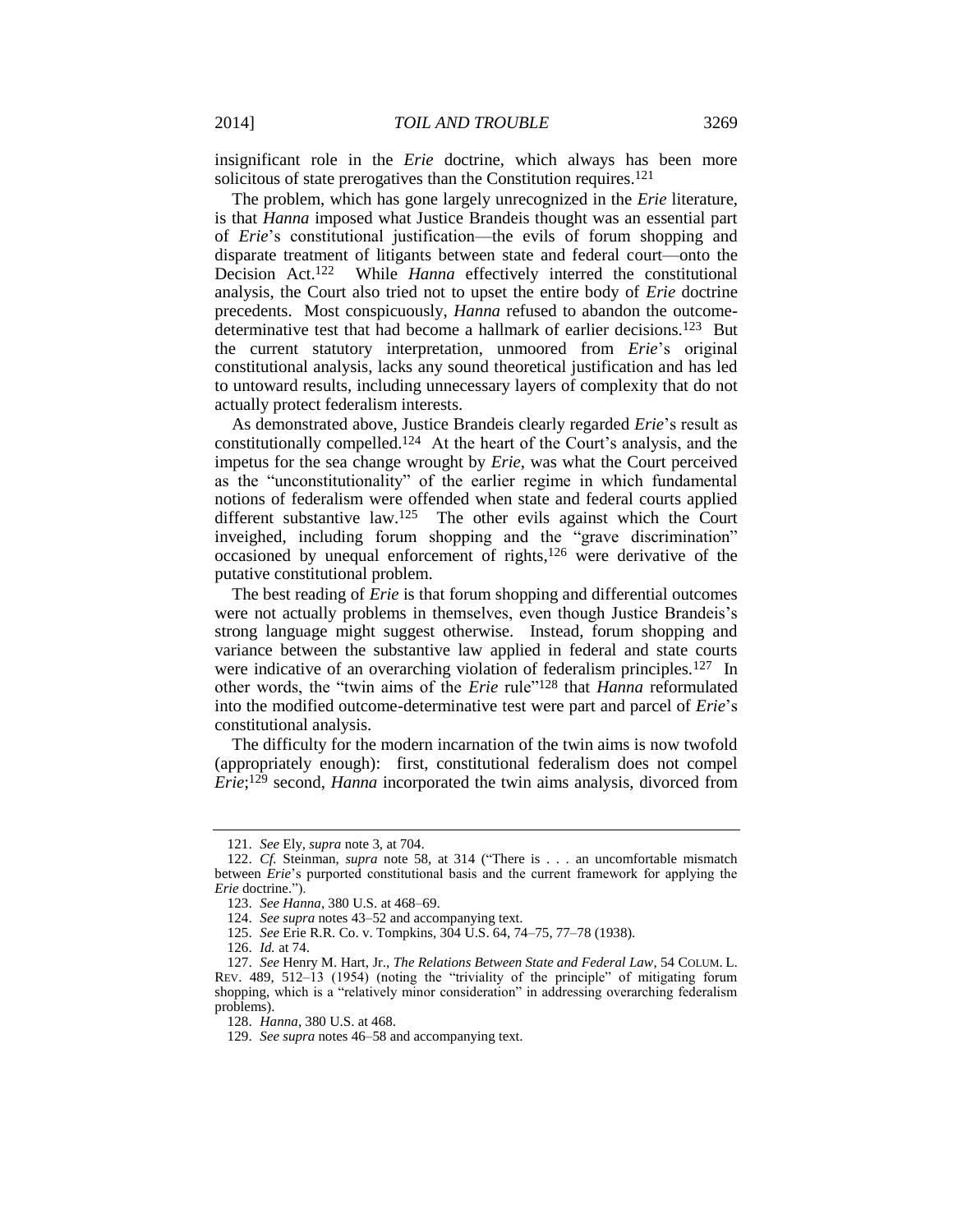its original context, into the current interpretation of the Rules of Decision Act. As a result, the vestigial structure of *Erie* is a solution in search of a constitutional problem. One might argue that even if the twin aims no longer protect constitutional federalism, they still might serve a useful purpose. I consider and reject several possibilities below.

<span id="page-22-0"></span>2. The Irrelevance of Forum Shopping to the Rules of Decision Act

One possible defense of the current approach is that even if *Erie* was wrong about the constitutional question, the Decision Act independently disapproves of forum shopping. Put another way, the Decision Act itself could embody a judgment that vertical forum shopping is inherently undesirable. Such an argument is strained for two reasons. First, recent historical scholarship argues that both *Swift* and *Erie* were wrong.130 The Decision Act's command that "[t]he laws of the several states . . . shall be regarded as rules of decision"<sup>131</sup> might not call for application of state law, whether written or unwritten. At the time of the Founding, "the several states" often referred to the states collectively, whereas "the respective states" referred to the states individually. Historical evidence—based on grammar, the location of the Decision Act in the Judiciary Act of 1789, and the debates in the First Congress—thus suggests that the Decision Act might have directed federal courts to apply American (rather than British) law.<sup>132</sup>

<span id="page-22-1"></span>Second, even if one accepts the position that the Decision Act requires that state substantive law apply in diversity actions,<sup>133</sup> it strains credulity to argue that a "rule of decision" is a rule that influences a choice of forum.<sup>134</sup> The statute itself says nothing about forum shopping. An interpretation of the Decision Act that focuses on forum shopping seems odd because it embraces an anomalous construction of the term "rule of decision," which generally refers to the clearly substantive law that applies to a case.<sup>135</sup> Moreover, it fails to protect states' actual interests. Why would states care

<sup>130.</sup> *See* WILFRED J. RITZ, REWRITING THE HISTORY OF THE JUDICIARY ACT OF 1789: EXPOSING MYTHS, CHALLENGING PREMISES, AND USING NEW EVIDENCE 83–87 (1990).

<span id="page-22-2"></span><sup>131.</sup> 28 U.S.C. § 1652 (2012).

<sup>132.</sup> *See* RITZ, *supra* note [130,](#page-22-0) at 83–87; *see also* Sherry, *supra* note [47,](#page-10-0) at 134–35 (accepting Ritz's conclusions). *But see* Michael G. Collins, *Justice Iredell, Choice of Law, and the Constitution—A Neglected Encounter*, 23 CONST. COMMENT. 163 (2006) (arguing that early interpretations of the Decision Act do not support Ritz's argument); Nelson, *supra* note [53,](#page-11-1) at 958–59 (challenging Ritz's conclusions).

<sup>133.</sup> *See, e.g.*, Nelson, *supra* note [53,](#page-11-1) at 959.

<sup>134.</sup> I am not aware of any court or scholar who has propounded such a definition of "rule of decision," at least outside of the context of the Rules of Decision Act.

<sup>135.</sup> *Black's Law Dictionary* defines "rule of decision" as "[a] rule, statute, body of law, or prior decision that provides the basis for deciding or adjudicating a case." BLACK'S LAW DICTIONARY 1448 (9th ed. 2009); *see also* Mims v. Arrow Fin. Servs., LLC, 132 S. Ct. 740, 748 (2012) (using "rules of decision" to refer to clearly substantive law); Am. Elec. Power Co. v. Connecticut, 131 S. Ct. 2527, 2536 (2011) (same); Stolt-Nielsen S.A. v. AnimalFeeds Int'l Corp., 130 S. Ct. 1758, 1768 (2010) (same); Lumen N. Mulligan, *You Can't Go Holmes Again*, 107 NW. U. L. REV. 237, 242–43 (2012) (defining "rule of decision," or "right," as a clearly expressed, enforceable, mandatory obligation).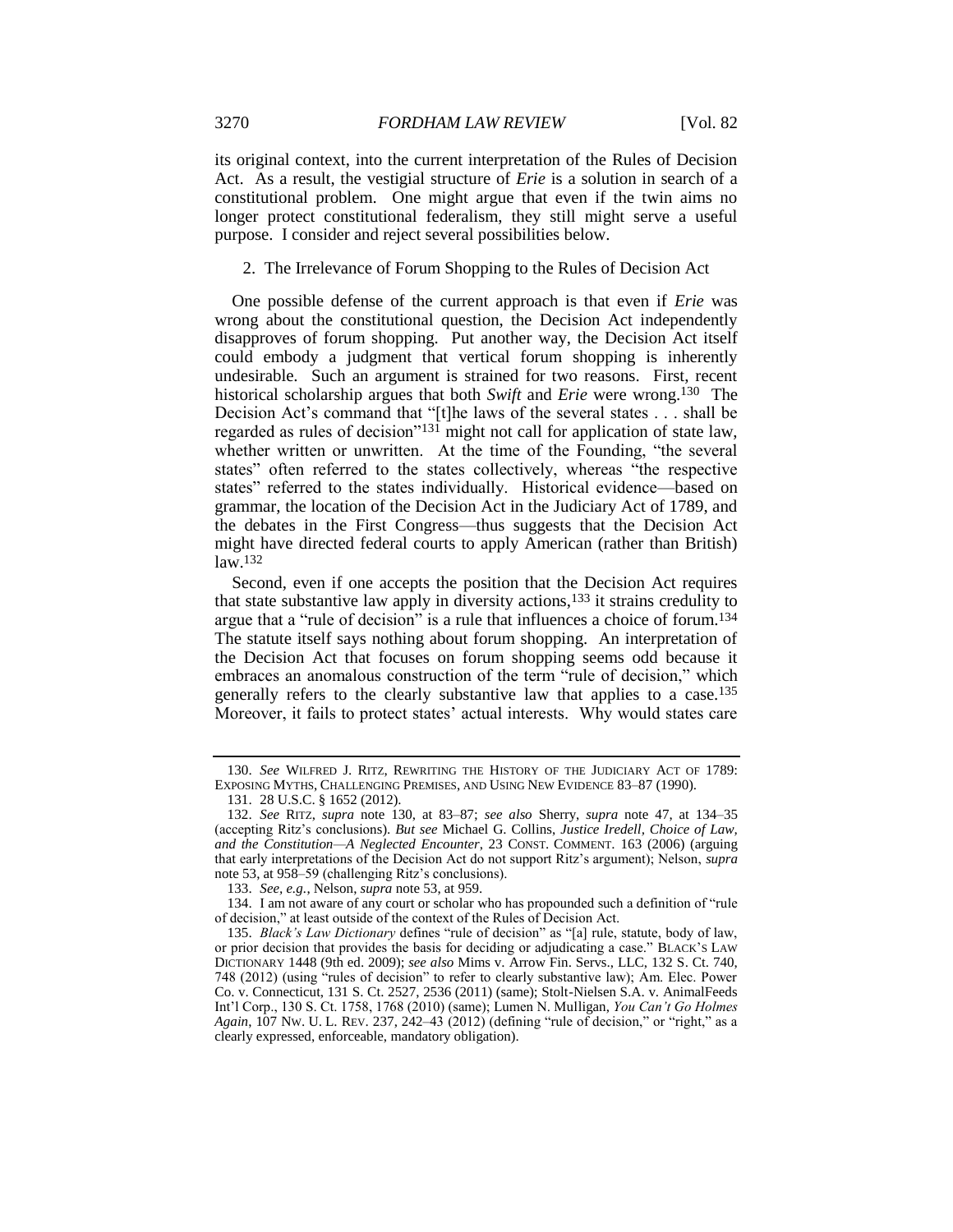whether litigants choose state or federal courts? Other things being equal including the outcome of the litigation and the state's ability to ensure that its substantive law applies—they probably do not. At most, states might have a dignitary interest<sup>136</sup> in not being regarded as "inferior" to the federal government.<sup>137</sup> But such constitutional dignity is a far cry from the dignity associated with individual litigants' *perceptions* of different court systems (and the myriad reasons why a litigant might prefer one court over another).138 Even if that sort of dignitary interest were cognizable—and that seems unlikely—it would be strange for a statute to attempt to protect such an interest so obliquely through an anomalous use of the phrase "rule of decision." One would expect the Decision Act to have been clearer on that point.

More likely, states have a far greater interest in either the ultimate outcome of the litigation or in influencing people's primary conduct. Although states might be concerned about the outcome of litigation, the central fallacy of the early *Erie* cases was their assumption that such an interest should be dispositive. For the reasons discussed above, the unvarnished outcome-determinative test proves too much and would leave little room for the operation of federal procedural law.<sup>139</sup> Consequently, *Hanna* correctly rejected the idea that the Decision Act protects a state's or litigant's interest in exact equality of outcome between state and federal courts.<sup>140</sup>

As I argue in Part III, though, states do have an interest in regulating people's primary conduct. That interest seems paramount, especially in comparison to an amorphous desire to influence litigants' forum choices. Consequently, it would make much more sense if federal courts treated a "rule of decision" as a rule directed at primary conduct rather than one that influences choices at the start of litigation.

<sup>136.</sup> To be sure, one premise of the Constitution is that "state courts enjoy parity of constitutional competence with the lower federal courts." Richard H. Fallon, Jr., *The Ideologies of Federal Courts Law*, 74 VA. L. REV. 1141, 1154–55 (1988); *see also* Henry M. Hart, Jr., *The Power of Congress To Limit the Jurisdiction of Federal Courts: An Exercise in Dialectic*, 66 HARV. L. REV. 1362, 1401 (1952).

<sup>137.</sup> One might argue that a state has an interest in maintaining control of the entire apparatus that governs the creation, enforcement, and adjudication of laws. But the entire concept of federal diversity jurisdiction refutes the idea that such an interest is cognizable under the Constitution.

<sup>138.</sup> Moreover, it is hard to see how a state's dignitary interest is negatively affected when forum shopping leads a litigant to choose state court. Yet the modern approach to the Decision Act regards such forum shopping as equally problematic.

<sup>139.</sup> *See supra* note[s 34](#page-8-0)[–42](#page-9-0) and accompanying text.

<sup>140.</sup> *Hanna* emphasized that only "substantial" or material differences were problematic. *See* Hanna v. Plumer, 380 U.S. 460, 467 (1965). But that attempted revision only begs the question. A party who loses because of differences between state and federal courts surely would view that difference as material.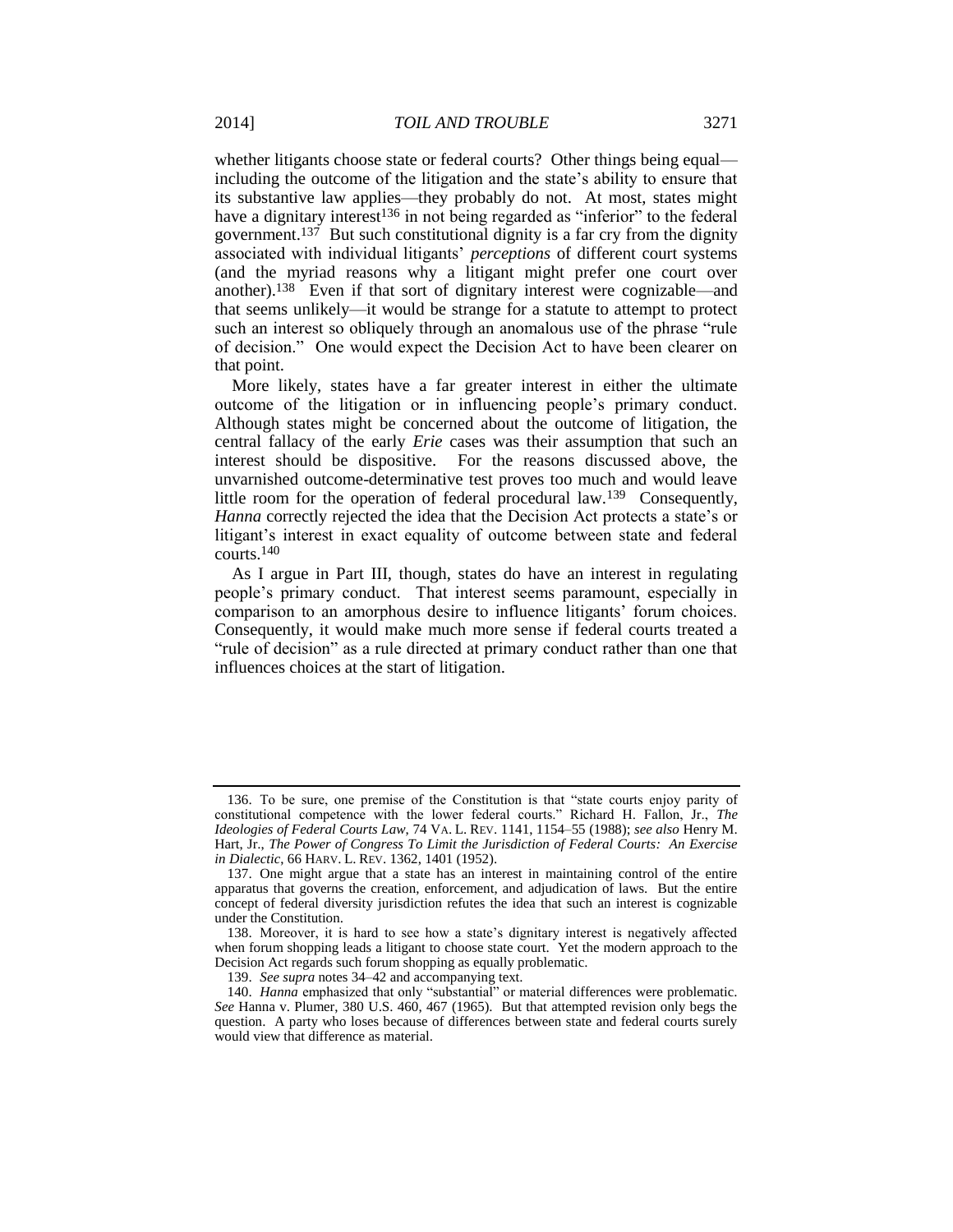#### 3272 *FORDHAM LAW REVIEW* [Vol. 82

#### <span id="page-24-0"></span>3. Forum Shopping Is Not an Inherent Evil

The idea that forum shopping is inherently evil has become part of the received wisdom about *Erie*, especially after *Hanna* treated the discouragement of forum shopping as one of the doctrine's driving forces.<sup>141</sup> Scholars largely have accepted that received wisdom,<sup>142</sup> even when they criticize the *Erie* doctrine on other grounds.<sup>143</sup>

Despite the fact that courts have been decrying forum shopping for the better part of a century, it is not an evil in itself.<sup>144</sup> At most, it is a symptom of a problem. Sometimes forum shopping might be completely benign say, when an out-of-state lawyer prefers to litigate in federal court because she is more familiar with federal procedure.<sup>145</sup> The incentive to forum shop stems from the uniformity of the FRCP throughout the country, and such uniformity, after all, was one of the FRCP's goals.<sup>146</sup> In at least one important respect, the notion of forum shopping is embedded in the Constitution.<sup>147</sup> The whole point of diversity jurisdiction was to give outof-state litigants an unbiased forum that they might find more hospitable than a local state court.<sup>148</sup>

Courts and scholars thus should resist the temptation to identify forum shopping and assume that that is the end of the matter; instead, they should probe the causes of forum shopping in a given context and figure out whether those causes are actually problematic.<sup>149</sup> *Erie* did just that. The Court explained that forum shopping resulted from what it believed was federal courts' failure to respect the Constitution's federalism limitations. Although that problem turned out to be illusory (or, perhaps more charitably, it no longer holds sway), the Court's methodology at least was correct. With that in mind, the question becomes whether forum shopping

<sup>141.</sup> *See id.* at 468.

<sup>142.</sup> *See, e.g.*, Stephen B. Burbank, Semtek, *Forum Shopping, and Federal Common Law*, 77 NOTRE DAME L. REV. 1027, 1054–55 (2002); Abbe R. Gluck, *Intersystemic Statutory Interpretation: Methodology As "Law" and the* Erie *Doctrine*, 120 YALE L.J. 1898, 1935, 1982 (2011); Steinman, *supra* not[e 58,](#page-12-0) at 299–301; *see also* Richard D. Freer & Thomas C. Arthur, *The Irrepressible Influence of* Byrd, 44 CREIGHTON L. REV. 61, 67 (2010) (arguing that *Erie* was concerned with "far more than the evils of forum shopping"). *But see* Redish & Phillips, *supra* not[e 35;](#page-8-1) Note, *Forum Shopping Reconsidered*, 103 HARV. L. REV. 1677 (1990).

<sup>143.</sup> *See, e.g.*, Sherry, *supra* note [47,](#page-10-0) at 139 (treating forum shopping, and its attendant "[d]iscrimination," as a necessary evil in a federal system).

<sup>144.</sup> Professor Ely acknowledged that point in passing. *See* Ely, *supra* not[e 3,](#page-3-2) at 710; *see also* Hart, *supra* note [127,](#page-21-0) at 512–13 (making a similar point but before the Court decided Hanna). As I argue below, however, Professor Ely concluded erroneously that forum shopping was indicative of "simple unfairness." *See* Ely, *supra* note [3,](#page-3-2) at 712; *infra* notes [179–](#page-29-0)95 and accompanying text.

<sup>145.</sup> *See* Dudley & Rutherglen, *supra* not[e 10,](#page-3-1) at 747.

<sup>146.</sup> *See* Burbank, *supra* not[e 88,](#page-16-2) at 1023–24, 1065–68.

<sup>147.</sup> *See* U.S. CONST. art. III, § 2, cl. 1.

<sup>148.</sup> *See* Larry Kramer, *Diversity Jurisdiction*, 1990 B.Y.U. L. REV. 97, 119–21; *see also* Borchers, *supra* not[e 50,](#page-11-2) at 79–80.

<sup>149.</sup> *See* Note, *supra* note [142,](#page-24-0) at 1695 ("Forum shopping represents a continuum of activities within the legal universe; it cannot be dismissed merely as an evil to be avoided.").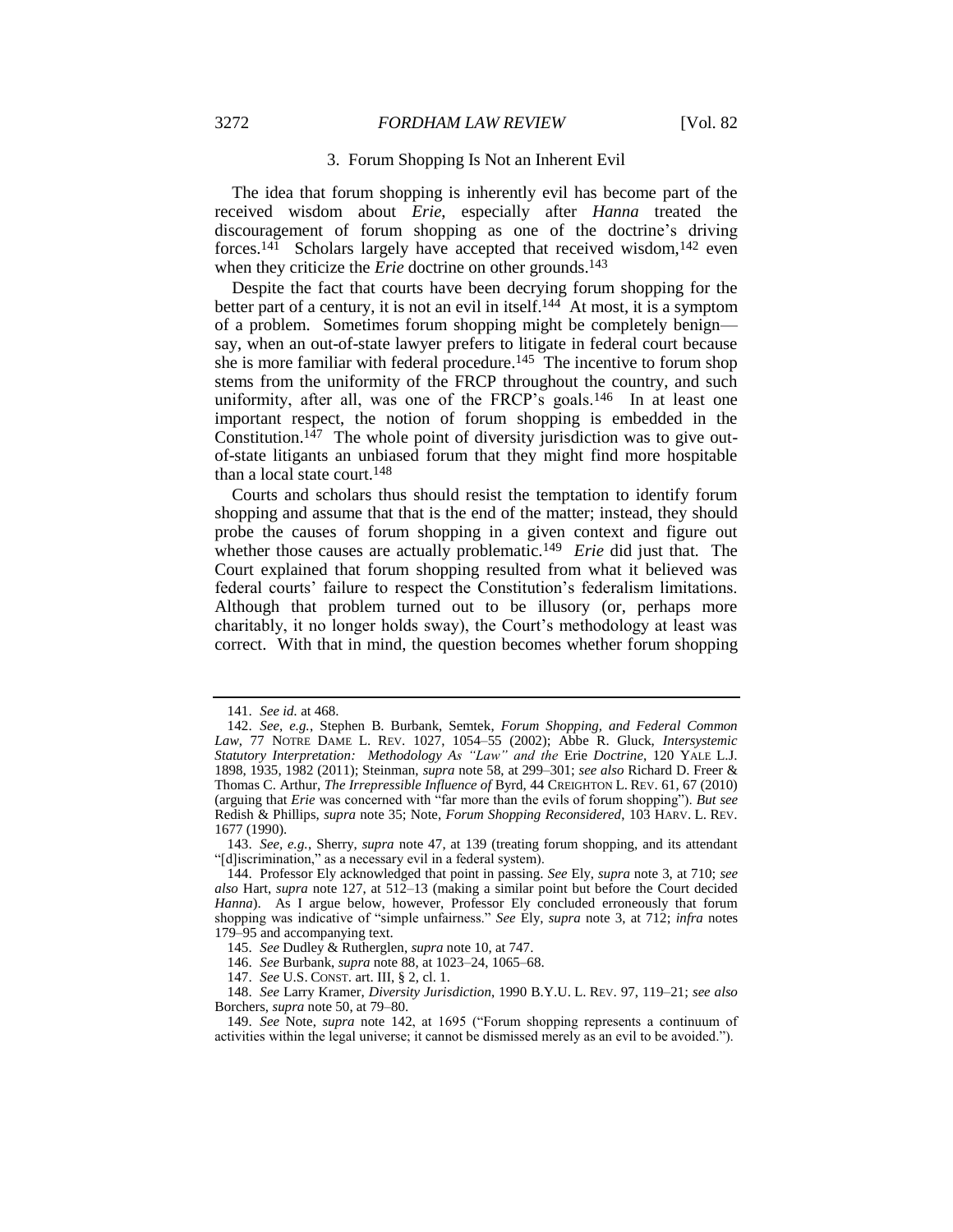bespeaks any modern-day evil. As the following subsections argue, it does not.

4. The Twin Aims' Failure To Protect a Coherent Vision of Federalism

The most plausible defense of the current twin aims analysis is that it protects a prudential version of federalism that is more deferential to state law than the Constitution requires.<sup>150</sup> But the twin aims advance no such vision.

The structural incoherence is exemplified by horizontal choice-of-law standards, which govern how states apply one another's laws. On matters within the twilight zone, state courts tend to be far less solicitous than their federal counterparts of other states' laws. Such lax horizontal choice-oflaw standards are not necessarily problematic; in fact, they often do a better job than the *Erie* doctrine of vindicating states' principal interests in crafting conduct rules that regulate primary activity. The broader point is that the mismatch between horizontal and vertical choice-of-law standards demonstrates that the *Erie* doctrine does not foster an identifiable or defensible version of federalism.

Although the first prong of the twin aims analysis—avoiding forum shopping—often requires a federal court to apply state law, such an approach does not necessarily lead to greater respect for state prerogatives. By its own terms, *Erie* focused solely on vertical forum shopping (the choice between state and federal court) rather than horizontal forum shopping (the choice among different states).<sup>151</sup> *Hanna* incorporated that same focus into the present Decision Act analysis. While *Erie*, and now the Decision Act, arguably have fostered uniformity of substantive law *within* a given state, they also have led to greater divergence *among* the states. Although the twin aims analysis might combat vertical forum shopping, it has created incentives for litigants to engage in horizontal forum shopping—seeking out different law in different states.152 Neither *Erie* nor *Hanna* explained why vertical forum shopping is worse, or indicative of a greater problem, than horizontal forum shopping. In both situations, a litigant chooses a particular forum with the hope of obtaining one set of laws to the exclusion of another.

<span id="page-25-0"></span>Horizontal forum shopping is a part of modern litigation. To be sure, it probably was much more difficult when the Court decided *Erie* because defendants might not have been amenable to personal jurisdiction in more than one state.<sup>153</sup> Today, however, many defendants—particularly large

<sup>150.</sup> *See* Ely, *supra* note [3,](#page-3-2) at 706 (arguing that although the Constitution does not embrace the "state enclave model" of federalism, Congress imposed that model through the Decision Act).

<sup>151.</sup> *See* Erie R.R. Co. v. Tompkins, 304 U.S. 64, 76 (1938).

<sup>152.</sup> *See* Patrick J. Borchers, *The Real Risk of Forum Shopping: A Dissent from* Shady Grove, 44 CREIGHTON L. REV. 29, 32 (2010); Sherry, *supra* not[e 47,](#page-10-0) at 138–39.

<sup>153.</sup> *See* Nelson, *supra* not[e 53,](#page-11-1) at 969.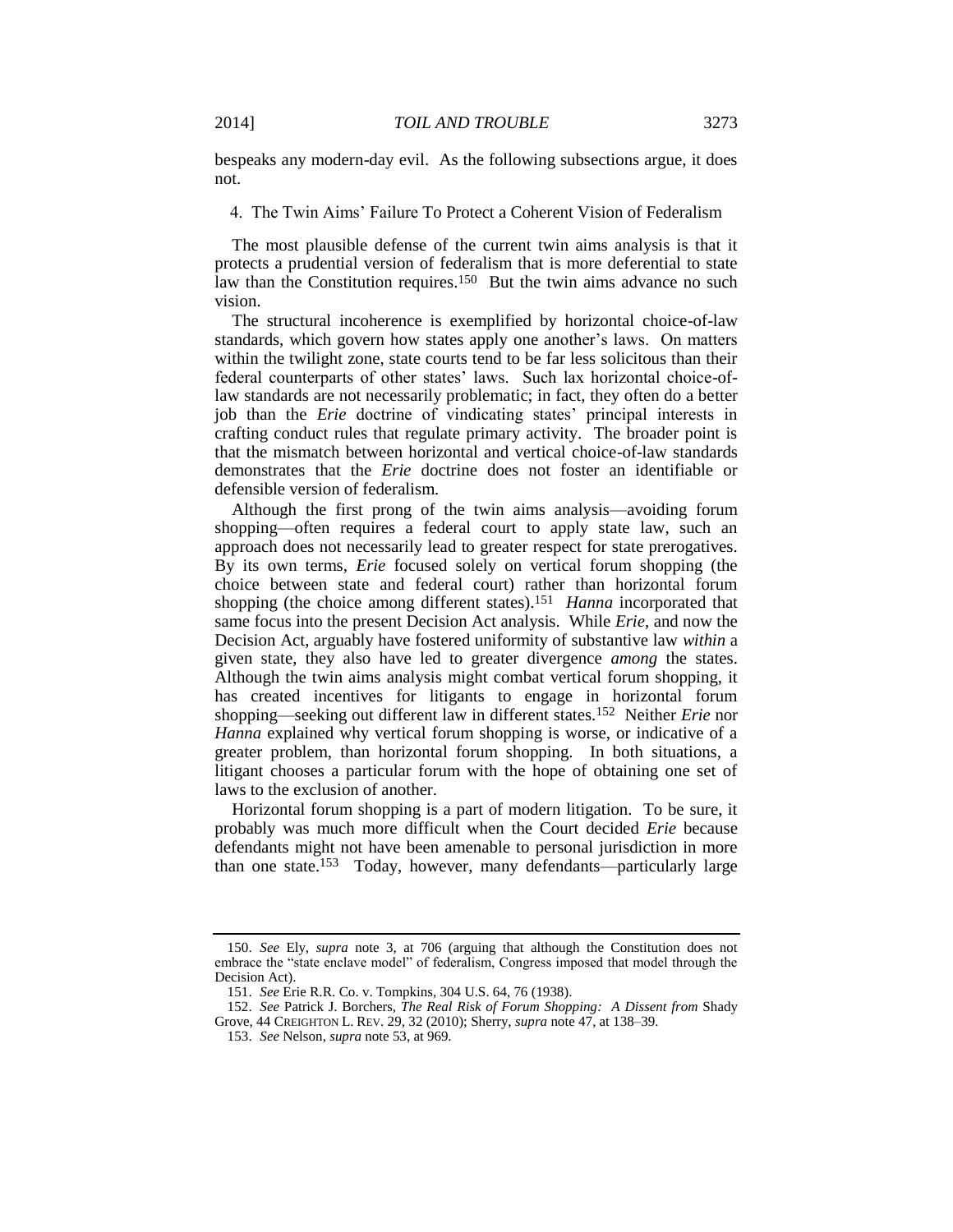<span id="page-26-2"></span><span id="page-26-0"></span>corporations—are subject to personal jurisdiction in multiple states,<sup>154</sup> thereby affording plaintiffs an opportunity to choose the state in which to bring suit. And the ability to choose where to litigate often entails the power to select a different set of substantive laws.155 In fact, lawyers have indicated that the applicable substantive law is among the factors that they consider when deciding where to litigate a case.<sup>156</sup> Moreover, recent studies have shown that lawyers have changed their horizontal forum shopping habits in the wake of the Class Action Fairness Act of 2005, 157 which enables defendants to remove class actions from state court to federal court more easily. In the past, plaintiffs' lawyers would bring suit in state courts known for being particularly plaintiff friendly. Now, with the knowledge that the case likely will wind up in federal court, lawyers are bringing cases in federal courts at the outset, and they are choosing courts that are most sympathetic to class actions.158 That lawyers adapt their horizontal forum shopping to new legal structures underscores the existence of such behavior.

<span id="page-26-1"></span>One reason for the prevalence of horizontal forum shopping is the extent to which horizontal choice-of-law principles call for the application of forum law. For instance, in the horizontal choice-of-law context, a state generally applies its own law regarding issues of "judicial administration," i.e., rules prescribing the conduct of litigation.159 Among the vast swath of issues that pertain to judicial administration, and thus usually are governed by the forum state's law, are discovery rules,<sup>160</sup> costs and security for  $costs$ ,<sup>161</sup>, the burdens of production<sup>162</sup> and persuasion,<sup>163</sup> the standard for sufficiency of the evidence,<sup>164</sup> and statutes of limitation.<sup>165</sup>

<sup>154.</sup> *See, e.g.*, Goodyear Dunlop Tires Operations, S.A. v. Brown, 131 S. Ct. 2846, 2853– 57 (2011); Keeton v. Hustler Magazine, Inc., 465 U.S. 770 (1984).

<sup>155.</sup> Admittedly, horizontal forum shopping will not always lead State *A* to apply different substantive law than State *B*. Both states' choice-of-law principles might call for the application of the same substantive law. *See* Klaxon Co. v. Stentor Elec. Mfg. Co., 313 U.S. 487, 496 (1941) (holding that in diversity cases federal courts must apply state choiceof-law rules). On the other hand, studies have demonstrated that a forum is "much more likely" to apply its own substantive law rather than a sister state's law. Borchers, *supra* note [152,](#page-25-0) at 32; *see also* Michael Steven Green, *Horizontal* Erie *and the Presumption of Forum Law*, 109 MICH. L. REV. 1237, 1266–74 (2011) (noting various presumptions counseling application of forum law); Thomas O. Main, *The Procedural Foundation of Substantive Law*, 87 WASH. U. L. REV. 801, 830–31 (2010) (noting the historical pedigree of the *lex fori* approach—calling for application of forum law—to conflict of laws); Courtland H. Peterson, *Proposals of Marriage Between Jurisdiction and Choice of Law*, 14 U.C. DAVIS L. REV. 869, 871 (1981).

<sup>156.</sup> *See generally* Patrick J. Borchers, *Punitive Damages, Forum Shopping, and the Conflict of Laws*, 70 LA. L. REV. 529 (2010).

<sup>157.</sup> 28 U.S.C. § 1332(d) (2012).

<sup>158.</sup> *See* Howard M. Erichson, *CAFA's Impact on Class Action Lawyers*, 156 U. PA. L. REV. 1593, 1611–14 (2008).

<sup>159.</sup> RESTATEMENT (SECOND) OF CONFLICT OF LAWS § 122 (1971).

<sup>160.</sup> *See id.* § 127 cmt. a.5.

<sup>161.</sup> *See id.* § 127 cmt. a.8.

<sup>162.</sup> *See id.* § 134.

<sup>163.</sup> *See id.* § 133.

<sup>164.</sup> *See id.* § 135.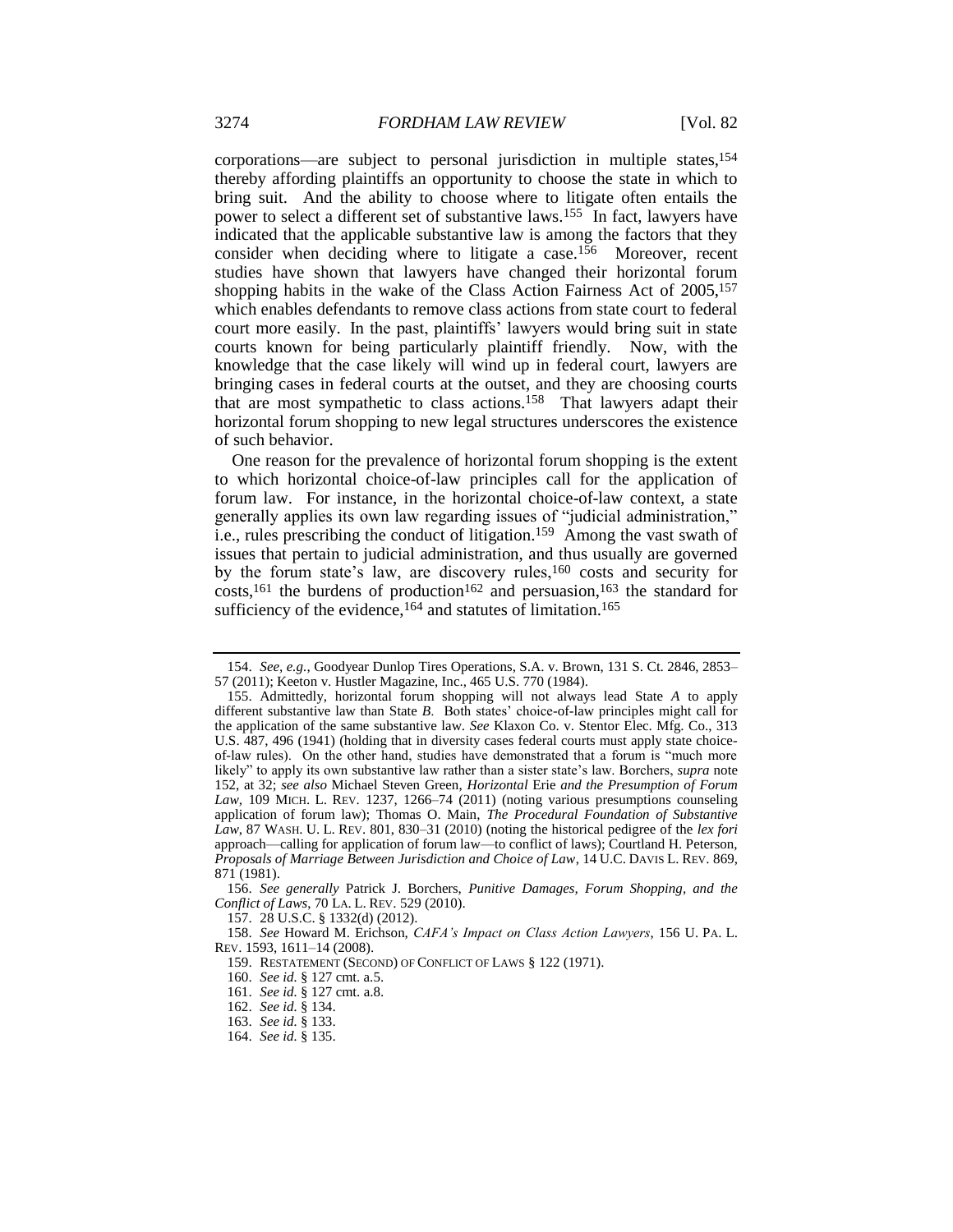In contrast, federal courts have much less latitude to apply their own law in the vertical choice-of-law context. The modified outcome-determinative test prescribes a significantly stricter approach, militating *against* application of federal law regarding many of those same issues.<sup>166</sup> Consequently, there is a wide divergence between the approaches to horizontal and vertical choice of law.

The mere existence of horizontal forum shopping does not undermine the federalism rationale for the twin aims approach so much as federal courts' general indifference to it.<sup>167</sup> The Supreme Court never has entertained a serious challenge to the horizontal choice-of-law principles that give states broad discretion to apply their own law regarding the issues discussed above, which all fall within the twilight zone. Moreover, the Supreme Court has held that the Full Faith and Credit Clause<sup>168</sup> and the Due Process Clause<sup>169</sup> impose only nominal constraints on a state's ability to apply its own substantive law to a dispute.<sup>170</sup> And the Court has held that even when one state has an obligation to apply a sister state's substantive law, the forum has broad discretion to interpret the sister state's law. Only the most blatant misinterpretation will violate the Constitution.<sup>171</sup>

All of these aspects of horizontal choice of law—the preference for application of forum law regarding many issues in the twilight zone, the minimal constitutional constraints on states' ability to apply their own law, and the existence of horizontal forum shopping—fundamentally undermine the idea that the twin aims protect a coherent vision of federalism. It makes

167. The lax horizontal choice-of-law standards have been controversial. *See* Green, *supra* note [155;](#page-26-0) *see also* Borchers, *supra* note [152,](#page-25-0) at 32. My objective here is not to take sides in that debate but rather to demonstrate the widely different standards that apply to vertical and horizontal federalism questions.

<sup>165.</sup> *See id.* § 142. Borrowing statutes, which direct the forum to apply the statute of limitations of the state that supplies the cause of action (if that statute of limitations is shorter than the forum's), mitigate the potential for disparate outcomes.

<sup>166.</sup> *See, e.g.*, Garcia v. Wal-Mart Stores, Inc., 209 F.3d 1170 (10th Cir. 2000) (holding that state law governed an award of "actual costs"); United States *ex rel.* Newsham v. Lockheed Missiles & Space Co., 190 F.3d 963 (9th Cir. 1999) (applying a state's anti-SLAPP (strategic lawsuit against public participation) provisions regarding the dismissal of a lawsuit); Ashland Chem. Inc. v. Barco Inc., 123 F.3d 261 (5th Cir. 1997) (applying state court rules regarding fees). See also pre-*Hanna* cases that the Supreme Court has not repudiated. Cohen v. Beneficial Indus. Loan Corp., 337 U.S. 541 (1949) (applying a state law requiring security of costs); Guaranty Trust Co. v. York, 326 U.S. 99, 109 (1945) (holding a state statute of limitations to be applicable).

<sup>168.</sup> *See* U.S. CONST. art. IV, § 1.

<sup>169.</sup> *See* U.S. CONST. amend. XIV, § 1.

<sup>170.</sup> Allstate Ins. Co. v. Hague, 449 U.S. 302, 312–13 (1981) (plurality opinion) (noting that the Constitution allows a state to choose its own law if there is "a significant contact or significant aggregation of contacts, . . . such that choice of its law is neither arbitrary nor fundamentally unfair"); *see also id.* at 320–32 (Stevens, J., concurring in judgment). In *Allstate*, the decedent and his wife lived in Wisconsin, and he was involved in a fatal vehicular accident in Wisconsin with another Wisconsin resident. A Minnesota court's application of local law was permissible, though, based on contacts that were irrelevant to the accident—the decedent worked in Minnesota, and his widow later moved to Minnesota. *See id.* at 305.

<sup>171.</sup> *See* Sun Oil Co. v. Wortman, 486 U.S. 717, 730–31 (1988).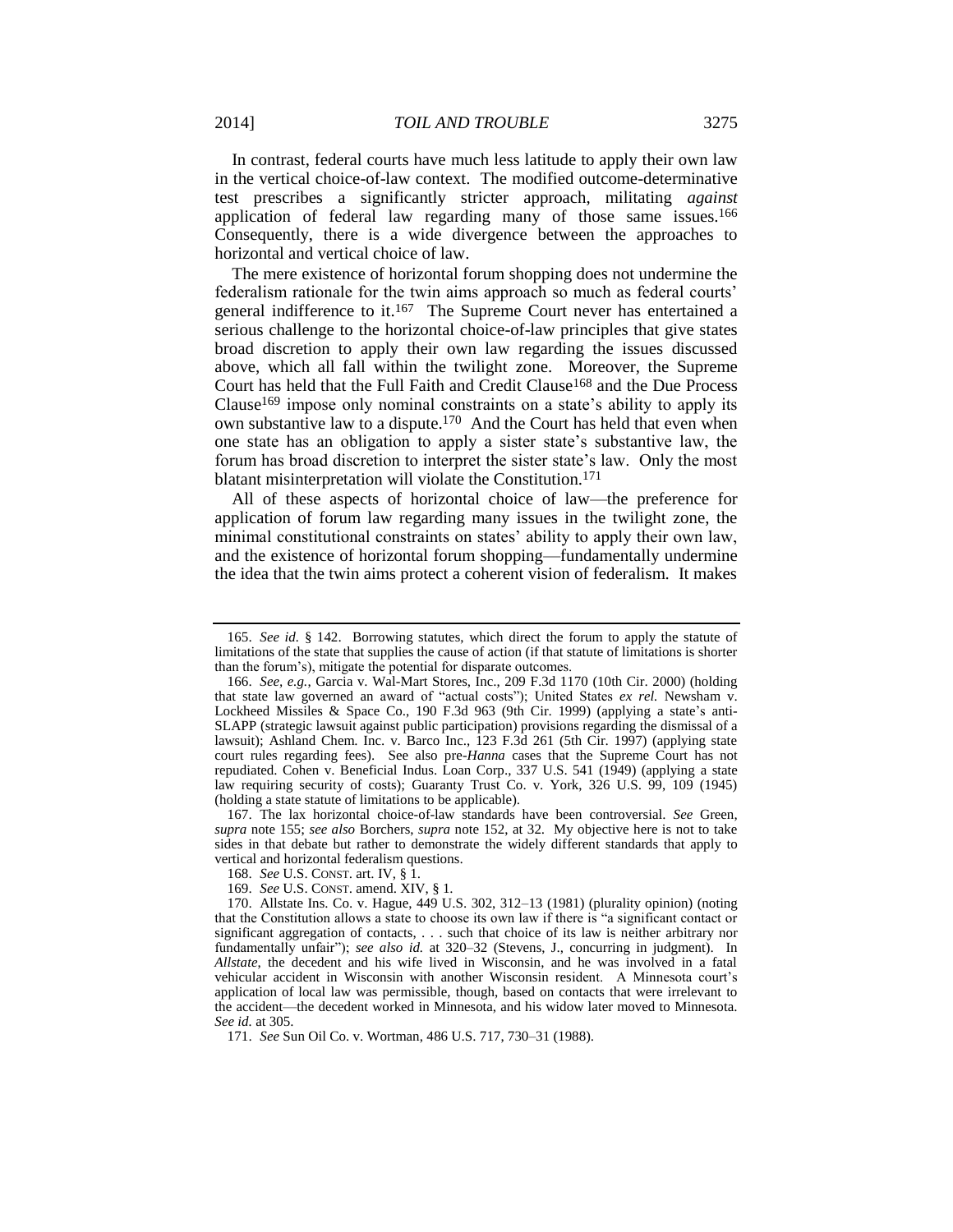little sense that the Decision Act would strive to protect federalism so painstakingly through vertical choice-of-law rules when horizontal choiceof-law rules, free from almost all constraints, could undermine similar federalism values.

Two rejoinders to the mismatch between vertical and horizontal choice of law seem possible, but neither is persuasive. First, one might note that the Decision Act, as currently interpreted, protects vertical federalism more robustly than the Constitution does, whereas the lax restrictions on horizontal federalism derive solely from the Constitution. Descriptively, that's correct. But that argument cannot explain why the Court has construed the Decision Act as it has when such an interpretation does not represent a natural reading of the statute and is at odds with the almost negligible constraints that federalism imposes on horizontal choice-of-law principles. As noted above, the text of the Decision Act says nothing about the twin aims. Furthermore, it gives no indication that its use of the term "rule of decision" is so anomalous as to include any rule that might induce vertical forum shopping.172 In other words, the incongruity—beefed-up vertical federalism versus ineffectual horizontal federalism—is not compelled by the Decision Act and is instead of the Court's own making. The explanation for the Court's unnatural interpretation of the Decision Act thus seems less to do with a well-conceived notion of vertical or horizontal federalism than it does with the happenstance of grafting *Erie*'s constitutional analysis onto the statutory construction of the Decision Act.

<span id="page-28-0"></span>The second possible rejoinder is that the Constitution's structure protects vertical federalism and is far less concerned about horizontal federalism. Professor David Marcus has noted that horizontal federalism "has an unclear relationship to the Constitution's federalism architecture," such that horizontal federalism, in a sense, is "false federalism."<sup>173</sup> Although the roots of horizontal federalism are less clear, it is a concept around which a rich literature has developed<sup>174</sup> and that Congress recently embraced when it passed the Class Action Fairness Act.175 Moreover, while the Supreme Court has not always spoken clearly regarding horizontal federalism,  $176$  the notion that states must respect one another's sovereignty has clearly animated recent decisions regarding punitive damages $177$  and personal

<sup>172.</sup> *See supra* note[s 133–](#page-22-1)38 and accompanying text.

<sup>173.</sup> Marcus, *supra* note [48,](#page-10-3) at 1298–99.

<sup>174.</sup> *See, e.g.*, Robert H. Abrams & Paul R. Dimond, *Toward a Constitutional Framework for the Control of State Court Jurisdiction*, 69 MINN. L. REV. 75 (1984); Allan Erbsen, *Horizontal Federalism*, 93 MINN. L. REV. 493 (2008); Scott Fruehwald, *The Rehnquist Court and Horizontal Federalism: An Evaluation and a Proposal for Moderate Constitutional Constraints on Horizontal Federalism*, 81 DENV. U. L. REV. 289 (2003); Green, *supra* note [155;](#page-26-0) Judith Resnik, *Foreign As Domestic Affairs: Rethinking Horizontal Federalism and Foreign Affairs Preemption in Light of Translocal Internationalism*, 57 EMORY L.J. 31 (2007).

<sup>175.</sup> *See* Marcus, *supra* not[e 48,](#page-10-3) at 1297–99.

<sup>176.</sup> *See* Erbsen, *supra* not[e 174,](#page-28-0) at 501–02; Marcus, *supra* not[e 48,](#page-10-3) at 1299.

<sup>177.</sup> *See* State Farm Mut. Auto. Ins. Co. v. Campbell, 538 U.S. 408, 421–22 (2003); BMW of N. Am., Inc. v. Gore, 517 U.S. 559, 571–72 (1996).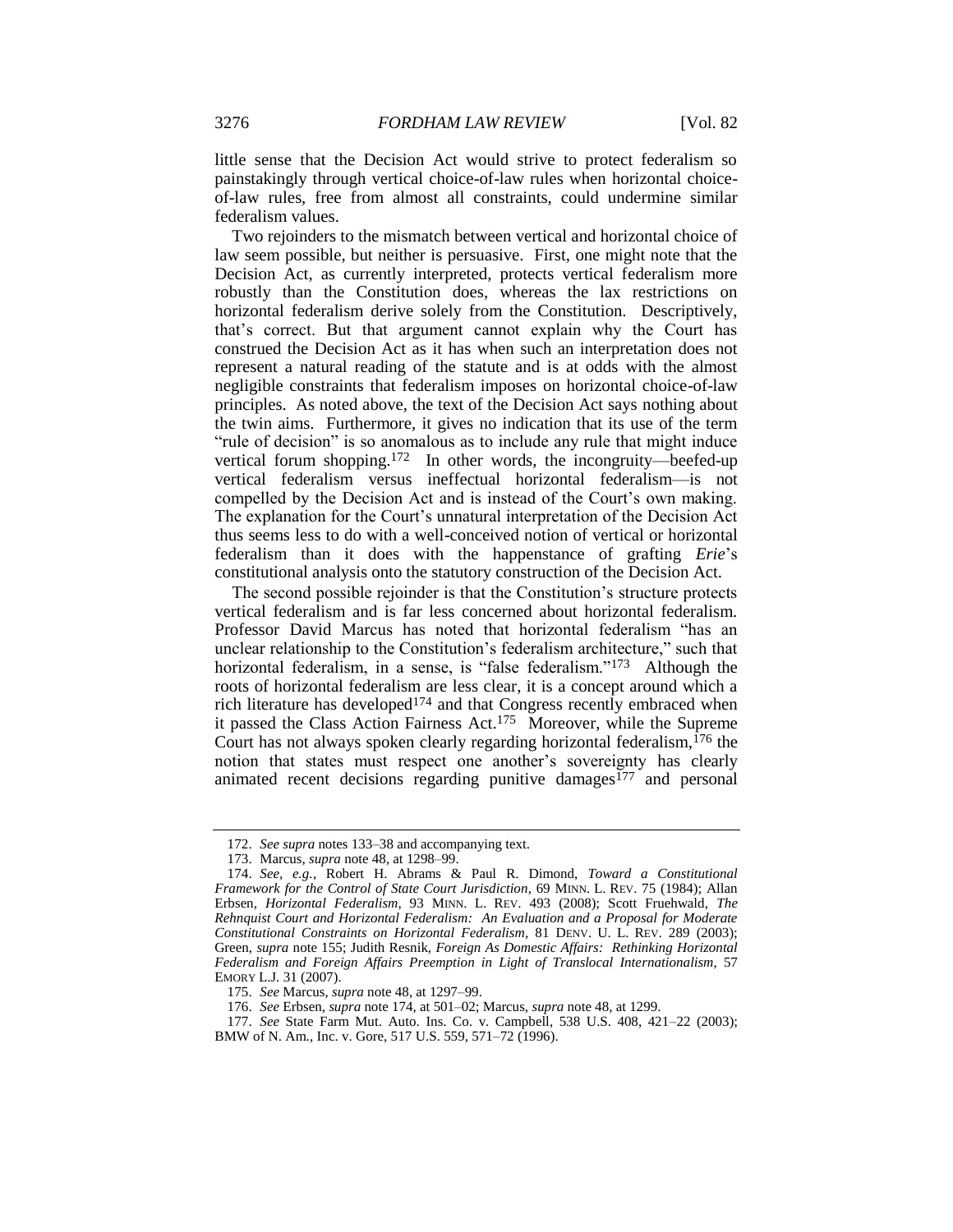jurisdiction.<sup>178</sup> The point is not that vertical and horizontal federalism protect state sovereignty in precisely the same way but simply that horizontal federalism can provide meaningful protection of state prerogatives. In light of that axiom, the Court's jurisprudence is especially strange: when it comes to vertical federalism, the federal government must bend over backwards to respect state sovereignty; with regard to horizontal federalism, though, one state has only the most minimal obligation to respect a sister state's sovereignty.

5. The Twin Aims' Failure To Protect a Coherent Personal Liberty Interest

<span id="page-29-0"></span>While the first of the twin aims (discouraging vertical forum shopping) fails to promote a rational structural view of federalism, the second aim (preventing inequitable administration of the laws) $179$  seeks to uphold nonexistent personal liberty interests. Thus, on both fronts, the twin aims approach is incoherent.

*Erie* and *Hanna* are replete with references to "inequity," "unfairness," and "discrimination." *Erie* referred to the situation in which out-of-staters could choose more favorable law in federal courts as "grave discrimination by noncitizens against citizens"<sup>180</sup> and maintained that the discrimination had become "far-reaching."<sup>181</sup> *Hanna* quoted those passages approvingly as it argued that one of *Erie*'s principal purposes was to mitigate "inequitable administration of the laws."<sup>182</sup>

*Erie*'s holding that federal courts must apply state substantive law in diversity cases reflected a gut instinct that it is unfair for a lawsuit to have vastly different results depending on the forum.183 Although *Erie* and its progeny cloaked that instinct in federalism arguments, it remains little more than an intuition that does not withstand serious analysis.

For all of the cases' breathless language about unfairness and discrimination, nothing in the Constitution or the relevant statutes requires state and federal courts to reach the same results in any given case. *Hanna*

<sup>178.</sup> The Court embraced horizontal federalism in *World-Wide Volkswagen Corp. v. Woodson*, 444 U.S. 286, 293 (1980). Two years later, in an opinion by Justice Byron White, who also authored *World-Wide Volkswagen*, the Court seemingly disavowed the notion that restrictions on personal jurisdiction derive from horizontal federalism. *See* Ins. Corp. of Ir., Ltd. v. Compagnie des Bauxites de Guinee, 456 U.S. 694, 702 (1982). More recently, though, the plurality opinion in *J. McIntyre Machinery, Ltd. v. Nicastro*, 131 S. Ct. 2780, 2789 (2011), sought to reinvigorate horizontal federalism as part of the personal jurisdiction analysis.

<sup>179.</sup> *See* Donald L. Doernberg, *"The Tempest":* Shady Grove Orthopedic Associates, P.A. v. Allstate Insurance Co.*: The Rules Enabling Act Decision That Added to the Confusion—But Should Not Have*, 44 AKRON L. REV. 1147, 1168 n.135 (2011) (arguing that the "two parts of the formulation are only different sides of the same coin" since "forumshopping *. . .* is what *caused* the inequitable administration of the laws").

<sup>180.</sup> Erie R.R. Co. v. Tompkins, 304 U.S. 64, 74 (1938).

<sup>181.</sup> *Id.* at 75.

<sup>182.</sup> Hanna v. Plumer, 380 U.S. 460, 467–68 (1965); *see also id.* at 468 n.9; Note, *supra* note [142,](#page-24-0) at 1685.

<sup>183.</sup> *See* Ely, *supra* not[e 3,](#page-3-2) at 712–13.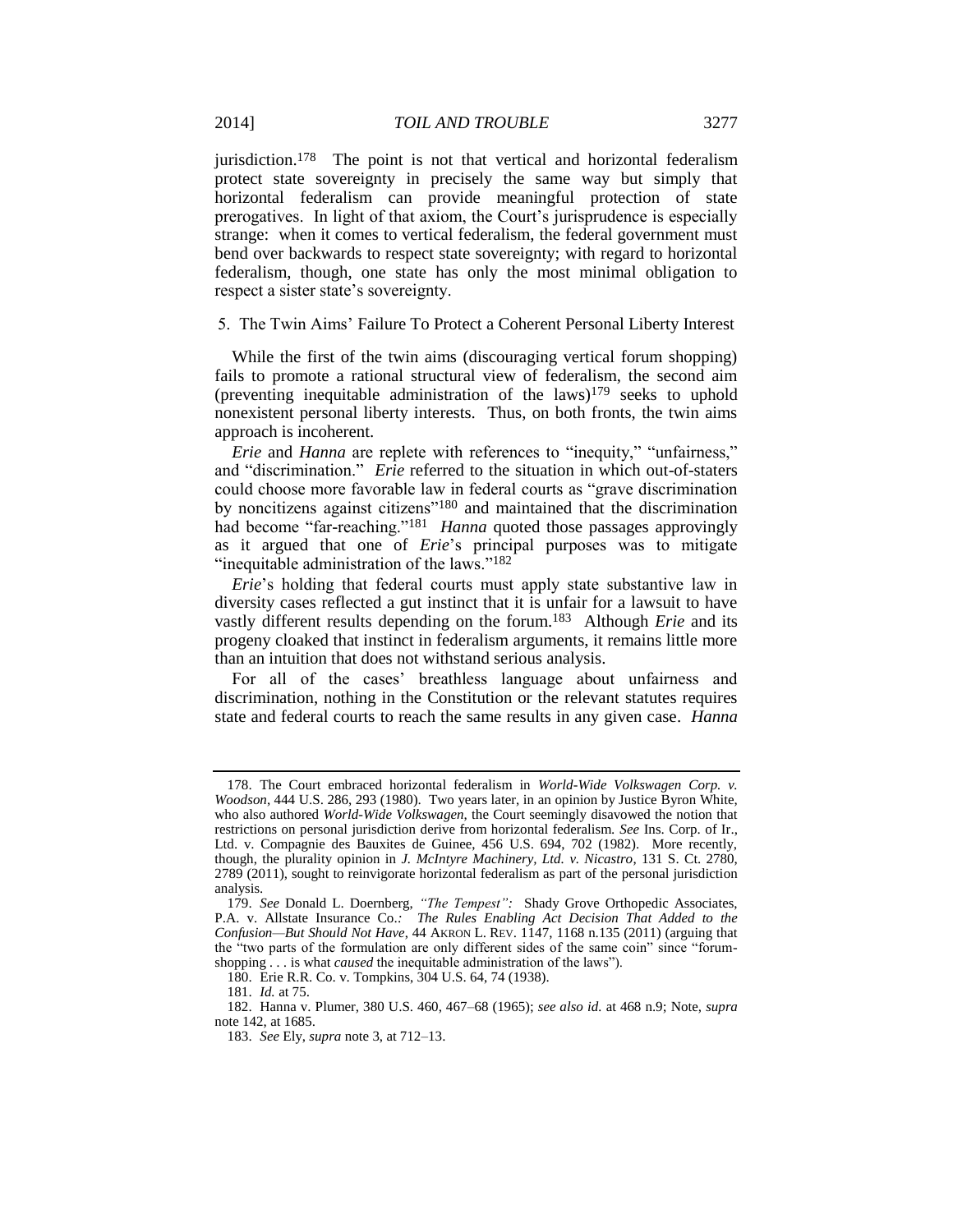recognized as much when it modified the outcome-determinative test.184 A more moderate formulation of the perceived inequality—that only *substantial* variations give rise to concerns of unfairness—is still conceptually problematic. Virtually any variation can be dispositive, depending on when during the litigation the difference between the state and federal rules becomes relevant. Sometimes those variations matter at the stage of primary activity. Such was the case in *Erie* itself, in which federal and state law defined the negligence standard differently.185 At other times, the variation becomes manifest only at the beginning of litigation, when, for example, two courts apply different limitations periods.186 Those differences do not affect primary conduct (such as the actual accident in a tort action), but they can have a tremendous effect on the litigation at its inception. Even differences that appear to have no influence on either primary conduct or forum selection can have "a marked effect upon the outcome of the litigation."187 Such was the situation in *Hanna* when different rules governing service of process became relevant much later in the case.<sup>188</sup>

*Hanna* treated a rule as significant for purposes of the Decision Act to the extent that it mattered at the start of litigation. That exercise in linedrawing sought to prevent forum shopping; it did not derive from some inherent notion of what makes a rule important or significant to the litigants. Arguably, a better indicium of significance is whether a rule would affect people's primary conduct choices. In any event, the possibility that different courts—applying indisputably valid law—might lead to different, and even significantly different, results in a given case is a long way from rank discrimination.

Discrimination is a loaded concept that has little, if any, applicability in the choice-of-law context.<sup>189</sup> In law, invidious discrimination usually connotes predictable and intentional differentiation, often based on animus.190 Progressives, including Justice Brandeis, tended to regard diversity jurisdiction, and the ability to choose the general common law, as a privilege that systematically benefitted corporations or out-of-staters.<sup>191</sup>

<sup>184.</sup> *See Hanna*, 380 U.S. at 469.

<sup>185.</sup> *See Erie*, 304 U.S. at 70.

<sup>186.</sup> *See* Guaranty Trust Co. v. York, 326 U.S. 99 (1945). Another example includes rules governing whether a plaintiff may "stack" insurance claims (i.e., multiply damages based on the existence of multiple insurance policies covering a single loss). *See* Allstate Ins. Co. v. Hague, 449 U.S. 302, 305 (1981).

<sup>187.</sup> *Hanna*, 380 U.S. at 469.

<sup>188.</sup> *See id.* at 468–69.

<sup>189.</sup> Even some critics of *Erie* occasionally lapse into describing the application of different law as "discrimination." *See* Sherry, *supra* not[e 47,](#page-10-0) at 139.

<sup>190.</sup> Equal Protection Clause jurisprudence relies heavily on this concept. *See, e.g.*, Akins v. Texas, 325 U.S. 398, 403–04 (1945) ("A purpose to discriminate must be present which may be proven . . . by unequal application of the law to such an extent as to show intentional discrimination.").

<sup>191.</sup> *See* EDWARD A. PURCELL, JR., BRANDEIS AND THE PROGRESSIVE CONSTITUTION: *ERIE*, THE JUDICIAL POWER, AND THE POLITICS OF THE FEDERAL COURTS IN TWENTIETH-CENTURY AMERICA 64–67, 155–62 (2000).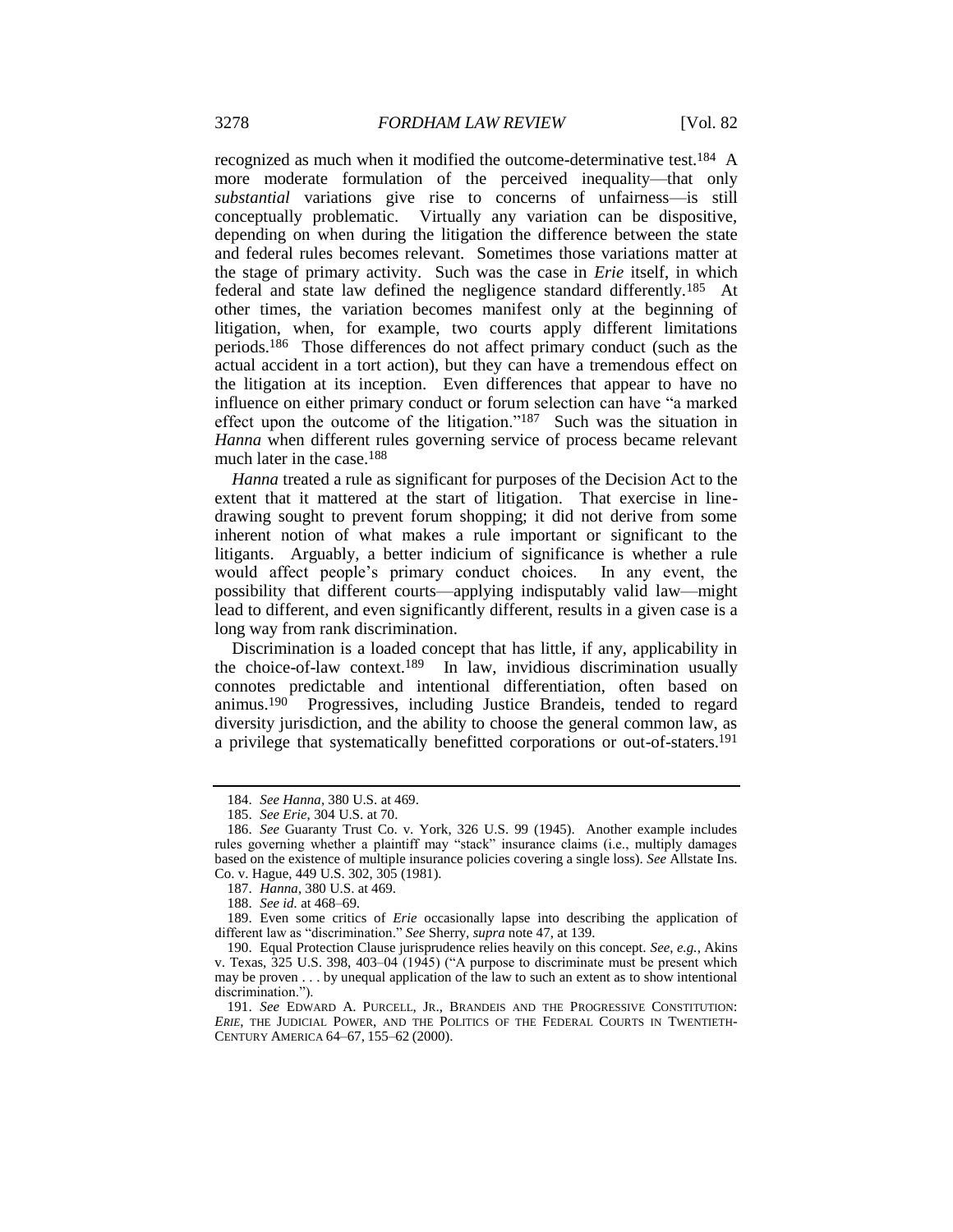But no such systemic privilege existed, as the contours of any given case dictated which party stood to gain from application of general common law rather than state law.192 In fact, one of the ironies of *Erie* is that the Court, by rejecting the general common law in favor of Pennsylvania law, ruled in favor of a corporate defendant at the expense of a small-fry plaintiff.

The multitude of situations in which courts do not reach exactly equal results demonstrates that discrimination is not necessarily at work when federal courts, sitting in diversity, do not behave exactly as state courts would. In making discretionary decisions, judges often reach different conclusions.193 Different circuits might have different interpretations of the same law.<sup>194</sup> And, as noted above, a state usually applies its own law regarding such issues as statutes of limitation and burdens of proof, even if such rules substantially affect how the forum state effectuates a sister state's substantive law.<sup>195</sup> Those differences do not rise to the level of discrimination. In cases where duly constituted courts apply law enacted by democratically legitimate legislatures and executives—without bias toward any particular party or groups of people—"discrimination" is an inappropriate way to describe varied outcomes.<sup>196</sup>

Consequently, the inequity that *Erie* perceived, and that *Hanna* enshrined in the twin aims analysis, is misplaced. There is no good reason to believe that choice-of-law rules derive from systemic bias or work an invidious discrimination.

#### 6. The Persistence of Vertical Forum Shopping

Finally, I note briefly that the twin aims analysis neither has achieved its goal of eliminating vertical forum shopping (even if that were a coherent or laudable goal) nor created an easily administrable rule. Federal courts sitting in diversity have found ways around applying state law that they find

<sup>192.</sup> *See* Sherry, *supra* not[e 47,](#page-10-0) at 138 (noting other cases in which state law, rather than federal general law, benefitted corporate litigants).

<sup>193.</sup> *See, e.g.*, United States v. Dockery, 955 F.2d 50, 54 (D.C. Cir. 1992) ("Abuse of discretion review means 'that the court has a range of choice, and that its decision will not be disturbed *as long as it stays within that range* and is not influenced by any mistake of law.'" (quoting Kern v. TXO Prod. Corp., 738 F.2d 968, 970 (8th Cir. 1984))).

<sup>194.</sup> *Compare* Skoog v. Cnty. of Clackamas, 469 F.3d 1221, 1232 (9th Cir. 2006) (holding that plaintiff need not plead the absence of probable cause in order to state a claim of retaliatory arrest), Greene v. Barber, 310 F.3d 889, 895 (6th Cir. 2002), *and* DeLoach v. Bevers, 922 F.2d 618, 620 (10th Cir. 1990), *with* Dahl v. Holley, 312 F.3d 1228, 1236 (11th Cir. 2002) (holding that the absence of probable cause is required in retaliatory-arrest claims), Keenan v. Tejeda, 290 F.3d 252, 261–62 (5th Cir. 2002), Curley v. Village of Suffern, 268 F.3d 65, 73 (2d Cir. 2001), *and* Smithson v. Aldrich, 235 F.3d 1058, 1063 (8th Cir. 2000).

<sup>195.</sup> *See supra* note[s 159–](#page-26-1)66 and accompanying text.

<sup>196.</sup> The only other possible source of discrimination is an opposing party who tries to gain a litigation advantage. But use of a lawful litigation tactic by a party does not infringe a cognizable liberty interest and thus cannot amount to discrimination by a governmental entity.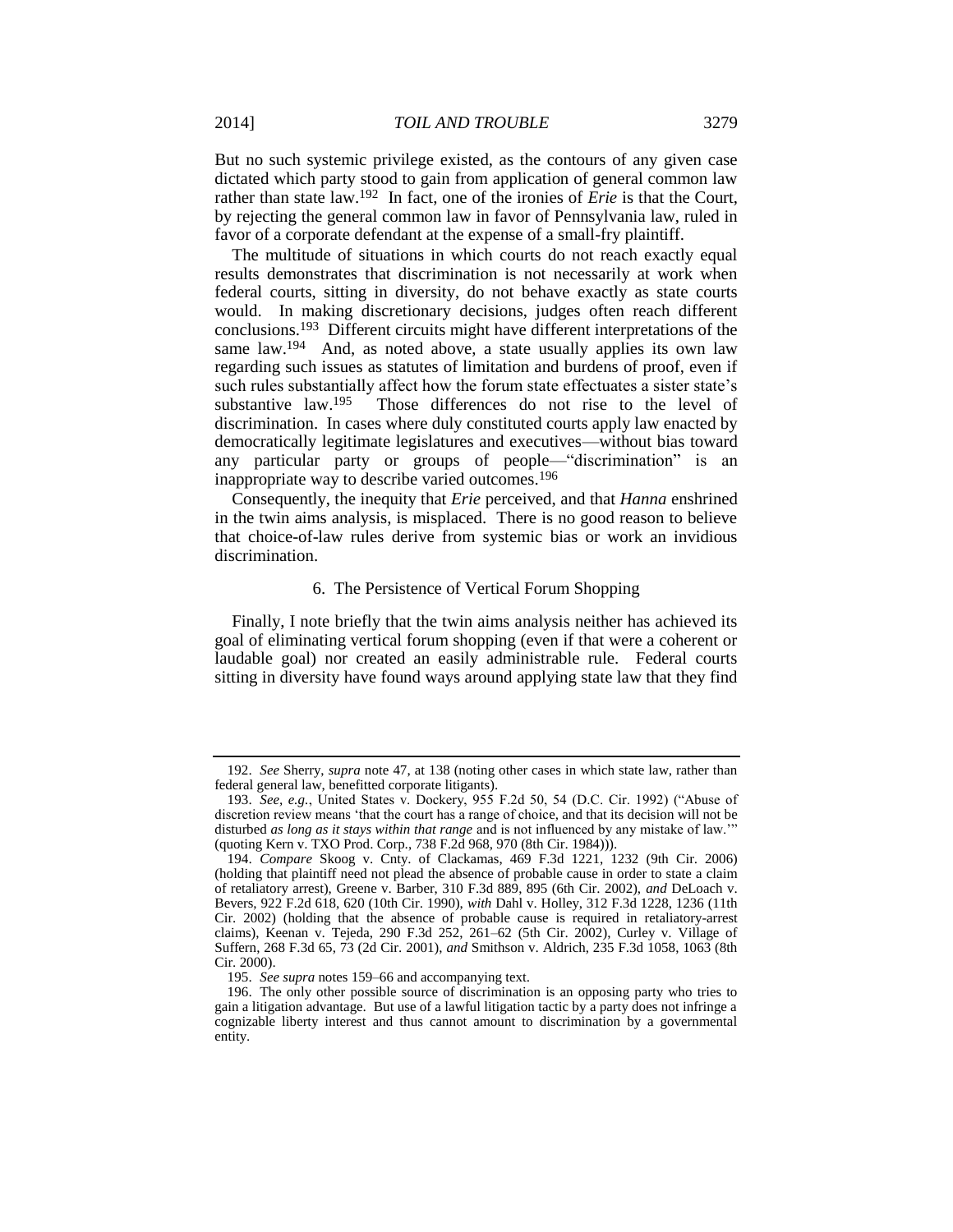antiquated or simply objectionable.<sup>197</sup> For instance, they can treat state law as unsettled, such that the federal court may assume the authority to make an "*Erie* guess" as to how the highest court of the state would resolve the particular question presented by a case.198 On rare occasions, federal courts baldly refuse to follow state law with which they disagree.<sup>199</sup>

Moreover, vertical forum shopping still happens. Even when litigants know that federal courts will apply state substantive law, litigants often have a strong preference for one forum rather than another. For instance, a plaintiff might want a particular jury pool.200 Such was the case in *World-Wide Volkswagen Corp. v. Woodson*, <sup>201</sup> one of the venerable personal jurisdiction cases that most civil procedure students read. The plaintiffs sought to include two relatively minor defendants in the litigation in order to destroy diversity and thus keep the case out of federal court. If that tactic had succeeded, the plaintiffs could have tried their lawsuit in state court in Creek County, Oklahoma, which had a reputation for outsize jury awards.<sup>202</sup> The vertical forum shopping could not have been more transparent.

Sometimes a plaintiff might assume that a state judge applying the law of his own state might apply that law more sympathetically than a federal judge.203 Although federal statutes prohibit litigants from manufacturing diversity (say, by moving to a state other than the defendant's home state),<sup>204</sup> litigants may destroy diversity by moving to or incorporating in the defendant's home state. And the frequency of litigation over tactics that destroy diversity suggests that vertical forum shopping has not become a relic of the pre-*Erie* past.<sup>205</sup>

200. *See* Borchers, *supra* not[e 156,](#page-26-2) at 533.

201. 444 U.S. 286 (1980).

204. *See* 28 U.S.C. § 1359 (2012).

205. *See* Go Computer, Inc. v. Microsoft Corp., No. C 05-03356 JSW, 2005 WL 3113068 (N.D. Cal. Nov. 21, 2005); *see also* Kramer v. Caribbean Mills, Inc., 394 U.S. 823 (1969) (making a partial assignment to create diversity jurisdiction); Grassi v. Ciba-Geigy, Ltd., 894

<sup>197.</sup> *See* Sherry, *supra* note [47,](#page-10-0) at 141 & n.68 (noting that "federal courts have found ways to ignore state decisions" and citing cases demonstrating lack of intrastate uniformity).

<sup>198.</sup> *See, e.g.*, Webber v. Sobba, 322 F.3d 1032, 1035 (8th Cir. 2003); *see also* Dolores K. Sloviter, *A Federal Judge Views Diversity Jurisdiction Through the Lens of Federalism*, 78 VA. L. REV. 1671, 1677–80 (1992) (noting the prevalence of "*Erie* guesses" and frequent errors by federal courts in predicting development of state law).

<sup>199</sup>*.* For example, the Oklahoma Supreme Court in *Peevyhouse v. Garland Coal & Mining Co.* held that the measure of damages is the cost of repair rather than the diminution of value. Peevyhouse v. Garland Coal & Mining Co., 382 P.2d 109, 114 (Okla. 1962). Oklahoma state courts continue to adhere to this somewhat anomalous rule. *See, e.g.*, Schneberger v. Apache Corp., 890 P.2d 847, 849–50 (Okla. 1994). Several federal courts, however, explicitly decline to follow the rule when applying Oklahoma law. *See, e.g.*, Davis v. Shell Oil Co., 795 F. Supp. 381, 385 (W.D. Okla. 1992) (citing Tenth Circuit precedent and stating that "[t]his Court likewise will not follow *Peevyhouse*"); *see also* Blackburn v. Del. PrimeEnergy Corp., No. CIV-91-664-W, 1992 WL 184071 (W.D. Okla. July 8, 1992) (declining to follow *Peevyhouse*).

<sup>202.</sup> *See* Charles W. Adams, World-Wide Volkswagen v. Woodson*—The Rest of the Story*, 72 NEB. L. REV. 1122, 1128 (1993).

<sup>203.</sup> *See* Marcus, *supra* note [48,](#page-10-3) at 1251–53 (arguing that *Erie* and CAFA both assumed that federal judges evince preferences for corporate defendants).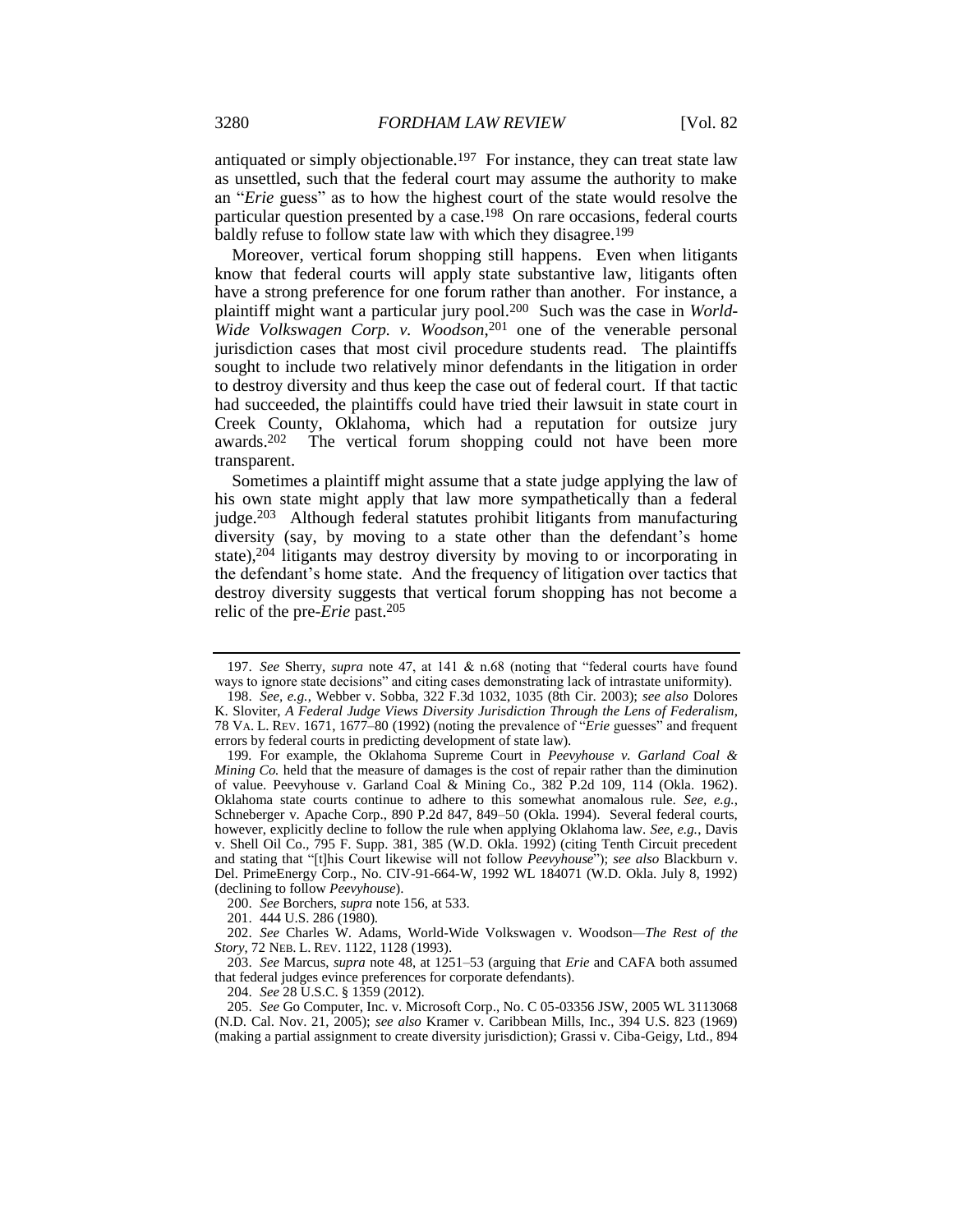#### III. THE GOALS OF A PROPOSED STATUTORY REVISION

The preceding Parts have demonstrated that the current *Erie* doctrine, as applied in federal court, is problematic on a number of levels. It does not advance any meaningful conception of structural interests, and it remains notoriously difficult to administer. In this Part, I discuss objectives for a proposed statutory revision that resolves nearly all of those tensions. A serious effort to effectuate these objectives could take many forms. Although the focus of this Part lies in conceptualizing how the various facets of the *Erie* doctrine should interact, Appendix A concretizes these ideas in actual statutory language. I hasten to add, though, that the Appendix is simply a conversation starter for how drafters might implement the ideas developed in this Part.

I begin by outlining the statute's goals of unifying the various strands of the *Erie* doctrine and expanding federal courts' power to regulate what I call nonsubstantive matters—purely procedural rules as well as the extensive twilight zone between substance and procedure. I then explore why the revision makes sense both theoretically and practically, with reference to instructive concepts from administrative law.

#### *A. The Statute's Goals*

The statutory revision that I propose should accomplish three principal goals.

First, the statute should define states' actual federalism interests with greater specificity and clarify that federal courts are required to apply only truly substantive state law. To do so, the statute should codify, in more direct language, the interpretation of the Decision Act from *Erie* itself—a federal court sitting in diversity must apply state substantive law. That is the core of *Erie*, and regardless of whether one regards it as prudential or constitutionally compelled, it embodies important federalism ideals. As I argue in the following section, allowing states to craft truly substantive law, and requiring federal courts sitting in diversity to apply such law, is a cognizable federalism interest.

The trouble with the current approach to the Decision Act is that it calls for federal courts to apply much more than truly substantive state law, and it does so in a haphazard way that fails to effectuate a coherent policy. The statutory revision would put an end to that practice. It would eliminate the modified outcome-determinative test and the twin aims analysis that the Supreme Court has treated as the touchstone of the current Decision Act. Instead, the revised statute would focus on identifying substantive state law directed at primary activity.

F.2d 181 (5th Cir. 1990) (extending *Kramer*'s partial assignment ruling to a case in which the plaintiff attempted to destroy diversity); JMTR Enters., LLC v. Duchin, 42 F. Supp. 2d 87 (D. Mass. 1999); Ivanhoe Leasing Corp. v. Texaco, Inc. 791 F. Supp. 665 (S.D. Tex. 1992); Douglas Energy of N.Y., Inc. v. Mobil Oil Corp., 585 F. Supp. 546 (D. Kan. 1984); Gentle v. Lamb-Weston, Inc., 302 F. Supp. 161 (D. Me. 1969).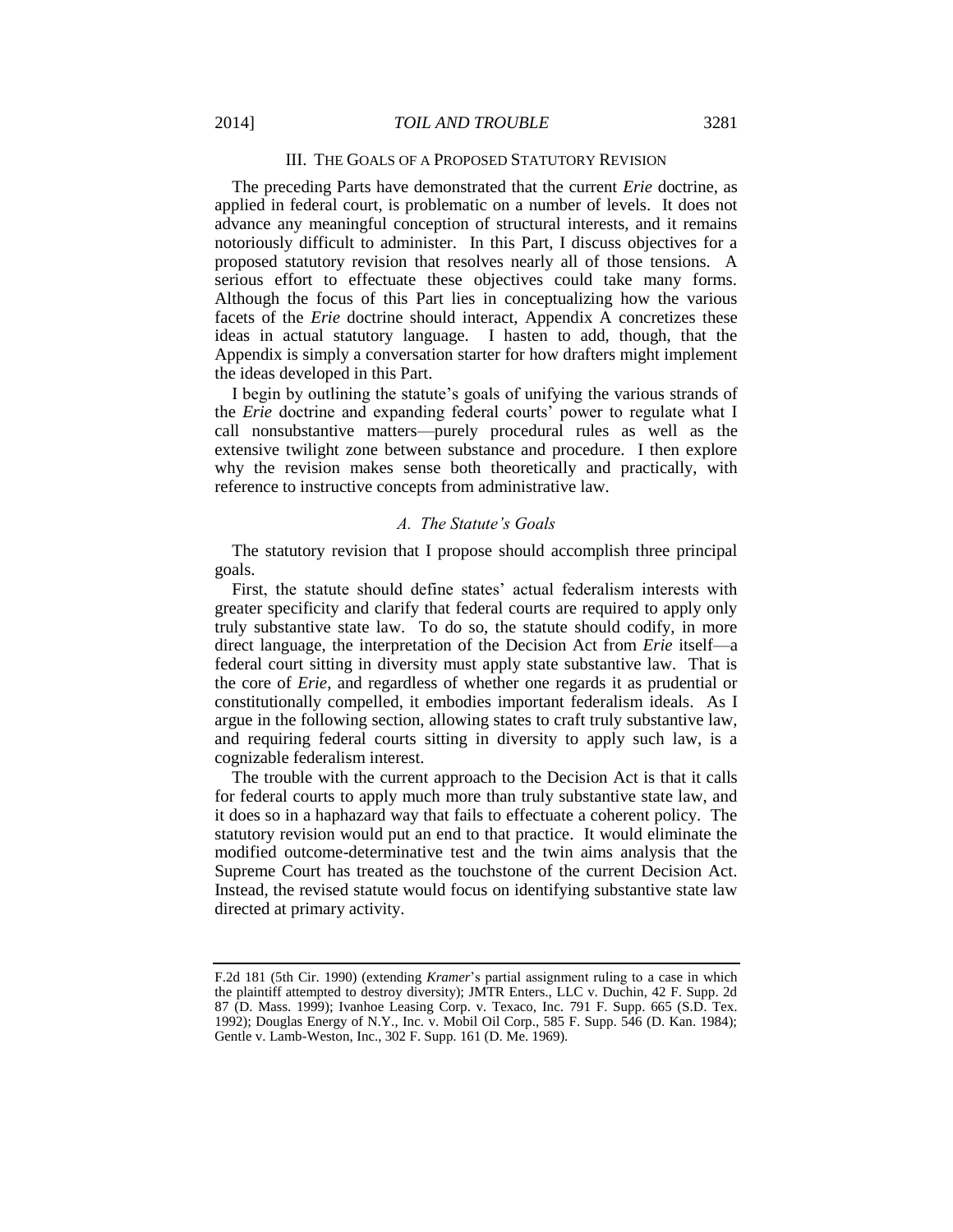As a side benefit, the revision would remove a minor cloud of uncertainty. Recent historical scholarship suggests that the Decision Act, as originally framed, might not have intended for federal courts to apply any particular state's law but, instead, a body of American (rather than British) law.206 The revision would affirm *Erie*'s basic holding and finally dispense with the debate about *Erie*'s potentially dubious historical grounding.

Second, I propose that the revised statute empower federal courts to create any *general nonsubstantive rule*. That single, unified concept should replace the language of the current Enabling Act, which allows the Supreme Court "to prescribe *general rules of practice and procedure*," provided that "[s]uch rules *shall not abridge, enlarge or modify any substantive right*."<sup>207</sup> As discussed above, pervasive uncertainty has characterized courts' and scholars' understanding of how the two phrases in the Enabling Act interact and thus the extent of the Court's rulemaking powers.<sup>208</sup>

By focusing on the concept of nonsubstantive rules, the proposed statute would make plain that courts may create any truly procedural rule and any rule that falls within the twilight zone. The proposed statute defines courts' rulemaking power in a negative way—a rule passes muster as long as it is not clearly substantive. In so doing, the revision takes some pressure off of the substance-procedure dichotomy on which the Enabling Act now relies. Unlike the term "procedure," as used in the current statute, the concept of nonsubstantive rules does not require an independent, a priori meaning. The proposed statute defines what qualifies as truly substantive law and then permits courts to adopt rules outside the purview of such law. Moreover, the generality requirement—prohibiting courts from adopting rules directed at specific kinds of cases—helps ensure that a court-adopted rule will not impinge on the elected branches' power to declare substantive law.<sup>209</sup>

<span id="page-34-1"></span>By granting the federal courts power to craft any nonsubstantive rule, the proposal would extend such rulemaking power beyond its current limits. The Enabling Act, as presently understood, does not allow the Supreme Court to regulate statutes of limitation or preclusion questions; such matters have too many substantive undertones and thus are removed from the Court's rulemaking domain.210 But early theorists of the substanceprocedure dichotomy recognized that those issues, as well as evidentiary questions, qualified as procedural.211 Precisely because those issues govern judicial administration, notwithstanding collateral effects on substantive

<span id="page-34-0"></span><sup>206.</sup> *See* RITZ, *supra* note [130,](#page-22-0) at 83–87; *see also supra* note[s 130–](#page-22-0)32 and accompanying text.

<sup>207.</sup> 28 U.S.C. § 2072(a)–(b) (emphasis added).

<sup>208.</sup> *See supra* Part II.A.

<sup>209.</sup> *See infra* note[s 242–](#page-40-0)43 and accompanying text.

<sup>210.</sup> *See* Stephen B. Burbank, *Hold the Corks: A Comment on Paul Carrington's*  "Substance" and "Procedure" in the Rules Enabling Act, 1989 DUKE L.J. 1012, 1023–25 (statute of limitations); *Hendricks*, *supra* not[e 10,](#page-3-1) at 128 (preclusion).

<sup>211.</sup> *See* D. Michael Risinger, *"Substance" and "Procedure" Revisited: With Some Afterthoughts on the Constitutional Problems of "Irrebuttable Presumptions*,*"* 30 UCLA L. REV. 189, 196–97 (1982).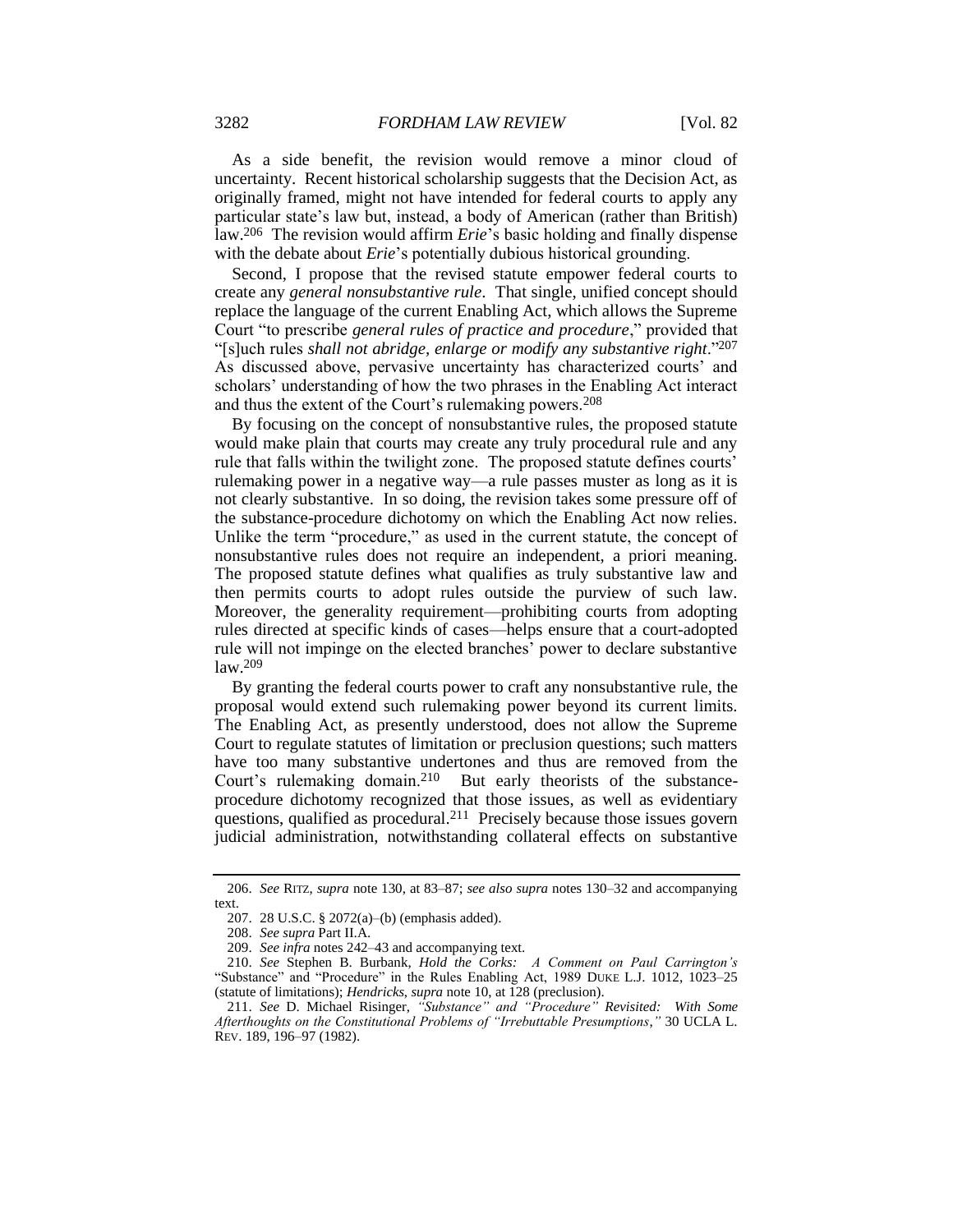rights, the power to regulate them would fall within the ambit of the new statute.

<span id="page-35-0"></span>Consequently, the proposed statute adopts a true "arguably procedural" test that permits courts to regulate all matters that are not unambiguously substantive. Although one formulation of the current Enabling Act test inquires whether an FRCP is "arguably procedural," that description is incomplete and perhaps even wrong.<sup>212</sup> Matters such as statutes of limitation and preclusion are "arguably procedural" for the reasons just discussed, but they presently lie outside the Court's rulemaking power. Thus, the current Enabling Act places additional restrictions on that power (presumably based on the "substantive rights" limitation of § 2072(b), although the Court sometimes is cagey about that). The proposed statute removes those other constraints and clarifies the capacious standard for assessing courts' rulemaking authority.

Third, the statute should expand the means by which federal courts may adopt nonsubstantive rules. It would leave in place the basic Enabling Act structure, which empowers the Supreme Court, through formal rulemaking,<sup>213</sup> to create general prospective rules of practice and procedure for the federal courts. That process in many ways mirrors the rulemaking process followed by administrative agencies under the Administrative Procedure Act<sup>214</sup> (APA). Currently, the Advisory Committee on Civil Rules and the Standing Committee on Rules of Practice and Procedure essentially solicit input regarding any proposed changes through a noticeand-comment process. The proposed revision to the FRCP then goes to the Judicial Conference of the United States, which, if it approves the proposal, forwards it to the Supreme Court. The Court, in turn, transmits the proposal to Congress by May 1 of the year in which the new provision is to become effective. If Congress takes no contrary action, the provision takes effect on December 1.<sup>215</sup>

<span id="page-35-1"></span>In addition to that formalized structure, which should remain the default method for adopting new rules, the statute should give courts the power to create rules through less formalized means. Such additional avenues should include local rulemaking, which the Enabling Act already authorizes.<sup>216</sup> But courts' rulemaking ability should extend further and allow the Supreme Court and lower courts to create other nonsubstantive rules interstitially

<sup>212.</sup> Professor Clermont has suggested that the "arguably procedural" test (Justice John Marshall Harlan's words in *Hanna*) is more permissive than the "really regulates procedure" test from *Sibbach v. Wilson*, 312 U.S. 1, 14 (1941). *See* Clermont, *supra* note [42,](#page-9-0) at 1004– 06. According to Professor Clermont, the former test captures the outer boundaries of Congress's ability to prescribe rules for diversity cases, whereas the slightly more stringent "really regulates procedure" test governs the Enabling Act. *See id.* at 1016.

<sup>213.</sup> *See* 28 U.S.C. §§ 2071, 2073–2074, 2077 (2012).

<sup>214.</sup> *See* 5 U.S.C. § 553.

<sup>215.</sup> *See* Catherine T. Struve, *The Paradox of Delegation: Interpreting the Federal Rules of Civil Procedure*, 150 U. PA. L. REV. 1099, 1103–04 (2002).

<sup>216.</sup> *See* 28 U.S.C. § 2071. Consistent with the remainder of the proposal, Congress should repeal § 2071(f), which states that § 2071 is the exclusive means by which federal courts may promulgate local rules.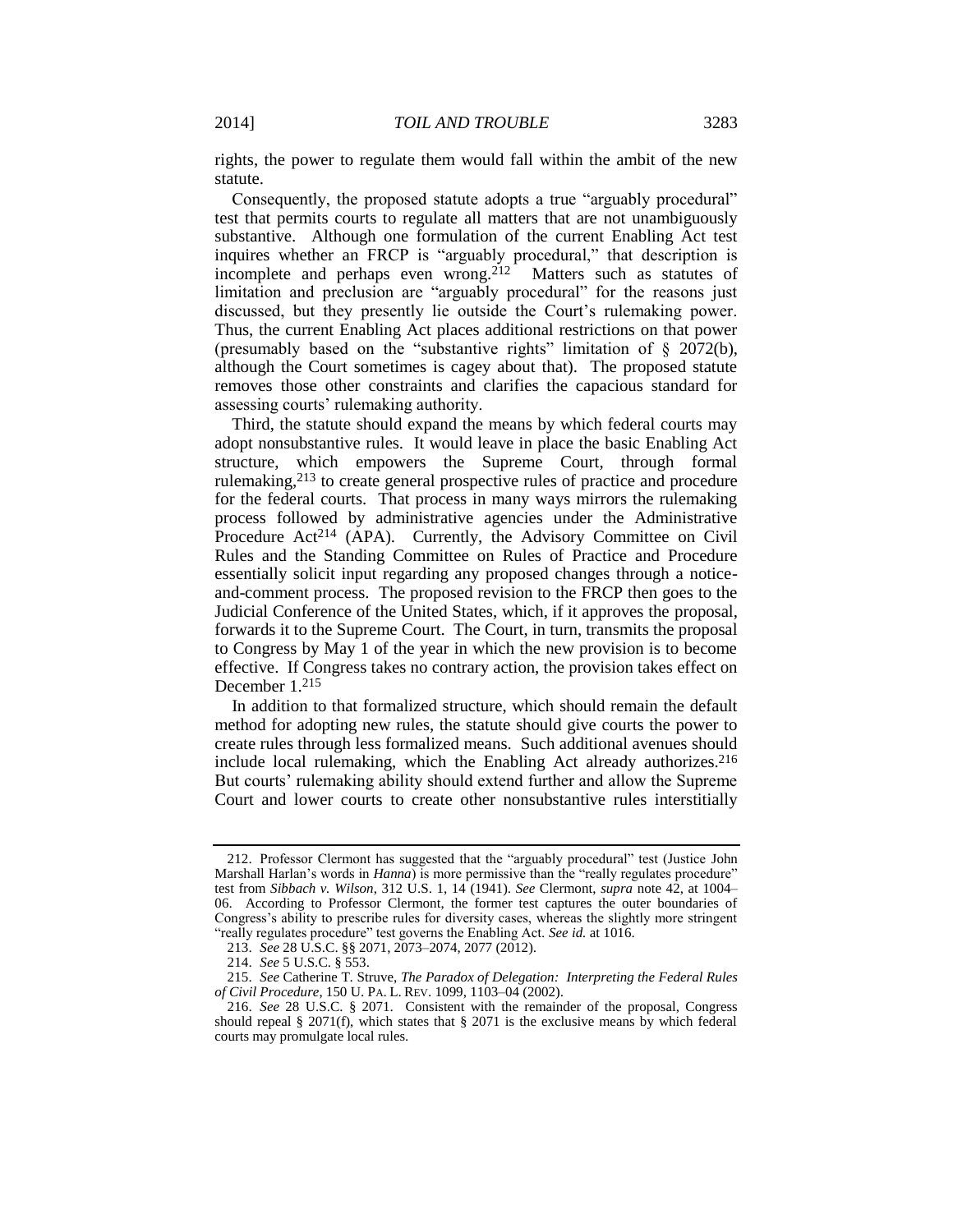through the process of adjudication. Such a delegation of common law– making power would give the Supreme Court discretion to promulgate rules formally, to adopt them through adjudication as such rules become necessary, or to leave certain procedural matters within the discretion of the lower courts.

Explicitly expanding the means by which federal courts may adopt procedural rules helps effectuate the statute's broader mandate. It allows federal courts, and the Supreme Court in particular, to adapt to unforeseen situations and fill procedural gaps. Moreover, as some scholars recognize, the Supreme Court already engages in common law rulemaking.217 By bringing greater candor to that legitimate process, the statute would foster better decisionmaking and greater dialogue between courts, rulemakers, and Congress.

#### <span id="page-36-1"></span>*B. Protecting a Coherent Vision of Federalism*

One of the statute's major accomplishments would be the clarification of what, until now, has been an amorphous notion of federalism running through the *Erie* doctrine. My proposal promotes a coherent view of federalism as a commitment to protecting states' interest in creating positive law that directly regulates individual conduct. That vision of federalism, though not constitutionally compelled,<sup>218</sup> seeks to protect concrete state interests as a prudential matter.

<span id="page-36-0"></span>As I have argued in earlier work, a government's authority to "craft[] conduct rules is the preeminent power and the one that deserves the most rigorous protection."219 Conduct rules govern primary rights, obligations, and prohibitions, and they usually include the elements of a cause of action and defenses that respond directly to those elements.220 This is not to say that states do not care about the process of adjudicating those conduct rules, but such concern should not be a cognizable federalism interest when a federal court sits in diversity.

The primacy of the power to enact conduct rules, and the usual reservation of that power to democratically accountable actors, is an idea interwoven through the *Erie* doctrine. Indeed, the doctrine's various sources—the Constitution, the Decision Act, and the Enabling Act—have differentiated between substance and procedure, albeit by drawing the line in different places.221 The current proposal seeks to refocus the *Erie* doctrine on the conduct rules that embody states' regulatory choices and thus reflect their most salient federalism interests.

<sup>217.</sup> *See* Lumen N. Mulligan & Glen Staszewski, *The Supreme Court's Regulation of Civil Procedure: Lessons from Administrative Law*, 59 UCLA L. REV. 1188 (2012).

<sup>218.</sup> *See supra* note[s 43](#page-10-1)[–57](#page-12-1) and accompanying text.

<sup>219.</sup> *See* Alan M. Trammell, *Jurisdictional Sequencing*, 47 GA. L. REV. 1099, 1142 (2013).

<sup>220.</sup> *See id.* at 1136–37.

<sup>221.</sup> *See* Ely, *supra* not[e 3,](#page-3-2) at 697–700.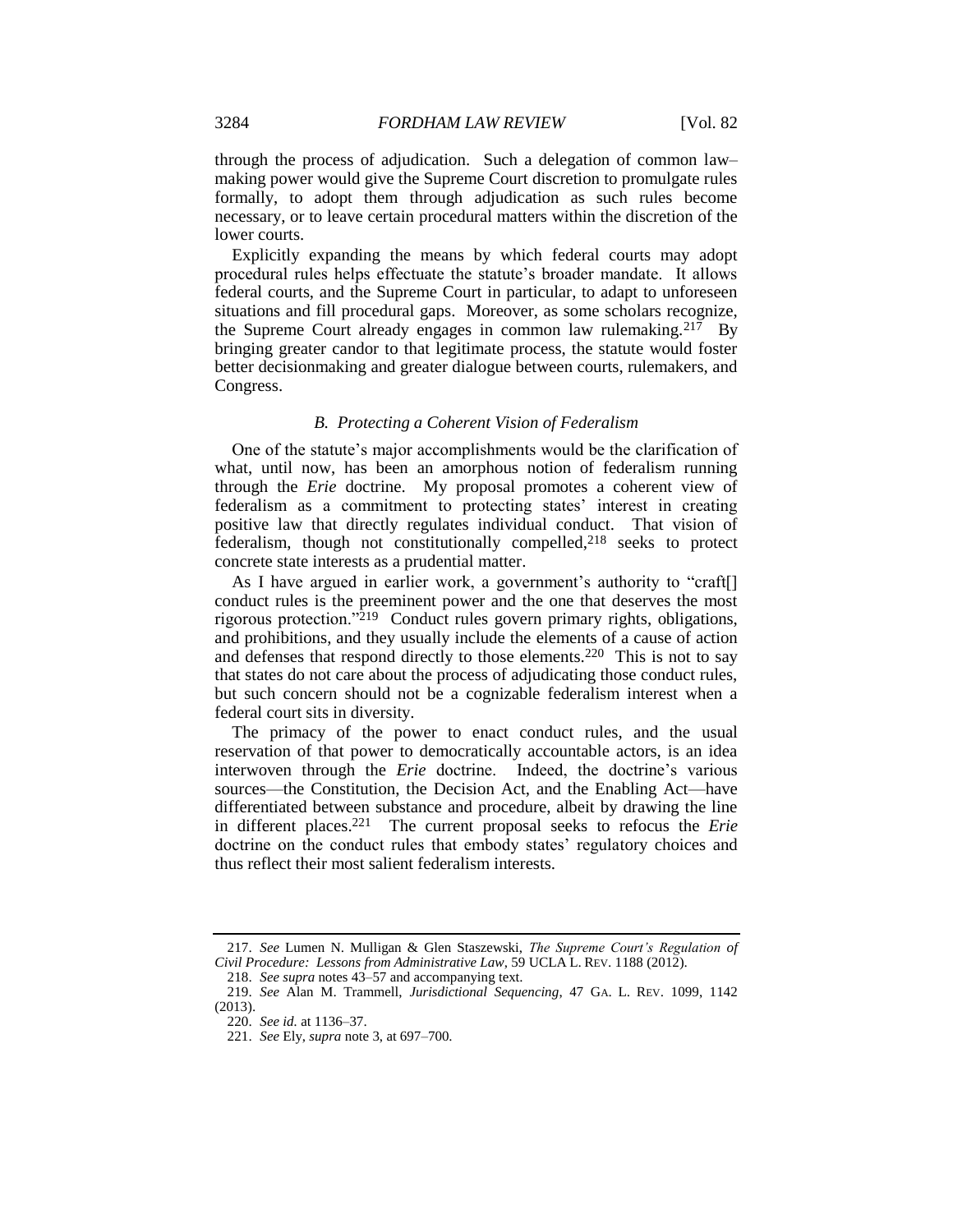The proposed statute simultaneously recognizes federal courts' interest in impartially maintaining control over their own methods of judicial administration. For these reasons, the statute authorizes courts to create any *nonsubstantive* rule—i.e., one that actually regulates judicial administration. It eschews the term "procedure" in order to avoid confusion with the Enabling Act's scope and to clarify that courts' rulemaking authority now encompasses all matters within the twilight zone. Accordingly, the notion of "nonsubstantive" rules is broader than almost any working definition of "procedural" rules.<sup>222</sup> The fact that a nonsubstantive rule has collateral substantive *effects* is, without more, unproblematic. The relevant question is whether the rule directly regulates a matter of judicial administration; if it does, then it passes muster.<sup>223</sup>

This prudential vision of federalism (and, to a certain extent, separation of powers), is rooted in a functional theory of those structural interests. Professor Victoria Nourse has argued that such interests fundamentally address "risks to the decisionmaking relations between the people and their government."224 In other words, the diffusion of power among the states and the various branches of the federal government reflects an implicit judgment about which constituencies, through their representatives, should make certain decisions. Accordingly, any allocation of decisionmaking authority should be sensitive to the risk of upsetting the "representative relation."<sup>225</sup>

Viewed through that lens, the proposed statute relies on the basic democratic assumption that the people's direct representatives should craft substantive laws that announce the rules governing daily life.<sup>226</sup> By contrast, appointed judges presumptively should not be in the business of making such conduct rules. That presumption can be overcome, of course, but the federal courts' power to create substantive common law is narrowly circumscribed<sup>227</sup> precisely because shifting such power to judges risks a drastic change in the representative relation.

<sup>222.</sup> *See* Trammell, *supra* not[e 219,](#page-36-0) at 1140.

<sup>223.</sup> In one sense, decoupling substantive and procedural rules is artificial. Justice Oliver Wendell Holmes's "bad man" theory of the law argued that a person is not interested in the law's definition of conduct rules per se but, rather, in the likely consequences of certain actions. Predicting such consequences depends on the entire body of law. But the Holmesian view has not prevailed, as the Court for decades has differentiated between rights and enforcement mechanisms. *See* Mulligan, *supra* note [135,](#page-22-2) at 244–48. Moreover, the entire concept of diversity jurisdiction, particularly in light of the Decision Act, rests on the notion that federal courts can decouple state-defined rights from their enforcement mechanisms.

<sup>224.</sup> V.F. Nourse, *Toward a New Constitutional Anatomy*, 56 STAN. L. REV. 835, 871 (2004). One need not accept Professor Nourse's argument that her theory is constitutional in nature; the theory provides a useful blueprint to guide subconstitutional structural analyses.

<sup>225.</sup> *Id.* at 888.

<sup>226.</sup> This Article does not treat the question of which level of elected representatives (local, state, or national) are best positioned to address particular matters. Such questions have generated a rich literature but ultimately are not pertinent to the present discussion.

<sup>227.</sup> *See supra* not[e 13.](#page-5-0)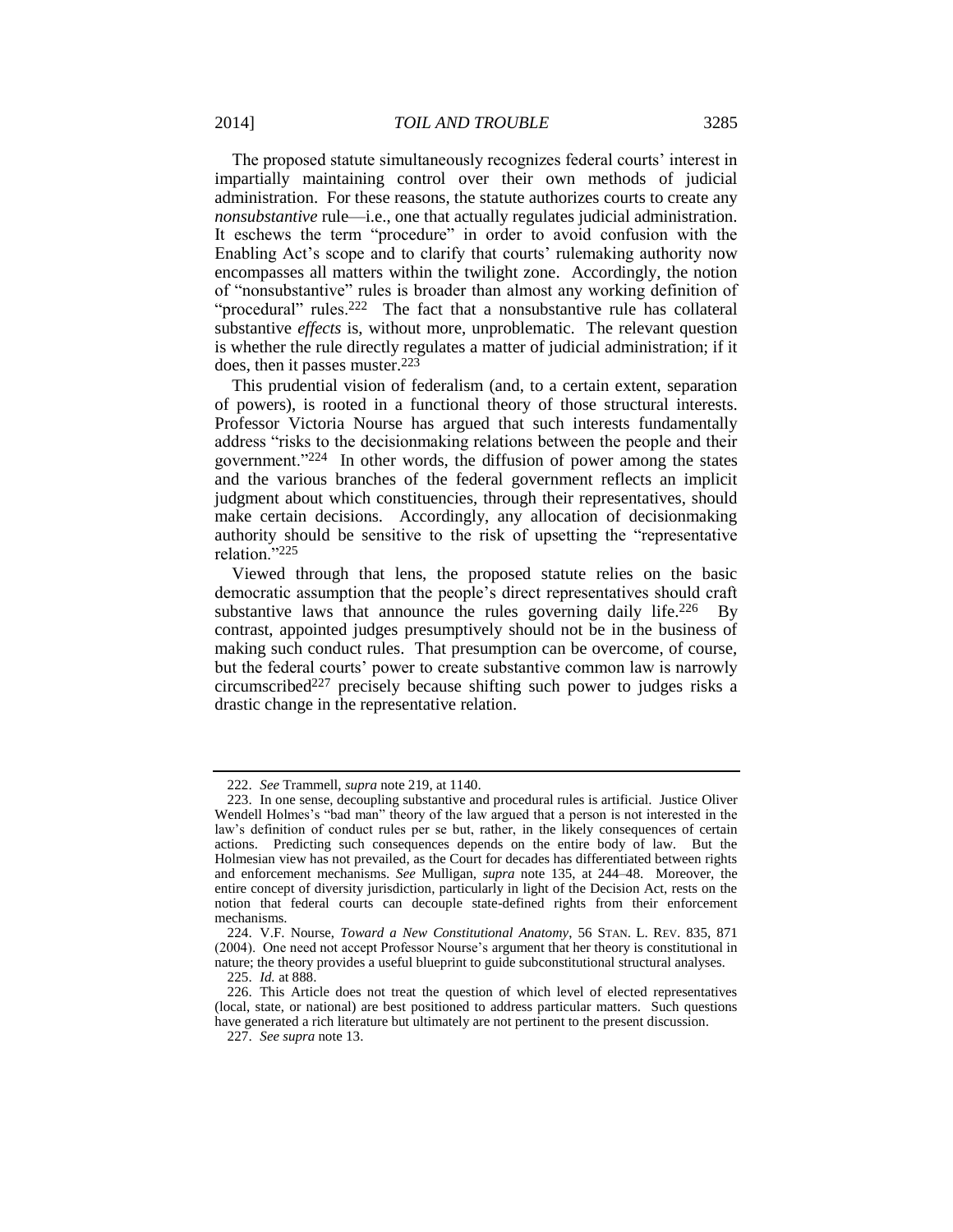On the other hand, the risk analysis points the other way regarding rules of judicial administration. Unlike conduct rules, which convey policy judgments about how people should behave in society, nonsubstantive rules strive to implement a predictable system that enforces conduct rules. Nonsubstantive rules do not directly implicate the representative relation for several reasons. First, such rules are not presumptively the domain of democratically accountable representatives. To the contrary, the federal judiciary long has enjoyed the presumption that it is competent to regulate such matters and may do so absent congressional interference. Moreover, courts have a reserve of inherent power that even Congress may not abridge.228 Second, the risk of disuniformity and unpredictability in federal procedure far outweighs any minimal concern about courts' insulation from popular sentiment regarding those procedural questions. Finally, the very nature of diversity jurisdiction reflects an assumption that decoupling conduct rules (which in diversity cases usually come from states) from federal procedure (which at times might lead to different outcomes) will not disturb vital structural interests.<sup>229</sup>

<span id="page-38-0"></span>The framework overlaying the proposed statute is premised on the idea that the difference between substance and procedure is both meaningful and discernible. Scholars and judges long have recognized that the distinction is far from precise. At the extreme end of legal realism, several scholars in the early twentieth century argued that any distinction between substance and procedure was meaningless and illusory.230 More charitable critics, including Professor Walter Wheeler Cook, observed that an inherent and crisp line did not demarcate the two concepts, thus leading to his memorable description of the wide "no-man's land, the twilight zone" between substance and procedure.<sup>231</sup> Even one of the architects of the FRCP, Professor Charles Clark, described the substance-procedure dichotomy as "shadowy at best."232 But scholars like Professors Cook and Clark recognized that the line, however elusive, can be useful as long as its purpose is clear.233 The insight of focusing on why the dichotomy matters in a particular context has enabled scholars and lawyers to have productive discussions about substance and procedure.

<span id="page-38-1"></span><sup>228.</sup> *See* Amy Coney Barrett, *Procedural Common Law*, 94 VA. L. REV. 813, 833–35 (2008).

<sup>229.</sup> At the very least, the Constitution envisions slightly different federal procedures, such as adjudication before life-tenured judges. Admittedly, Congress only recently has given federal courts a wide berth to apply federal procedural law. Before the adoption of the Enabling Act in 1934, the Process Act of 1789 and the Conformity Act of 1872 had directed federal courts to apply state procedure in actions at law. *See* Act of June 1, 1872, ch. 255, § 5, 17 Stat. 196; Act of Sept. 29, 1789, ch. 21, 1 Stat. 93.

<sup>230.</sup> *See* Risinger, *supra* not[e 211,](#page-34-0) at 201 & n.48 (collecting sources).

<sup>231.</sup> Cook, *supra* not[e 8,](#page-3-4) at 355.

<sup>232.</sup> Charles E. Clark, *History, Systems and Functions of Pleading*, 11 VA. L. REV. 517, 519 (1925).

<sup>233.</sup> *See* Charles E. Clark, *Procedural Aspects of the New State Independence*, 8 GEO. WASH. L. REV. 1230, 1234 (1940); Cook, *supra* note [8,](#page-3-4) at 336–37, 341; *see also* Kelleher, *supra* not[e 89,](#page-16-1) at 108–09.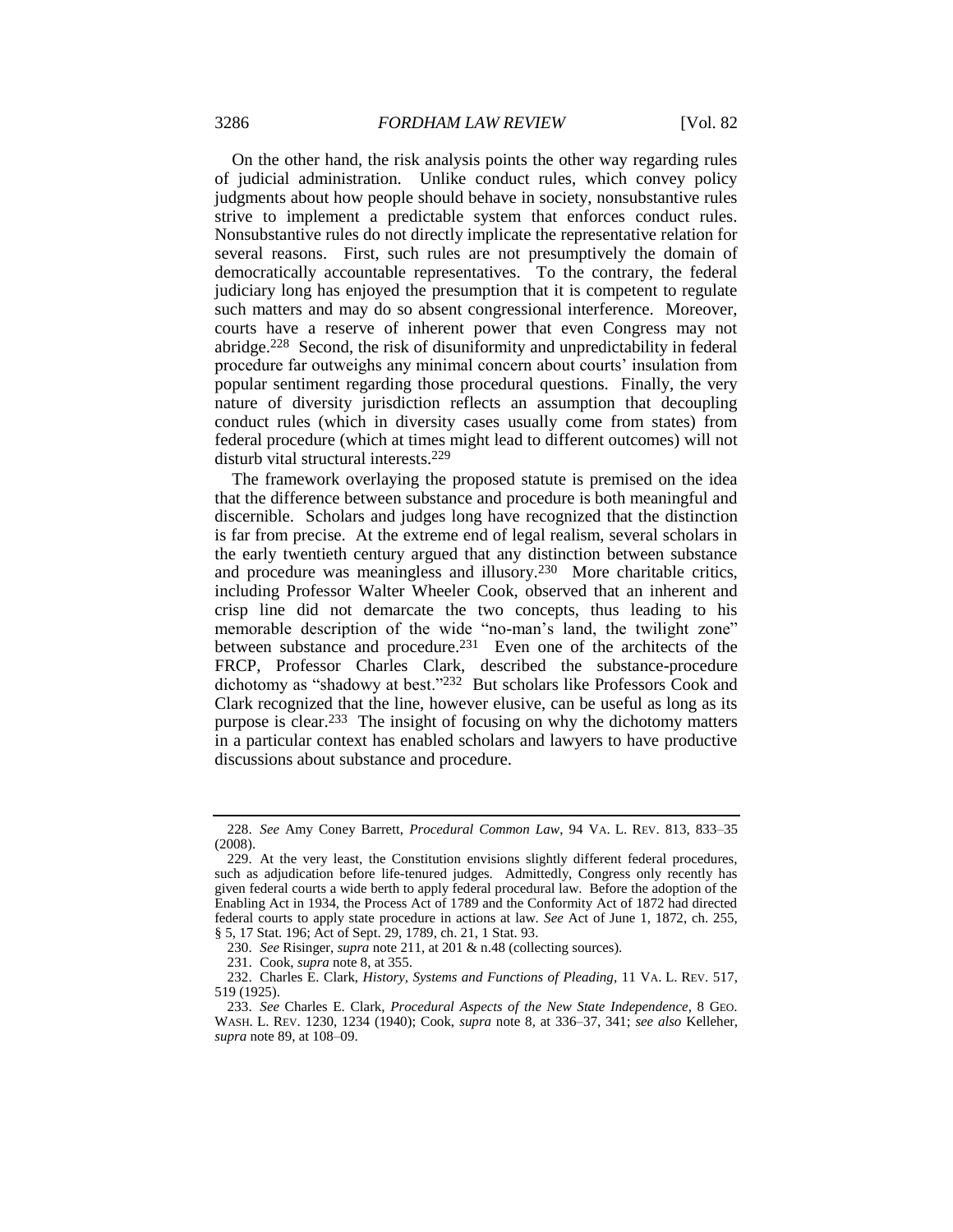Scholarship on the Enabling Act in particular has grappled with the overarching question of what purpose the distinction serves,<sup>234</sup> especially because the Enabling Act expressly invokes the dichotomy.235 Despite asking the right questions, though, such scholarship is almost doomed to yield inconclusive answers. In the late nineteenth and early twentieth centuries, the legal reform movement conceptualized substantive and procedural law as mutually exclusive. Procedure, in the minds of some legal scientists, was value neutral and capable of reformation.<sup>236</sup> Consequently, because many reformers thought that substance and procedure operated in distinct realms, they failed to appreciate the significant overlap between the two.

<span id="page-39-0"></span>With a more sophisticated understanding of how substance and procedure interact, recent scholarship has elucidated the dichotomy's continuing relevance for purposes of the *Erie* doctrine and the role of federal courts, in particular. Those insights inform the substance-procedure dichotomy on which I rely and help explain the allocation of power in the proposed statute. Specifically, my proposal draws the line between conduct rules and nonsubstantive rules in a new and innovative way that homes in on states' preeminent interest in regulating primary behavior.

Professor Jennifer Hendricks has explored the state-level benefits that derive from distinguishing between substance and procedure in the *Erie* context. "Separating substance from procedure, artificial as it may be in some senses, has the virtue of requiring the legislature to speak as clearly as possible in the substantive law."237 A regime that provides a wide berth for federal courts to regulate procedure does not usurp state prerogatives; rather, it fosters candor among elected officials by discouraging state legislators from masking their policy choices within procedural garb.<sup>238</sup> Moreover, the dichotomy, as represented in the proposed statute, provides clarity and predictability that are wanting in the current *Erie* doctrine. Not only does the proposed statute encourage greater candor from state lawmakers, it also conveys a firmer commitment to protecting states' interest in regulating conduct. At the same time, the statute promotes greater predictability with respect to the application of federal procedure, which no longer would be subject to displacement by state procedures.

The proposed statute admittedly will call for the application of state law less often than does the current *Erie* doctrine, but that change does not undermine federalism principles. The current approach to the Decision Act, with its focus on the twin aims, respects state law to the extent that variance between federal and state rules influences a litigant's choice of forum. As

<sup>234.</sup> *See, e.g.*, Burbank & Wolff, *supra* note [84;](#page-16-0) Burbank, *supra* note [88,](#page-16-2) at 1107–08; Kelleher, *supra* note [89,](#page-16-1) at 182; Redish & Murashko, *supra* not[e 89.](#page-16-1)

<sup>235.</sup> *See* 28 U.S.C. § 2072(a)–(b) (2012); *see also* Ely, *supra* not[e 3,](#page-3-2) at 723–24.

<sup>236.</sup> *See* David Marcus, *The Past, Present, and Future of Trans-substantivity in Federal Civil Procedure*, 59 DEPAUL L. REV. 371, 397–98 (2010); Redish & Amuluru, *supra* note [118,](#page-20-0) at 1311; *see also* Bone, *supra* not[e 118,](#page-20-0) at 896.

<sup>237.</sup> Hendricks, *supra* note [10,](#page-3-1) at 146.

<sup>238.</sup> *See id.* at 138–40; *see also* Clermont, *supra* not[e 42,](#page-9-0) at 1017.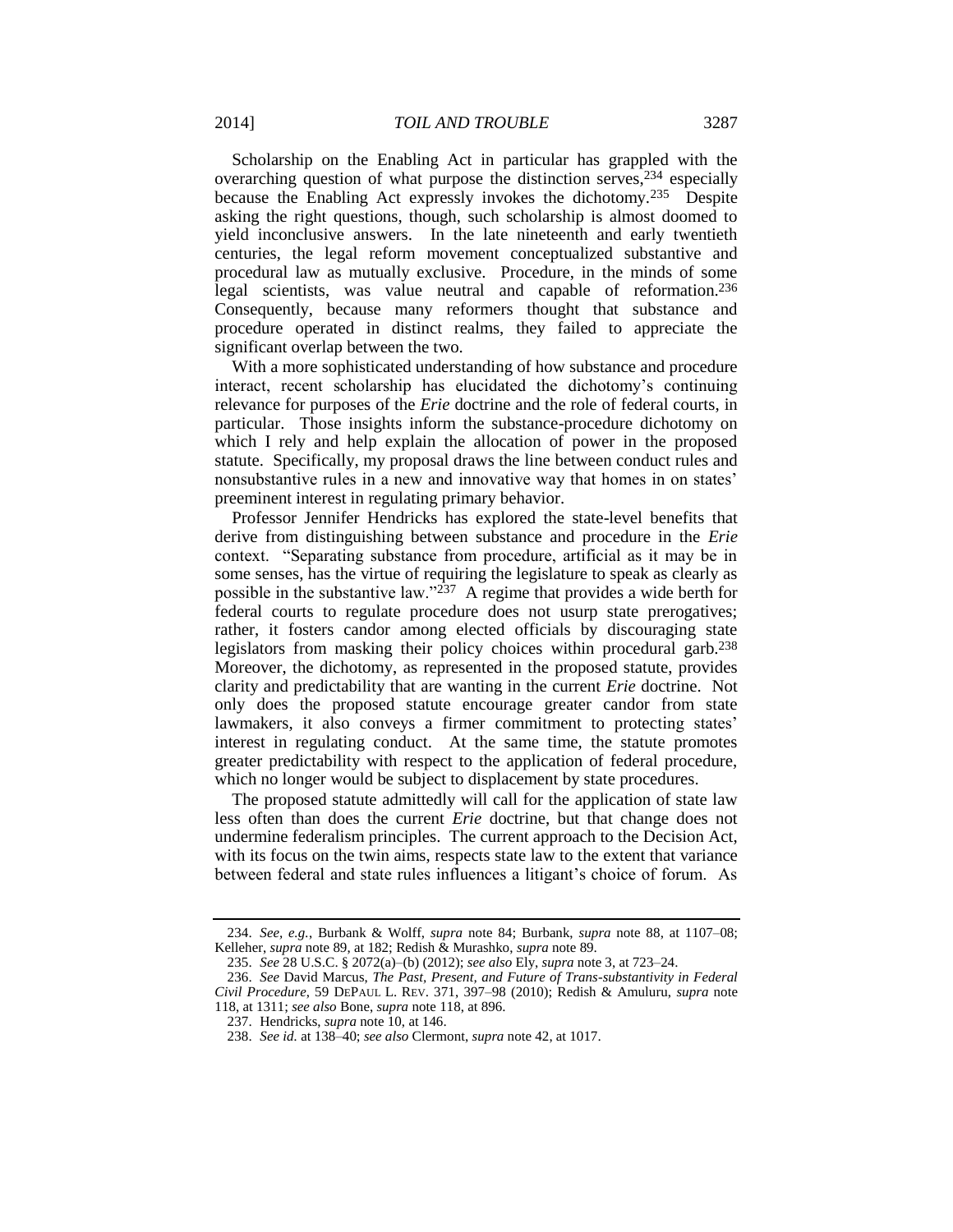discussed above, a state's interest in which court a party chooses pales in comparison to two other state interests—the actual outcome of litigation and the regulation of conduct at the primary stage of activity.239 Moreover, the current doctrine protects federalism interests in the context of the Enabling Act even more obliquely. For instance, the Court has demonstrated great solicitude for state law in some contexts (for example, allowing state law rather than the FRCP to determine whether *filing* or *service* of a complaint tolls the running of a statute of limitations).<sup>240</sup> On the other hand, the Court has refused to vindicate what appears to be a far greater state interest regarding the availability (or unavailability) of class actions to enforce certain claims.241 Although there might be good reasons why the cases come out as they do, often turning on what the Court perceives to be the scope of the FRCP at issue, the current approach protects states' interests in haphazard and unpredictable ways. By contrast, my proposal actually strengthens a commitment to federalism by delineating more precisely what federalism protects and how states can more predictably ensure that federal courts will respect their substantive policies.

<span id="page-40-0"></span>Precisely because the proposed statute affords federal courts greater discretion to craft and apply nonsubstantive rules, federalism concerns require that courts not abuse that authority. One touchstone for identifying whether a court has exercised its power properly, or whether a rule is too substantive and thus violates federalism principles, is trans-substantivity. The Enabling Act aspired to create a set of rules that would apply in all federal cases, regardless of a lawsuit's underlying substance. Professor Marcus has argued that trans-substantivity is not simply a value that promotes uniformity and ease of administration. Instead, the concept captures what Professor Clark described as a policy commitment to the proper division of power between the elected branches and the federal courts.242 That insight regarding the current Enabling Act applies equally to the proposed statute. When a court adopts a trans-substantive rule, there is a much stronger presumption that the rule is nonsubstantive. Any of its substantive effects are most likely collateral and unproblematic for purposes of the allocation of authority. By contrast, if a court promulgates a rule that does not apply across all areas of substantive law, a much greater concern exists that the court has exercised nominally procedural powers in order to regulate substantive matters.<sup>243</sup>

243. *See id.* at 420–21; William B. Rubenstein, *The Concept of Equality in Civil Procedure*, 23 CARDOZO L. REV. 1865, 1896–90 (2002).

<sup>239.</sup> *See supra* note[s 133–](#page-22-1)40 and accompanying text.

<sup>240.</sup> *See* Walker v. Armco Steel Corp., 446 U.S. 740 (1980).

<sup>241.</sup> *See* Shady Grove Orthopedic Assocs., P.A. v. Allstate Ins. Co., 130 S. Ct. 1431 (2010).

<sup>242.</sup> *See* Marcus, *supra* not[e 236,](#page-39-0) at 416.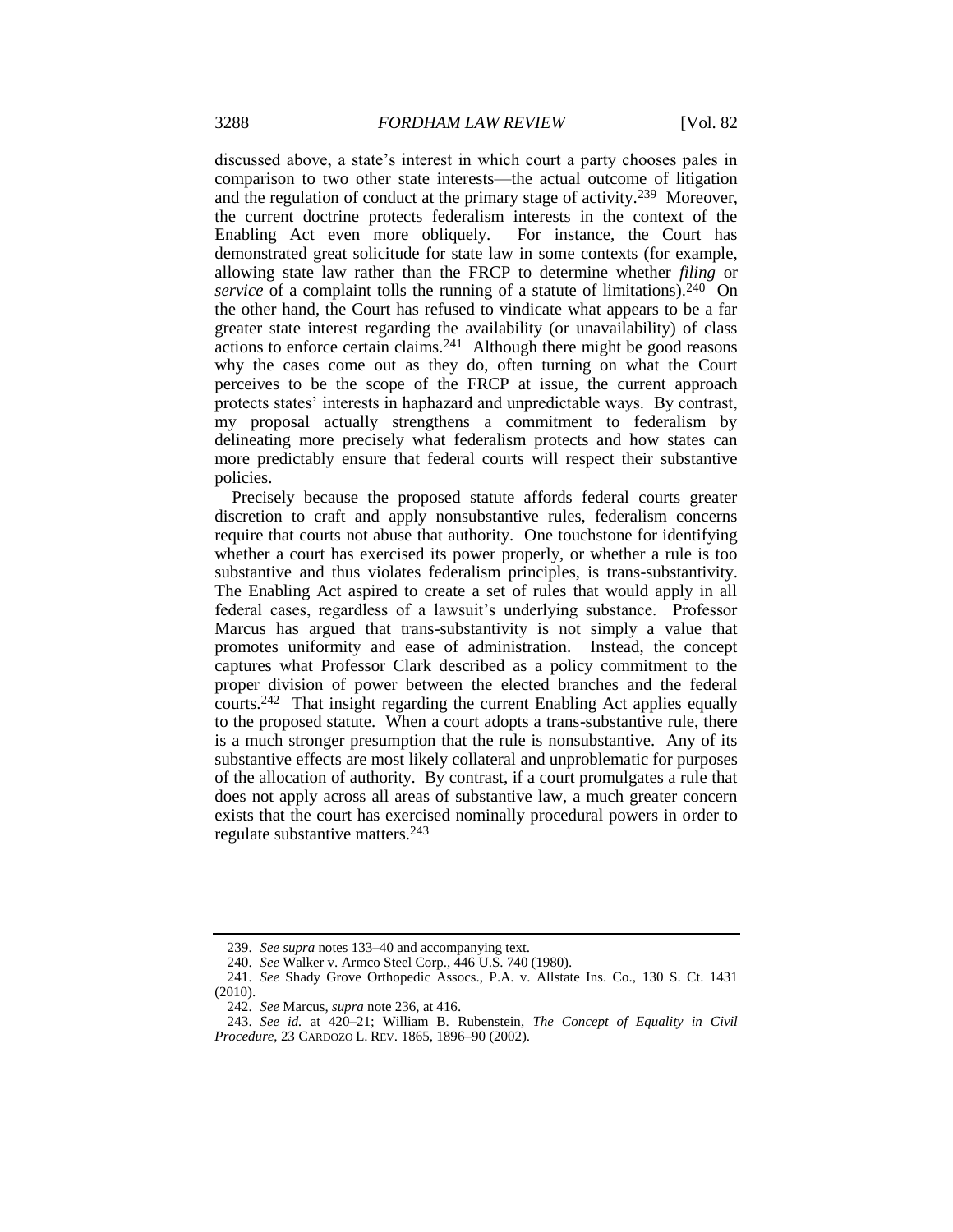#### \* \* \*

The substance-procedure dichotomy, while defined in a new way, is an essential tenet of the proposed statute because it effectuates concrete federalism interests, albeit ones that are prudential rather than constitutional. It strengthens the representative relationship between the people and conduct rules while affording federal courts greater control over their own procedure. Even though substance and procedure are not immutable terms and might not always lead to easy classification of particular issues, they usefully capture important policy commitments. First, unlike the current doctrine, the statute relies on the dichotomy to protect states' identifiable and preeminent interest in regulating primary behavior through the creation of conduct rules.<sup>244</sup> Second, the dichotomy encourages state lawmakers to make their policy preferences clear through substantive law rather than specialized procedures. In so doing, the dichotomy allows federal courts to identify and respect those choices more readily and also fosters ease of administration. Finally, the dichotomy identifies the nonsubstantive matters, usually concerning judicial administration, that federal courts legitimately may regulate. As long as courts do not stray into regulating conduct as such, they will respect the federalism limits that the statute embodies.

#### *C. (Re)unifying the Doctrine*

At a theoretical level, the statute unifies (or, perhaps more appropriately, reunifies) the *Erie* doctrine. In the years between *Erie* and *Hanna*, the Supreme Court had generally approached the doctrine in an undifferentiated way.245 The problem was not the desire to fashion a unified doctrine. Rather, as *Hanna* noted, the earlier unified approach had become untenable because of the Court's extreme deference to state law through the outcomedeterminative test, which threatened to make the FRCP virtually impotent.<sup>246</sup> *Hanna* correctly seized on precedents that counseled deference to the FRCP, cabined the reach of the outcome-determinative test, and deemphasized the role of the Constitution in *Erie* questions.247 For all of the difficulties that *Hanna* caused, many of which I have discussed in the previous Parts, *Hanna*'s differentiation of the three sources of the *Erie* doctrine was necessary in its time.

There is much to commend a unified approach, though. From a practical perspective, courts and litigants will have to negotiate a single test, rather than the current multiplicity of tests that draw lines between substance and procedure in different and sometimes idiosyncratic ways. If streamlining

<sup>244.</sup> *See* Marcus, *supra* not[e 236,](#page-39-0) at 380 (noting the traditional definition of a substantive rule as one that "characteristically and reasonably affect[s] people's conduct at the stage of primary private activity").

<sup>245.</sup> *See* Henry Paul Monaghan, *John Ely: The Harvard Years*, 117 HARV. L. REV. 1748, 1749 n.5 (2004).

<sup>246.</sup> *See supra* note[s 29](#page-8-2)[–33](#page-8-3) and accompanying text.

<sup>247.</sup> *See supra* note[s 34](#page-8-0)[–60](#page-12-2) and accompanying text.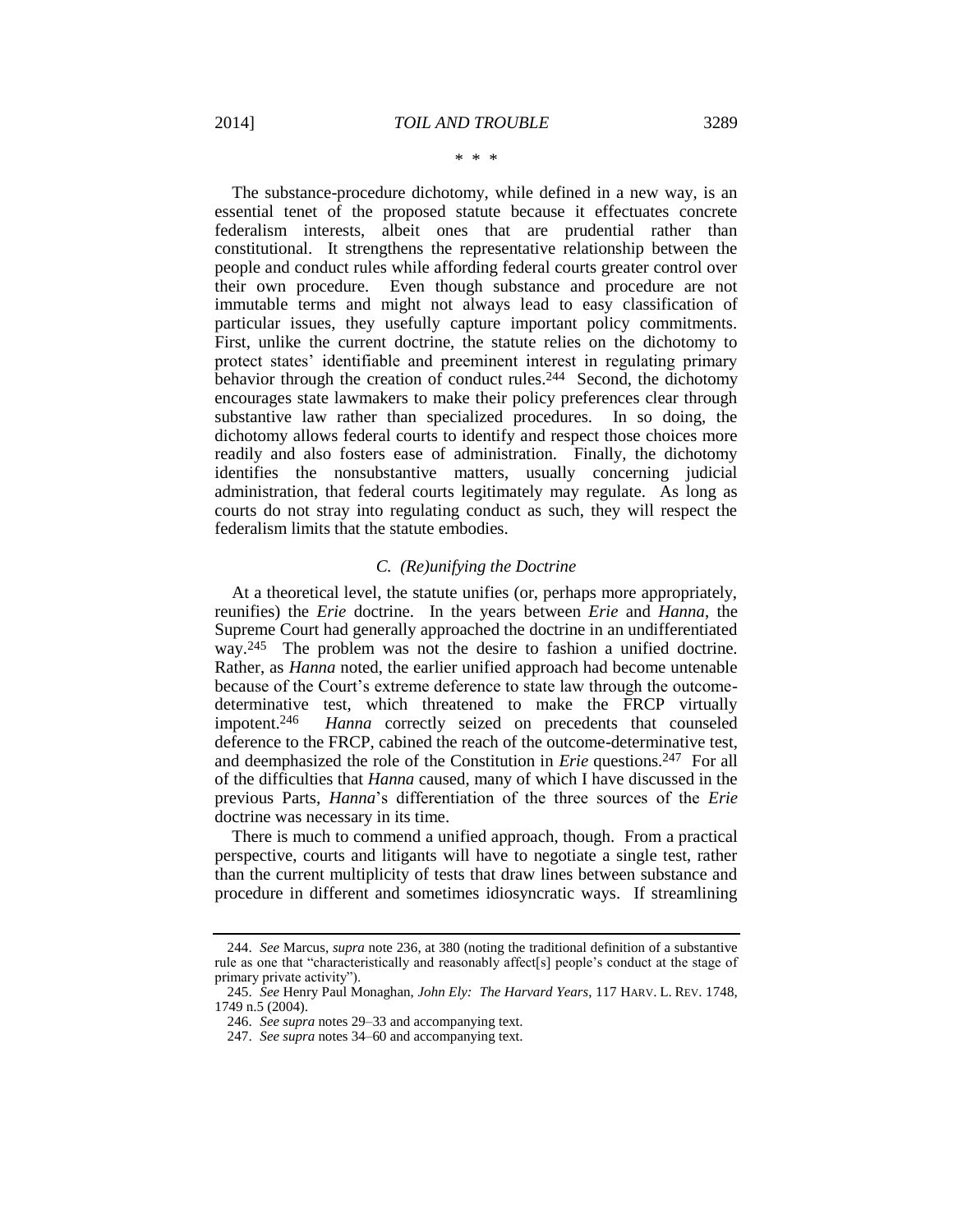the analysis and eliminating the "twin aims" approach to the Decision Act were the only goals of a statutory revision, one solution might be to impose the current Enabling Act standards onto the Decision Act. While that solution would tidy up much of the current complexity in the *Erie* doctrine, it would fall short of achieving other goals.

The proposed statute does not merely streamline the *Erie* analysis; it also expands the realm of nonsubstantive issues that federal courts may regulate. Such an expansion would alleviate most of the problems elucidated in Part II. As discussed above, this approach is consistent with a structural vision of *Erie*'s principal purpose. It reserves to the states the power to craft truly substantive law—conduct rules—and thereby vindicates a coherent notion of federalism by protecting the preeminent power exercised by the federal and state governments.<sup>248</sup> The other side of that coin is that federal courts may regulate any nonsubstantive matters, broadly defined. By expanding federal courts' rulemaking powers, a unified test also fosters predictability and uniformity in several important respects.

First, the proposed statute would make clear that federal rules, as long as they are not clearly substantive, would apply in diversity cases without exception. Under the current regime, even when an FRCP is sufficiently procedural to pass muster under the Enabling Act, the Supreme Court continues to give certain FRCP an unnaturally, even implausibly, narrow construction.249 Consequently, the same FRCP might have one meaning in a diversity case but another meaning in a federal-question case, a state of affairs that has engendered pointed scholarly criticism.250 The statutory revision would alleviate that anomaly.

Second, and in a similar vein, the revision would avoid the contentious battles of recent years in which the Supreme Court has debated whether contrary state procedural law may trump an FRCP. *Shady Grove* was the most recent such case. The justices disagreed whether Rule 23, governing class actions, should yield to New York's proscription of class actions when the claims at issue fell below a certain monetary threshold.251 Rule 23 does not regulate a clearly substantive matter, a point on which the otherwise divided Court agreed.252 Under my proposal, that would be the end of the

<sup>248.</sup> *See supra* Part III.B.

<sup>249.</sup> *See, e.g.*, Semtek Int'l Inc. v. Lockheed Martin Corp., 531 U.S. 497, 497 (2001) (construing Rule 41(b) as not governing claim preclusion); Walker v. Armco Steel Corp., 446 U.S. 740, 748–53 (1980) (construing Rule 3 as not governing the tolling of a statute of limitations in diversity actions); *see also* Shady Grove Orthopedic Assocs., P.A. v. Allstate Ins. Co., 130 S. Ct. 1431, 1459–73 (2010) (Ginsburg, J., dissenting) (arguing that Rule 23 should yield to a state proscription of class actions in cases involving claims below a certain monetary threshold).

<sup>250.</sup> *See supra* note[s 91](#page-17-0)[–96](#page-17-1) and accompanying text.

<sup>251.</sup> *See Shady Grove*, 130 S. Ct. 1431 (plurality opinion); *id.* at 1448 (Stevens, J., concurring in part and concurring in the judgment); *id.* at 1460 (Ginsburg, J., dissenting).

<sup>252.</sup> *See id.* at 1442–44 (plurality opinion) (arguing that Rule 23 "really regulates procedure"); *see also id.* at 429–33 (Stevens, J., concurring in part and concurring in the judgment); *id.* at 1463 (Ginsburg, J., dissenting) (arguing that the Court should construe Rule 23 "with sensitivity to important state interests" but not that Rule 23 was categorically invalid (quoting Gasperini v. Ctr. for Humanities, Inc., 518 U.S. 415, 427 n.7 (1996)).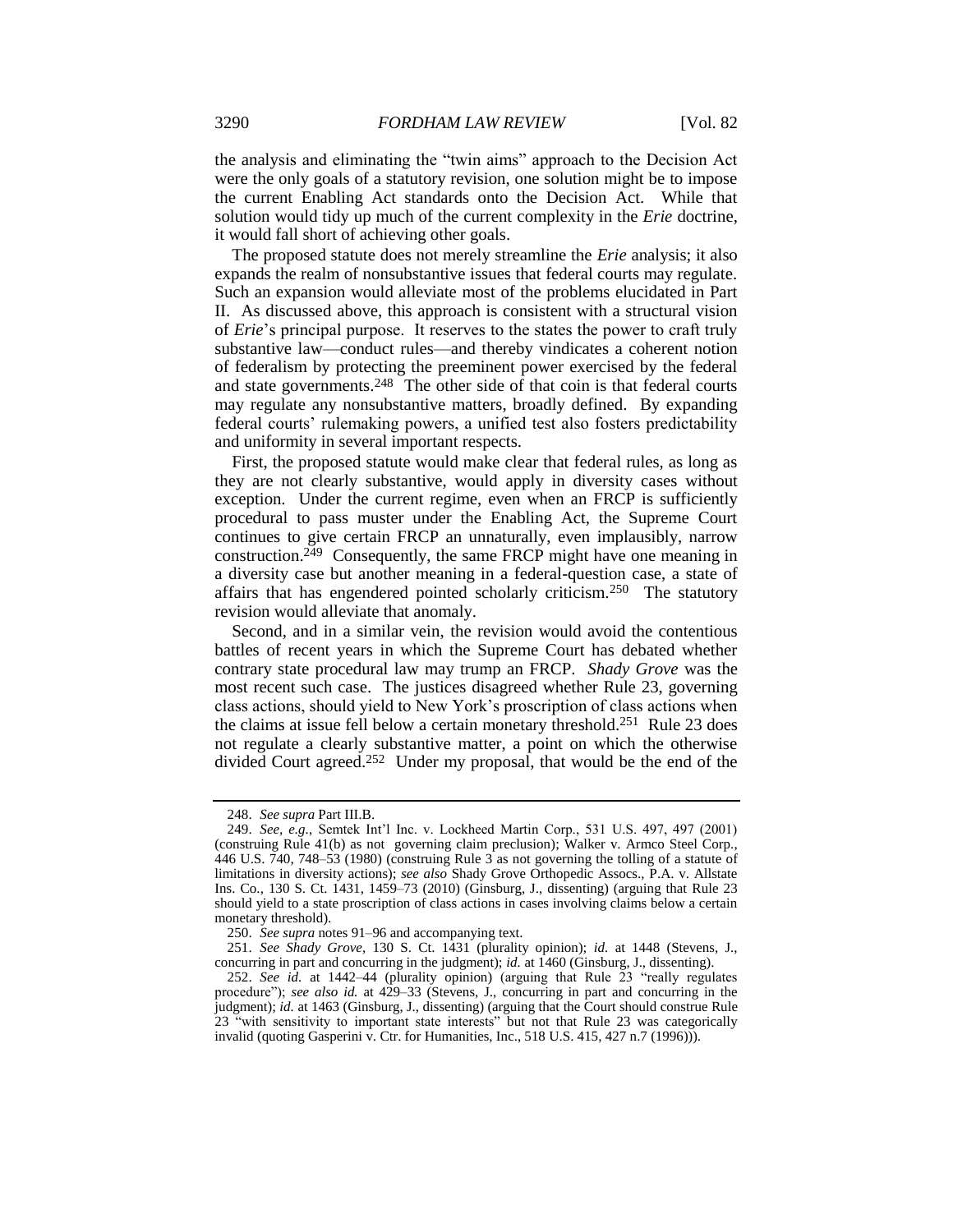inquiry, and *Shady Grove* would have been an easy case. Because Rule 23 is a valid exercise of the Court's rulemaking power, it should apply without exception and not be subject to narrowing by contrary state law.

Third, the expanded scope of judicial rulemaking would avoid situations, such as *Gasperini*, in which the Court carved up and spliced together certain features of the state and federal standards of review for particular jury awards.253 The complexity and unpredictability of such an approach has proved notoriously difficult for lower courts to apply.<sup>254</sup> Again, in the absence of concrete federalism interests, such complexity and unpredictability are unnecessary. To the contrary, the approach of cases like *Gasperini* undermines the uniformity of the FRCP.

Finally, the proposed statute would alleviate the uncertainty of as-applied challenges to the FRCP. If a nonsubstantive rule is valid under the proposed statute, it should apply broadly and consistently. The statute accomplishes this goal by eliminating the language that some courts and scholars have invoked to justify as-applied challenges under the Enabling Act.<sup>255</sup>

The potential for as-applied challenges under the current system has created uncertainty but few, if any, corresponding benefits. Some scholars have argued that such challenges are unproblematic.256 Professor Catherine Struve has noted that the Supreme Court always has entertained certain kinds of as-applied challenges to the FRCP and that those challenges have not unduly compromised the goal of uniformity. Even if there has not been unmitigated chaos, the fact remains that such challenges reduce predictability for litigants and consume judicial resources. Recent decisions essentially have signaled that the Supreme Court is increasingly receptive to as-applied challenges,<sup>257</sup> but to no useful end. Such challenges do not serve actual federalism interests, nor do they protect individual liberty. Although the uncertainty of as-applied challenges in the context of clearly substantive rights—conduct rules—might be a price worth paying in order to allow people to understand and enforce their primary rights and responsibilities, an analogy to the procedural context is inapposite.258 As-applied challenges to nonsubstantive rules usually are a post hoc attempt to gain a litigation advantage rather than an effort to protect settled expectations about rights and responsibilities. Consequently, the broad application of nonsubstantive rules under the proposed statute fosters predictability without undermining significant countervailing interests.

In short, a unified standard to govern nonsubstantive matters in federal court would foster uniformity and predictability. It also would recognize the federal judiciary's legitimate interest in controlling its own

<sup>253.</sup> *See Gasperini*, 518 U.S. at 436–38.

<sup>254.</sup> *See* Hendricks, *supra* note [10,](#page-3-1) at 147–48; *see also* Houben v. Telular Corp., 309 F.3d 1028, 1038 (7th Cir. 2002).

<sup>255.</sup> *See* 28 U.S.C. § 2072(b) (2012) (substantive-rights limitation).

<sup>256.</sup> *See* Ides, *supra* not[e 89,](#page-16-1) at 1060–63; Struve, *supra* not[e 115,](#page-19-0) at 1238–39.

<sup>257.</sup> *See supra* Part I.C.

<sup>258.</sup> *See* Ides, *supra* not[e 89,](#page-16-1) at 106–66; Struve, *supra* not[e 115,](#page-19-0) at 1204–08.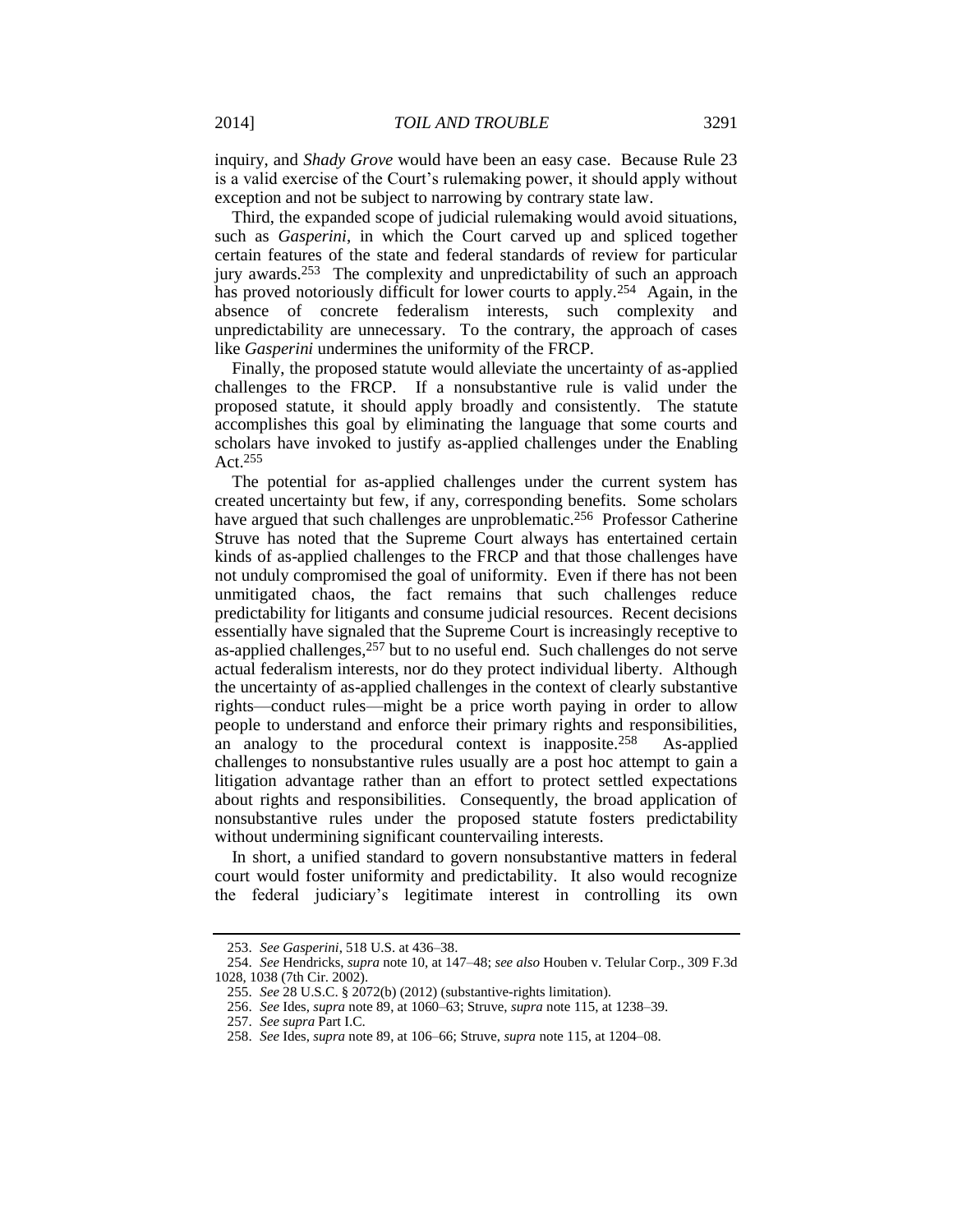administration and procedure. In effect, it captures the converse of an axiom that Professor Hart expressed pithily sixty years ago259: state law should take the federal courts as it finds them.

#### *D. The Advantages of Discretion in Rulemaking*

In addition to unifying the *Erie* analysis and expanding judicial power to create nonsubstantive rules, the statute gives federal courts greater discretion to choose the manner by which they craft such rules. Lessons from administrative law demonstrate that such flexibility is desirable as a policy matter, particularly with regard to the nonsubstantive questions about which federal courts have expertise. Such discretion fosters the prominent role that the statute envisions for courts in crafting nonsubstantive rules, allows courts to adapt to unanticipated circumstances, and promotes greater candor.

#### 1. Common Law Rulemaking by Federal Courts Today

In an important sense, federal courts already adopt procedural rules through case-by-case adjudication. As a formal matter, though, the Enabling Act envisions that the Supreme Court may adopt procedural rules only through a process that resembles notice-and-comment rulemaking by administrative agencies.260 On the other hand, as recent scholarship has elucidated, federal courts also craft procedural rules through the process of adjudication.<sup>261</sup>

<span id="page-44-1"></span>Perhaps the most prominent example of such common law rulemaking through adjudication is the new pleading standard under Rule 8(a). The text of the rule provides that a pleading need contain only "a short and plain statement of the claim showing that the pleader is entitled to relief."262 For decades, the Supreme Court had emphasized that under a liberal regime of notice pleading, Rule 8(a) meant that a pleading was sufficient unless it "appear[ed] beyond doubt that the plaintiff [could] prove *no set of facts* in support of his claim which would entitle him to relief."<sup>263</sup> Yet in 2007, the Supreme Court devised a new test that requires a plaintiff to demonstrate that her factual allegations are actually "plausible."264 As scholars have recognized, the plausibility standard essentially created a heightened pleading standard for all complaints and was untethered to either the text of Rule  $8(a)$  or any existing precedents.<sup>265</sup> In essence, the Court crafted a new

<span id="page-44-0"></span><sup>259.</sup> *See* Hart, *supra* note [127,](#page-21-0) at 508 ("[F]ederal law takes the state courts as it finds them.").

<sup>260.</sup> *See* Struve, *supra* not[e 215,](#page-35-1) at 1110, 1140.

<sup>261.</sup> *See generally* Robin J. Effron, *The Shadow Rules of Joinder*, 100 GEO. L.J. 759 (2012); Mulligan & Staszewski, *supra* not[e 217.](#page-36-1)

<sup>262.</sup> FED. R. CIV. P. 8(a)(2).

<sup>263.</sup> *See* Conley v. Gibson, 355 U.S. 41, 45–46 (1957) (emphasis added).

<sup>264.</sup> *See* Bell Atl. Corp. v. Twombly, 550 U.S. 544, 570 (2007); *see also* Ashcroft v. Iqbal, 556 U.S. 662, 678 (2009).

<sup>265.</sup> *See* Mulligan & Staszewski, *supra* note [217,](#page-36-1) at 1195–97; Kevin M. Clermont & Stephen C. Yeazell, *Inventing Tests, Destabilizing Systems*, 95 IOWA L. REV. 821, 832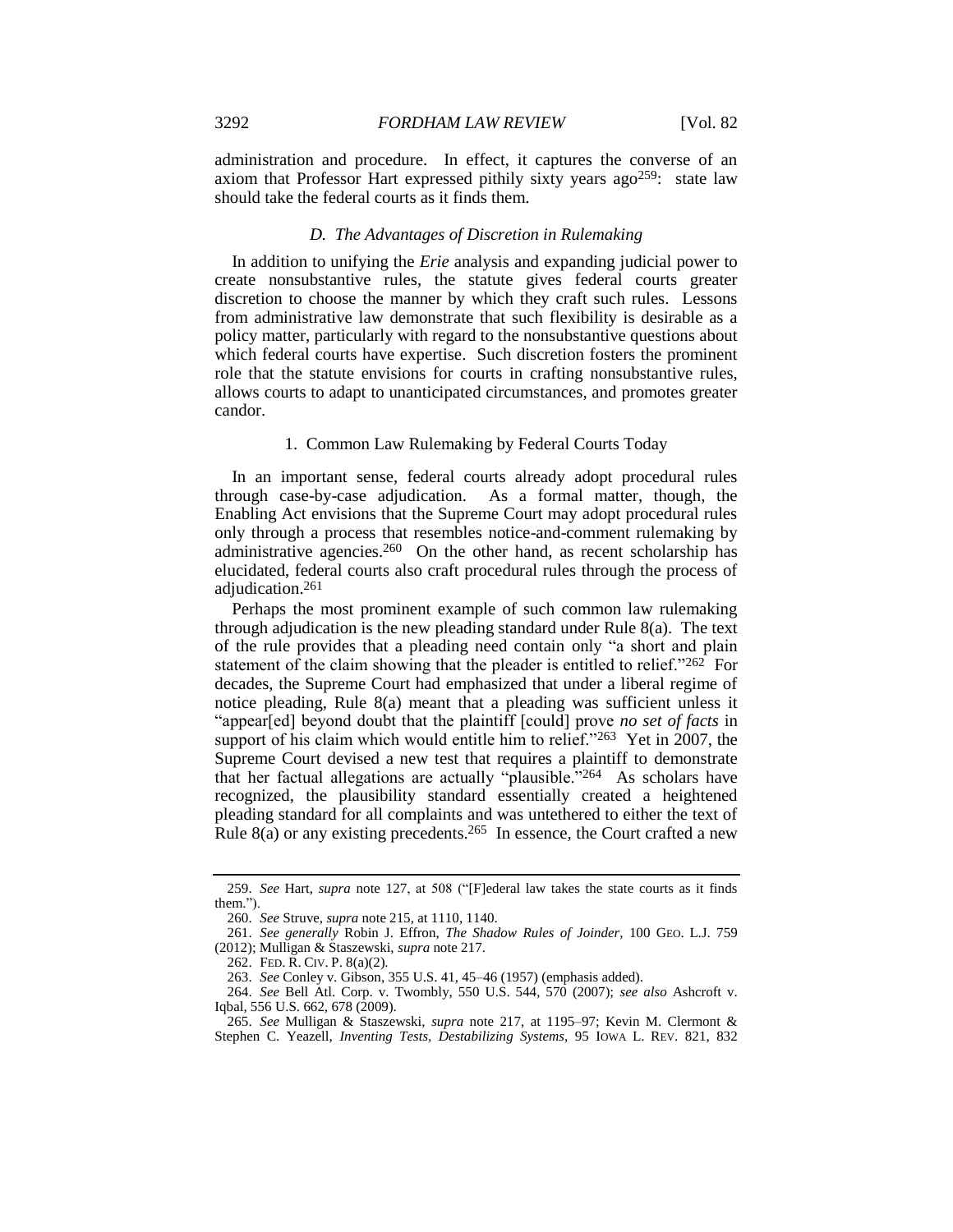rule through adjudication. Because the plausibility standard was a policy innovation, rather than a purely legal interpretation of Rule  $8(a)$ ,  $266$  many scholars have argued that the Court should have adopted the new pleading standard only through the Enabling Act's formalized rulemaking process.<sup>267</sup>

Another example comes from the rules of joinder, which seek to create efficiencies by bringing together different claims and parties in the same lawsuit. The FRCP that govern joinder generally require a fairly minimal showing of "commonality," such as the presence of a "common question of law or fact."<sup>268</sup> According to Professor Robin Effron, courts have responded to fairly lax joinder requirements by devising "shadow rules" that identify situations in which joinder will (or will not) lead to the desired efficiencies.269 For instance, courts often insist that various claims should not simply evince a common question of law or fact; rather, they often apply a rule of "implied predominance," requiring that the commonalities actually outweigh the differences between the claims.270 After careful analysis of several shadow rules, Professor Effron concludes, much like scholars who have analyzed the new plausibility pleading standard, that federal courts have not merely reached disparate interpretations of any given FRCP. Instead, through case-by-case adjudication, courts have created new rules that govern joinder decisions.<sup>271</sup>

#### 2. Analogy to Agency Discretion in Adopting Procedural Rules

Unlike federal courts, administrative agencies enjoy explicit discretion to adopt new rules either through notice-and-comment rulemaking or through case-by-case adjudication. Comparisons between court rulemaking and agency practice seem especially apt now that federal courts, and the Supreme Court in particular, effectively have assumed the power to craft new procedural rules through both adjudication as well as the formal rulemaking process outlined by the Enabling Act. Until a recent contribution by Professors Lumen Mulligan and Glen Staszewski, this potentially fruitful analogy to administrative law had gone largely unexplored.<sup>272</sup>

The analogy begins with reference to one of the seminal cases in administrative law, the second iteration of *SEC v. Chenery Corp.* (*Chenery* 

<sup>(2010).</sup> *But see Twombly*, 550 U.S. at 570 (asserting that the plausibility standard is not a heightened pleading standard).

<sup>266.</sup> *See* Mulligan & Staszewski, *supra* not[e 217,](#page-36-1) at 1196–98.

<sup>267.</sup> *See* Robert G. Bone, *Plausibility Pleading Revisited and Revised: A Comment on*  Ashcroft v. Iqbal, 85 NOTRE DAME L. REV. 849, 883–85 (2010); Clermont & Yeazell, *supra* note [265,](#page-44-0) at 850; A. Benjamin Spencer, *Plausibility Pleading*, 49 B.C. L. REV. 431, 453–54 (2008).

<sup>268.</sup> Effron, *supra* note [261,](#page-44-1) at 764; *see also id*. at 819–21 (cataloguing and classifying joinder rules that require a demonstration of commonality).

<sup>269.</sup> *Id.* at 762–63.

<sup>270</sup>*. See id.* at 789–804; *see also* Wal-Mart Stores, Inc. v. Dukes, 131 S. Ct. 2541, 2551 (2011).

<sup>271.</sup> *See* Effron, *supra* not[e 261,](#page-44-1) at 805.

<sup>272.</sup> *See generally* Mulligan & Staszewski, *supra* not[e 217.](#page-36-1)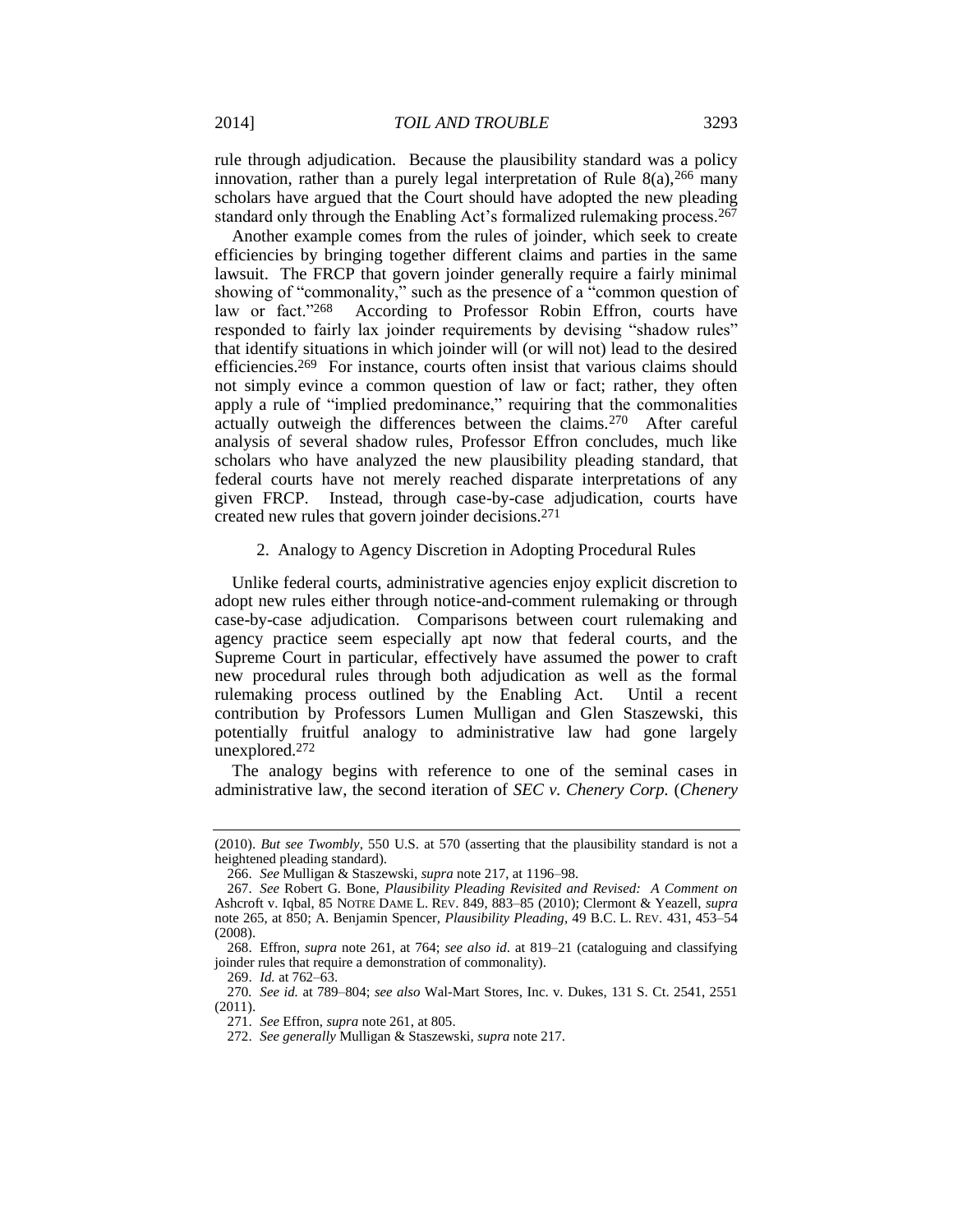*II*).<sup>273</sup> In that case, the Supreme Court declared that an agency has wide latitude to choose how it announces a new rule—either through the rulemaking process or in the course of adjudicating a case.274 To be sure, the difference between adjudication and rulemaking can be stark. In an adjudication, an agency can promulgate a new substantive policy without having given prior notice to the public or even the affected party. By contrast, the rulemaking process requires an agency to provide notice of its intent to adopt a new prospective rule, solicit public comments on the proposal, and offer reasons for why it has adopted the rule. Despite those critical differences, *Chenery II* recognized that the formal protections of the rulemaking process might not be desirable or feasible in all instances. Unexpected problems arise, an agency does not always have sufficient expertise to create a generally applicable rule, and an agency might confront a narrow, particularized problem. In those situations, a formal rule might be inadvisable or unnecessary.<sup>275</sup>

<span id="page-46-1"></span><span id="page-46-0"></span>Although *Chenery II* remains good law, such that agencies retain significant discretion to craft new substantive policies either through rulemaking or adjudication,<sup>276</sup> it has attracted significant scholarly criticism. Specifically, scholars have argued in favor of the superiority of rulemaking over adjudication, insofar as rulemaking usually is more transparent and fosters participatory values.277 Despite that preference, administrative law scholars have recognized the continuing salience of discretion and argued that without such discretion the administrative state would come to a grinding halt, crippled by the inability to act only through the cumbersome rulemaking process.<sup>278</sup>

Professors Mulligan and Staszewski rely heavily on the analogy to *Chenery II* and, in particular, modern criticism that overwhelmingly favors rulemaking over adjudication. In light of the superiority of rulemaking in the agency context, they argue that courts, when adopting new procedural

<sup>273.</sup> 332 U.S. 194 (1947). When the case appeared before the Supreme Court for the first time in *Chenery I*, the Court announced another seminal principle of administrative law that an administrative agency must provide reasons for its policy choices. *See* SEC v. Chenery Corp. (*Chenery I*), 318 U.S. 80 (1943).

<sup>274.</sup> *See Chenery II*, 332 U.S. at 203.

<sup>275.</sup> *See id.* at 202–03.

<sup>276.</sup> *Cf.* Lisa Schultz Bressman, *Beyond Accountability: Arbitrariness and Legitimacy in the Administrative State*, 78 N.Y.U. L. REV. 461, 536–37 (2003) (arguing that United States v. Mead Corp., 533 U.S. 218 (2001), curtailed the degree of deference owed to an agency's decision to proceed through adjudication or the more transparent rulemaking process).

<sup>277.</sup> *See, e.g.*, Warren E. Baker, *Policy by Rule or* Ad Hoc *Approach—Which Should It Be?*, 22 LAW & CONTEMP. PROBS. 658, 671 (1957); Bressman, *supra* not[e 276,](#page-46-0) at 537–44; M. Elizabeth Magill, *Agency Choice of Policymaking Form*, 71 U. CHI. L. REV. 1383, 1403–04 n.69 (2004) (reviewing earlier literature and noting that scholars overwhelmingly concluded that "agencies should use rulemaking more often than they did"); Mulligan & Staszewski, *supra* note [217,](#page-36-1) at 1206–08; *see also* William D. Araiza, *Limits on Agency Discretion To Choose Between Rulemaking and Adjudication: Reconsidering* Patel v. INS *and* Ford Motor Co. v. FTC, 58 ADMIN. L. REV. 899, 915 (2006) (praising limits on agency choice between rulemaking and adjudication).

<sup>278.</sup> *See* Russell L. Weaver & Linda D. Jellum, Chenery II *and the Development of Federal Administrative Law*, 58 ADMIN. L. REV. 815 (2006).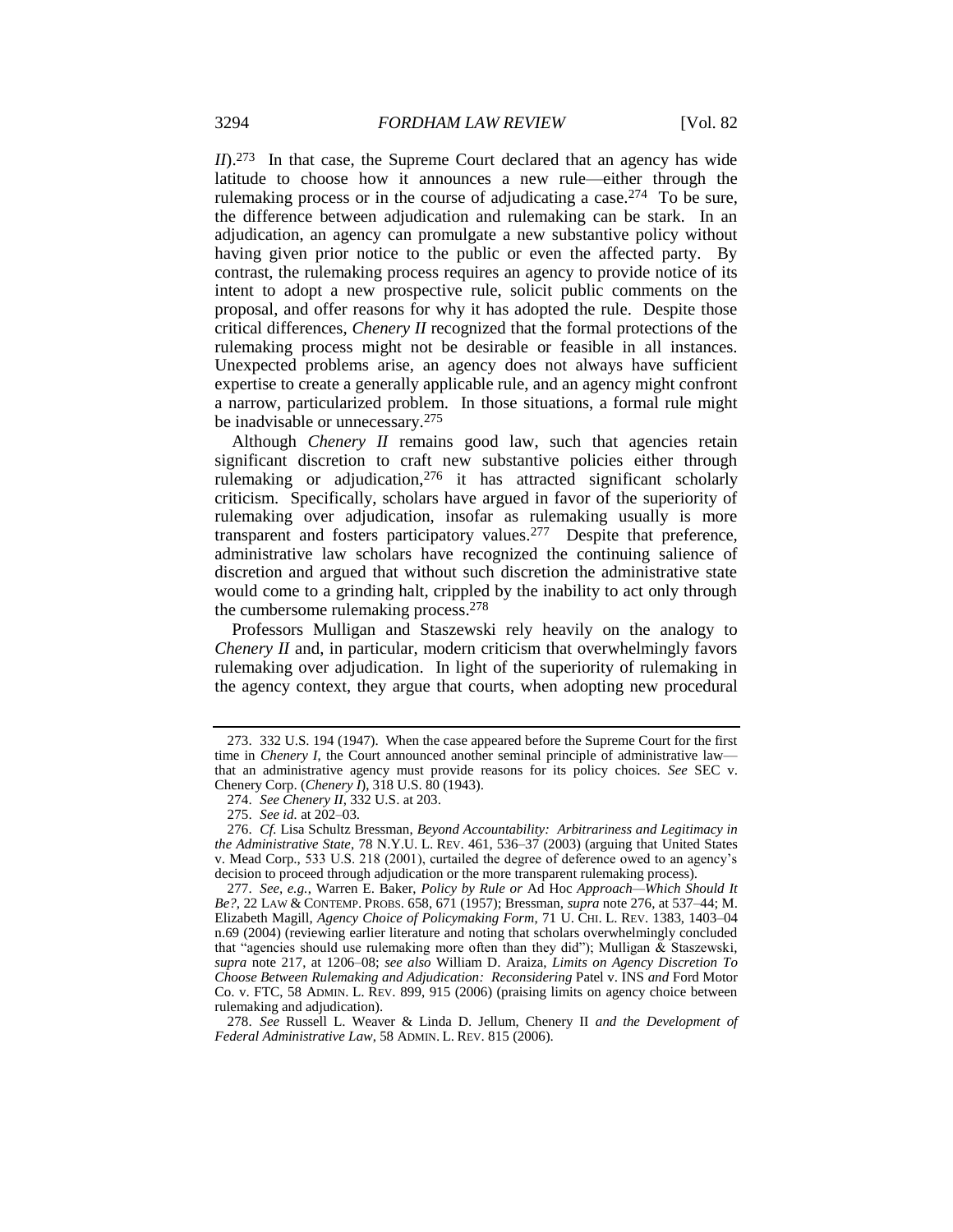rules, also should adhere to a strong presumption in favor of rulemaking rather than adjudication. Such notice-and-comment procedures allow greater public participation and debate about the choices that will govern federal adjudication. They identify several factors that militate in favor of rulemaking, including the presence of policy considerations that apply broadly beyond the context of a given case.279 But they also recognize the occasional utility of adopting rules through adjudication.<sup>280</sup>

Although many of the conclusions by Professors Mulligan and Staszewski make good policy sense, the analogy that they draw to administrative law is at least incomplete. They are correct to identify the modern preference for rulemaking when agencies adopt new substantive rules. But they err in equating such *substantive* rulemaking by agencies with federal courts' adoption of *procedural* rules (or, in the parlance of my proposed statute, nonsubstantive rules).<sup>281</sup>

In many ways, the better analogy is not to *Chenery II*, which gives agencies discretion in terms of how they promulgate new substantive rules, but to the Administrative Procedure Act, <sup>282</sup> which expressly permits agencies to adopt "rules of agency organization, procedure, or practice" without having to go through notice-and-comment rulemaking.<sup>283</sup> An agency thus has almost unfettered latitude to adopt procedural rules through rulemaking or adjudication, or simply by issuing them. For all of the criticism that *Chenery II* has garnered with respect to the means by which agencies adopt substantive rules, the APA's lax standards for the adoption of procedural rules have been decidedly uncontroversial.<sup>284</sup> Indeed, I am aware of no debate about an agency's choice of how to adopt procedural rules.

Although the scope of rules that qualify as procedural under the APA might be narrower than my definition of nonsubstantive rules, any daylight between the two concepts appears to be slight. As the D.C. Circuit has recognized, a rule still qualifies as procedural for purposes of the APA, and need not go through the notice-and-comment process, even if the rule has an impact on substantive rights. Instead, the question is "whether the agency action . . . encodes a substantive value judgment or puts a stamp of approval or disapproval on a given type of behavior."285 At a conceptual

<sup>279.</sup> *See* Mulligan & Staszewski, *supra* not[e 217,](#page-36-1) at 1215.

<sup>280.</sup> *See id.* at 1213–15, 1223.

<sup>281.</sup> *See id.* at 1228, 1231 n.262.

<sup>282.</sup> Act of June 11, 1946, ch. 324, 60 Stat. 237 (codified as amended at 5 U.S.C.).

<sup>283.</sup> 5 U.S.C. § 553(b)(3)(A) (2012).

<sup>284.</sup> The real debate concerns  $\S$  553(b)(3)(A)'s authorization of "interpretive rules" and "general statements of policy," which need not go through notice-and-comment rulemaking. Distinguishing between those categories and legislative rules, which do have to go through the notice-and-comment process, long has occupied courts and scholars. *See, e.g.*, Am. Mining Cong. v. Mine Safety & Health Admin., 995 F.2d 1106 (D.C. Cir. 1993); William Funk, *A Primer on Nonlegislative Rules*, 53 ADMIN. L. REV. 1321 (2001); Richard J. Pierce, Jr., *Distinguishing Legislative Rules from Interpretive Rules*, 52 ADMIN. L. REV. 547 (2000).

<sup>285.</sup> Am. Hosp. Ass'n v. Bowen, 834 F.2d 1037, 1047 (D.C. Cir. 1987); *see also id.* (noting that the D.C. Circuit has "move[d] away from looking solely into the substantiality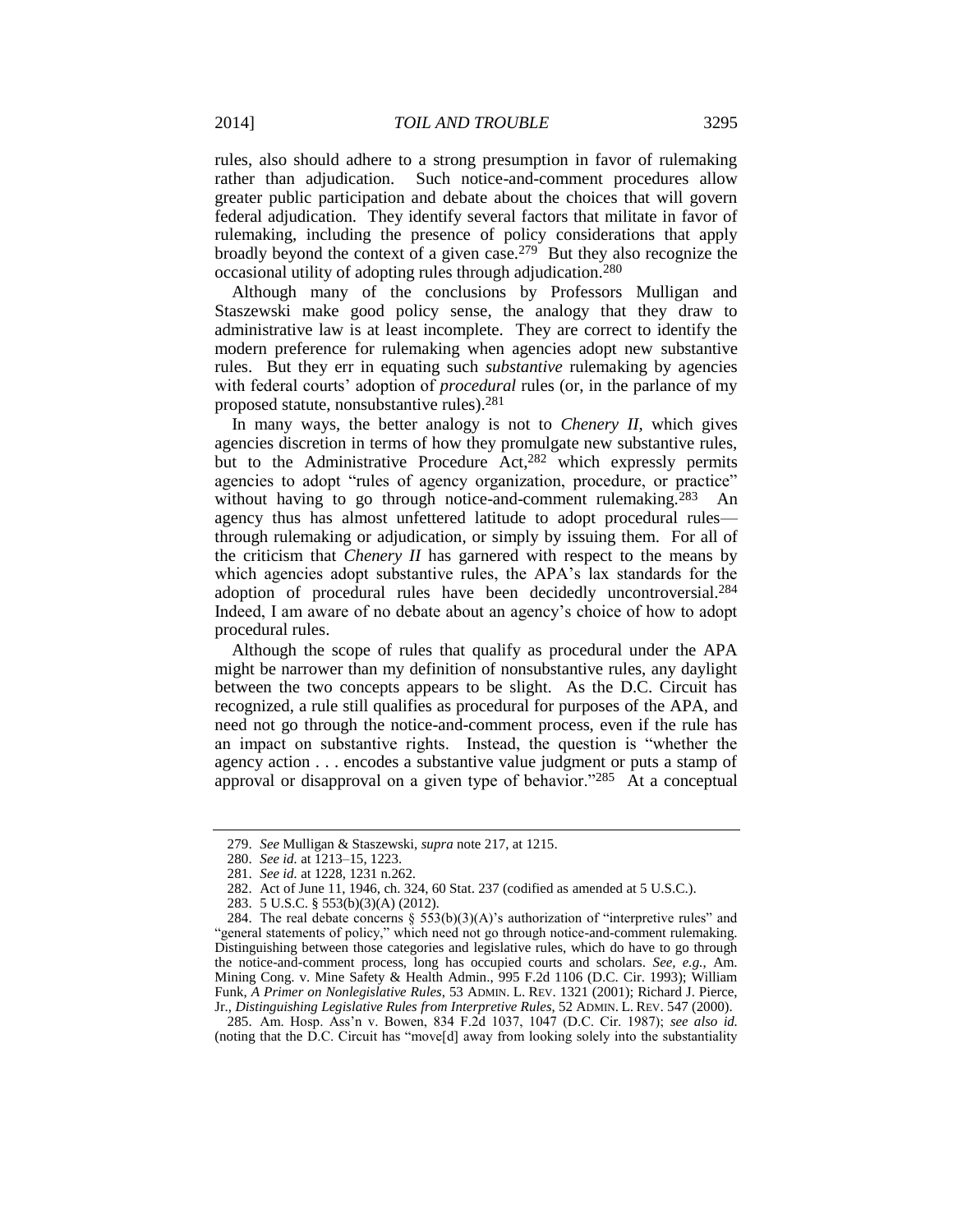level, such a definition tracks the distinction that I have drawn between clearly substantive rules that seek to regulate conduct and a residual category of nonsubstantive rules.

Finally, the analogy between courts, as rulemakers, and administrative agencies is sound because federal courts, like agencies, have particular expertise in the areas calling for the exercise of discretion—judicial administration. Courts and judges are familiar with practices that govern litigation, and the current rulemaking process recognizes as much. The Advisory Committee consists of a broad range of judges from all levels of the judiciary as well as practitioners.<sup>286</sup>

### 3. The Statute's Incorporation of Judicial Discretion in Adopting Procedural Rules

The proposed statute draws on the lessons from the administrative law context and federal courts' recent experience in crafting procedural rules through adjudication. It includes two essential elements: first, it creates a presumption in favor of adopting nonsubstantive rules through the current rulemaking processes; second, it expressly introduces a new element of flexibility by empowering courts to adopt rules in the course of adjudication.

The presumption in favor of rulemaking, while significantly less rigid than the one Professors Mulligan and Staszewski envision, draws on many of the scholarly insights about the advantages of rulemaking. Most conspicuously, notice-and-comment rulemaking gives advance warning to the various stakeholders and fosters meaningful participation by those constituencies. It also creates transparency and thus reduces the element of surprise to litigants in any given case.<sup>287</sup> Moreover, rulemaking allows courts to craft comprehensive solutions—such as rewriting a rule entirely whereas adjudication simply does not allow for overarching structural changes to a procedural regime.<sup>288</sup> For these reasons, the statute does not disturb either the current process by which the Supreme Court, with the assistance of the Advisory Committee, promulgates prospective rules for the entire federal court system or the mechanism by which individual courts may adopt prospective local rules.

In addition to the current rulemaking process, the statute introduces new flexibility so that courts may adopt rules in the course of adjudication in order to respond to unforeseen circumstances or other exigencies.289 When

of the impact" because "even unambiguously procedural measures affect parties to some degree").

<sup>286.</sup> *See* Struve, *supra* not[e 215,](#page-35-1) at 1109.

<sup>287.</sup> *See supra* not[e 277](#page-46-1) and accompanying text.

<sup>288.</sup> *See* Mulligan & Staszewski, *supra* note [217,](#page-36-1) at 1210–11; Struve, *supra* note [215,](#page-35-1) at 1123.

<sup>289.</sup> Such flexibility is consistent with Jeremy Bentham's belief that judges should have wide latitude to implement the law's substantive commands. *See* Marcus, *supra* note [236,](#page-39-0) at 386–90 (citing 5 JEREMY BENTHAM, *Scotch Reform*, *in* THE WORKS OF JEREMY BENTHAM 1, 3, 5–6 (John Bowring ed., Edinburgh, William Tait 1843) (1808)).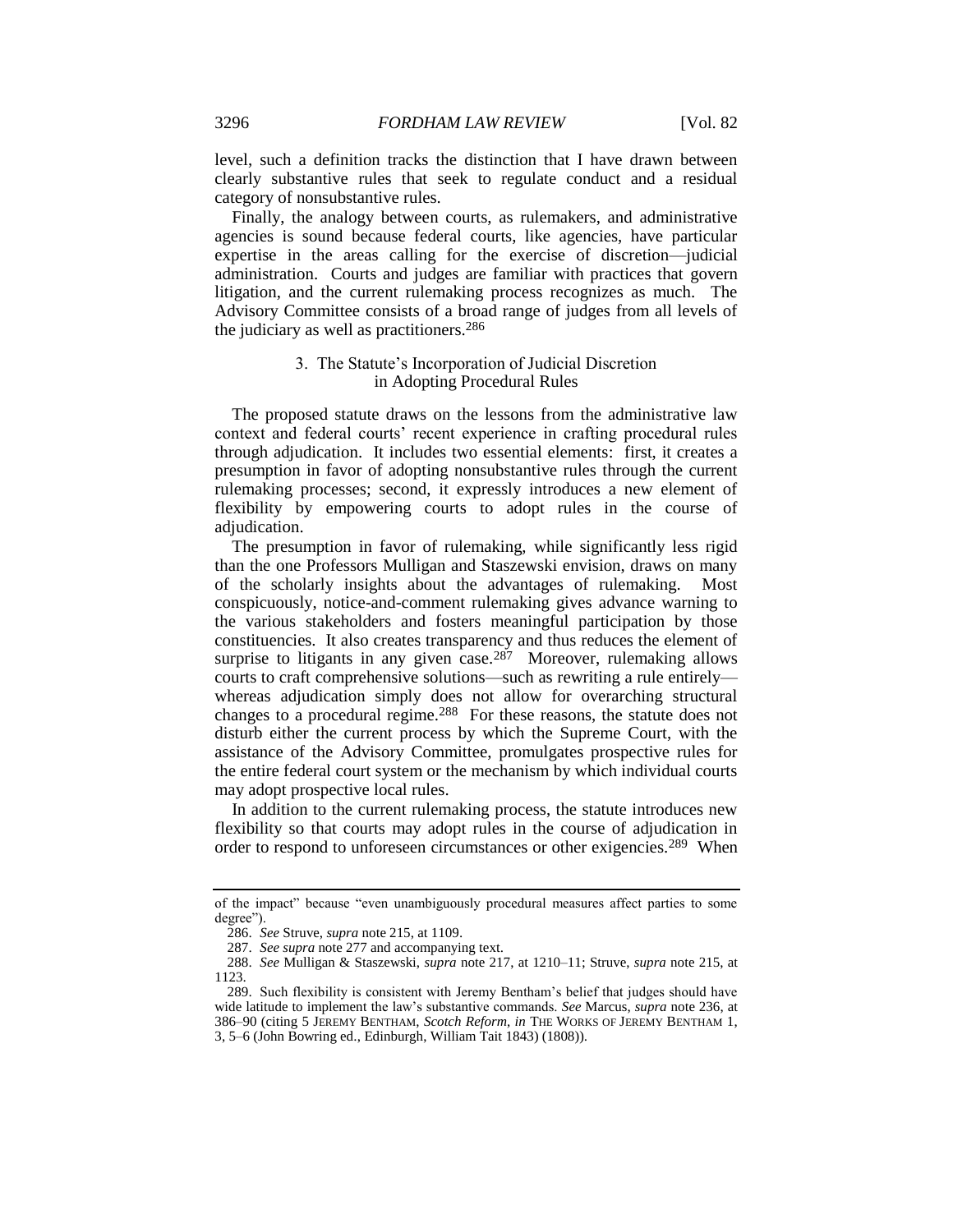courts create nonsubstantive rules through adjudication, they primarily should do so interstitially. By explicitly conferring such power on federal courts, the statute recognizes that gap filling is often necessary and seeks to promote greater candor when courts need to exercise such power.

With this framework in mind, I offer a few preliminary thoughts about how the proposed statute would regard three instances in which agencies and courts have adopted nonsubstantive rules. The first, from the administrative law context, in some ways is the easiest. In 1995, the Securities Exchange Commission adopted a comprehensive revision to its Rules of Practice, rules that govern adjudication much like the FRCP govern litigation in federal court.290 The Commission observed that such rules fell within the ambit of procedural rules that the APA exempts from notice-and-comment procedures. Nevertheless, it recognized that the comprehensive nature of the revisions counseled the use of notice-andcomment to solicit public participation.<sup>291</sup> To my mind, that unquestionably was the correct choice and the one that the proposed statute clearly would favor if the same situation arose in the judicial context, as the Commission was revising its entire procedural regime.

Second, the statute would approve at least some of the shadow rules of joinder. This is one example in which the presumption that I envision would be less rigid than that proposed by Professors Mulligan and Staszewski.292 For many of the reasons that Professor Effron discusses, the joinder rules, as embodied in the current FRCP, do not necessarily lead to desirable or predictable outcomes.293 Professor Effron has elucidated the possibilities and pitfalls of shadow rules that respond to those deficiencies. In many ways, the breadth of the joinder rules invites judges to exercise discretion and, in common law fashion, figure out when the joinder of certain parties and claims will lead to more efficient litigation.294 That exercise of common law powers seems legitimate. But when exercising delegated discretion, a court has a concomitant responsibility to justify its decisions and "persuade other courts that it has come to the *correct* decision."295 Under the present regime, though, judges indulge the fiction that they are *not* creating a new rule.296 The proposed statute would improve the status quo by encouraging courts to identify situations in which they need to craft a gap-filling rule and then to do so with greater candor. Such explicit reasoning has the potential to promote dialogue among courts and thereby alleviate the unpredictability and disuniformity characteristic of common law rulemaking that occurs in the shadows.

<sup>290.</sup> *See* Rules and Regulations, 60 Fed. Reg. 32,738 (June 23, 1995) (codified at scattered sections of 17 C.F.R.).

<sup>291.</sup> *See id.* at 32,739 n.7.

<sup>292.</sup> They suggest that such rules, which they deem legislative in nature, require noticeand-comment procedures. *See* Mulligan & Staszewski, *supra* note [217,](#page-36-1) at 1215.

<sup>293.</sup> *See* Effron, *supra* not[e 261,](#page-44-1) at 772–73.

<sup>294.</sup> *See id.* at 808.

<sup>295.</sup> *Id.*

<sup>296.</sup> *See id.* at 802.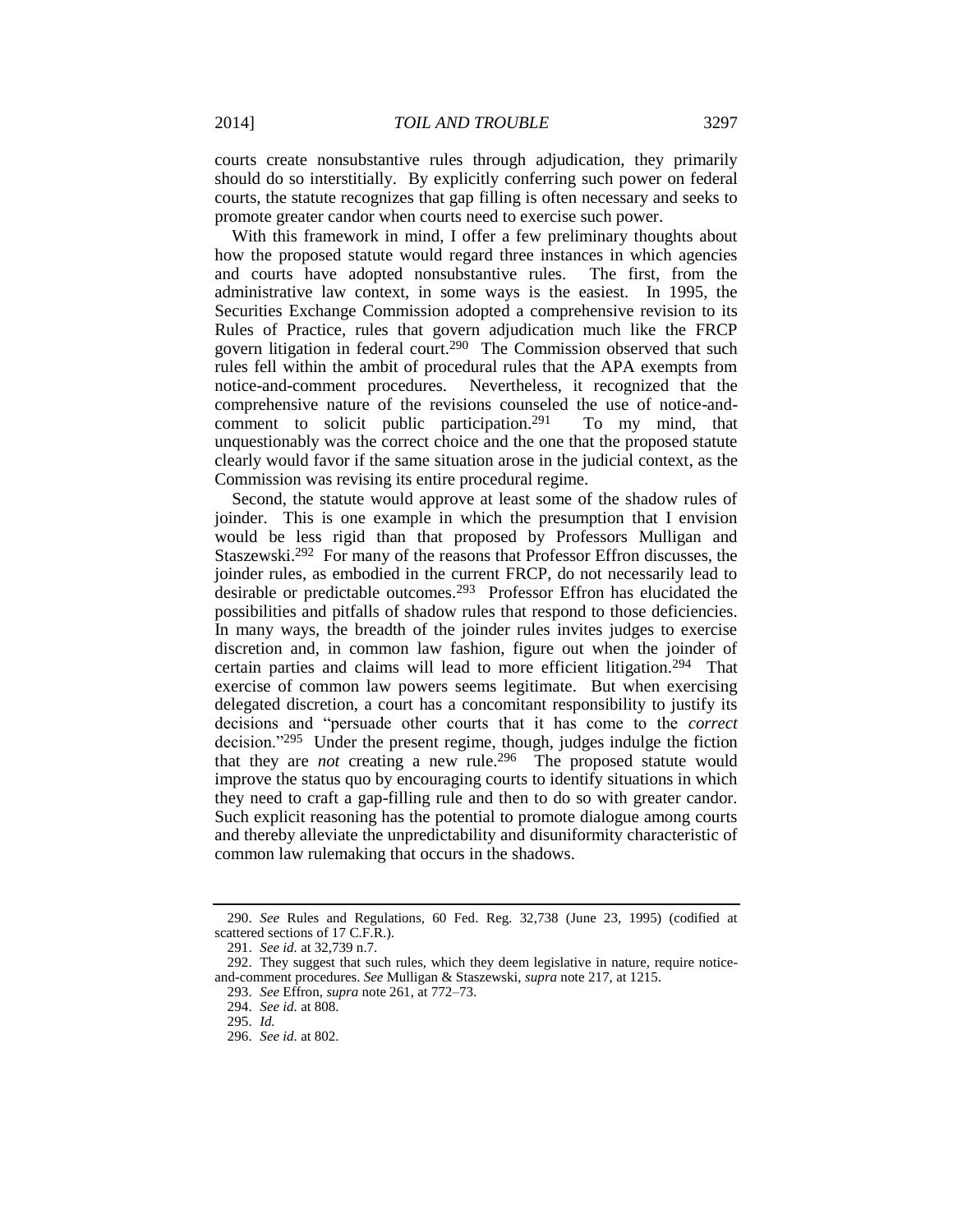#### 3298 *FORDHAM LAW REVIEW* [Vol. 82

Finally, I confess a degree of ambivalence about how the proposed statute would regard the new plausibility pleading standard discussed above. On the one hand, the plausibility standard is an attempt, through adjudication, to give greater content to a broad rule—Rule 8(a)—that requires a pleading to contain no more than a "short and plain statement." $297$  On the other hand, I sympathize with those who argue that the plausibility standard was not a gap-filling measure but, instead, akin to a significant revision of the notice-pleading regime.<sup>298</sup> My tentative conclusion is that the latter arguments are more persuasive and that, if any such changes were necessary or desirable, the notice-and-comment rulemaking process would have been the appropriate avenue.

#### *E. Anticipated Objections*

Although I have considered a number of possible objections throughout the Article, I briefly address three other potential concerns about the viability or desirability of the proposed statutory revision.

#### 1. Is the Statute Unconstitutional?

In light of *Erie*'s firm conviction that its holding was constitutionally compelled, one might query whether a statute that expands federal courts' lawmaking power is constitutional.

#### *a. Federalism Concerns*

As discussed in Part I, *Erie* proffered two related theories of constitutional federalism in support of its argument that the *Swift* regime had been unconstitutional, but scholars now recognize that neither justifies *Erie*. First, the separate-sovereigns view of federalism long has been discredited and has no explanatory power. Second, although the enumerated-powers explanation might apply to a sliver of cases (preventing the federal government from regulating certain issues that nonetheless might come into federal court through diversity jurisdiction), *Erie* is a gross overreaction to a fairly small problem.<sup>299</sup> Consequently, modern scholarship overwhelmingly rejects these constitutional federalism arguments.

#### *b. Separation of Powers Concerns*

In light of the waning enthusiasm for the federalism rationale, the dominant constitutional justification in the literature is based on separation of powers (or, judicial federalism). The argument comes in a number of forms, but in essence it regards *Erie* as a limitation on federal courts' ability to impinge on powers that belong to the elected branches. According to this

<sup>297.</sup> FED. R. CIV. P. 8(a).

<sup>298.</sup> *See supra* note[s 265–](#page-44-0)67 and accompanying text.

<sup>299.</sup> *See supra* note[s 43](#page-10-1)[–57](#page-12-1) and accompanying text.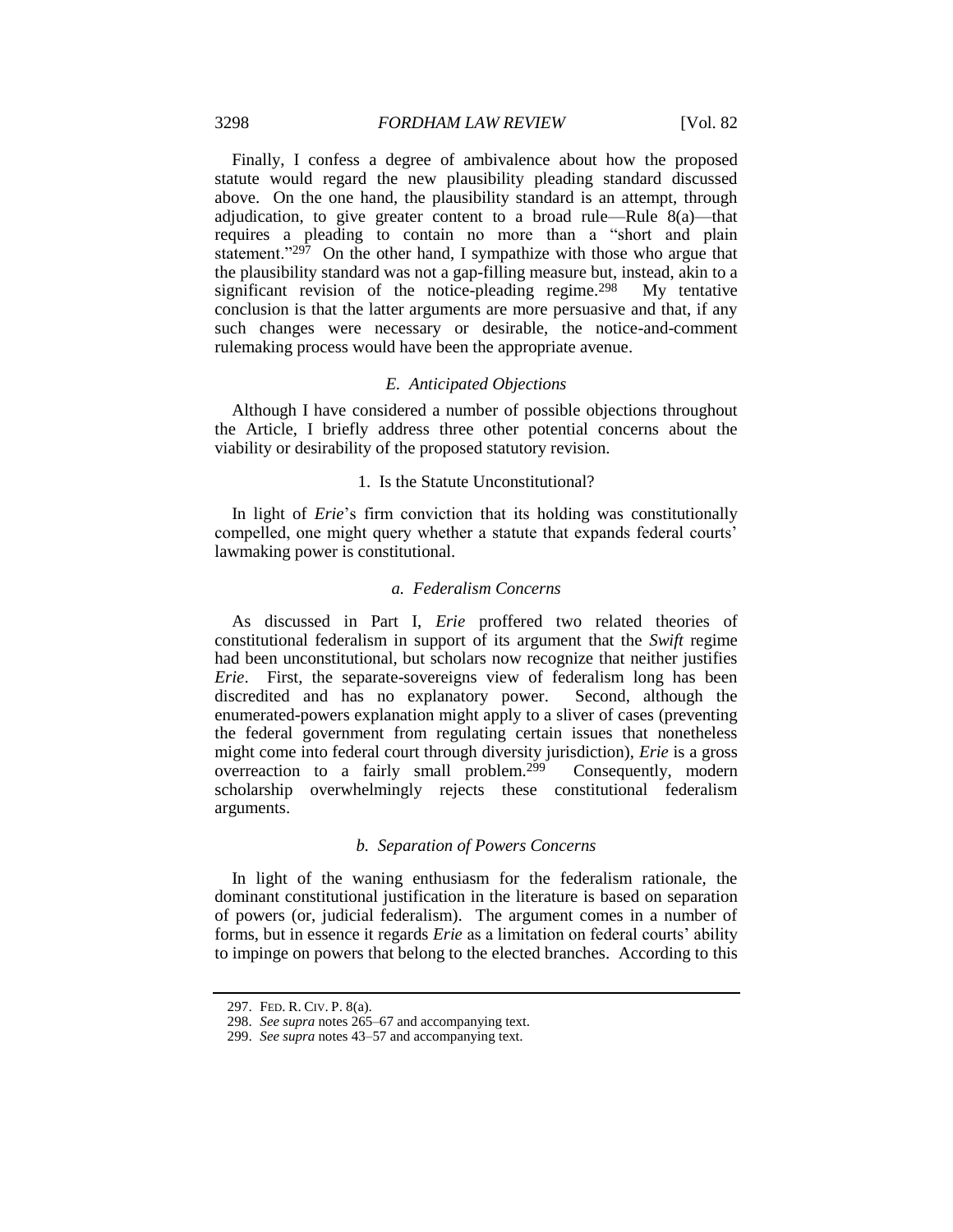<span id="page-51-0"></span>view, general common law, as created by federal courts, had intruded into Congress's lawmaking prerogative; such an intrusion was unconstitutional because Congress had not authorized such judicial lawmaking.300 The separation of powers argument suggests that even if Congress has certain lawmaking powers that can trump state law, the *judiciary's* lawmaking authority is far narrower.<sup>301</sup>

Despite the increasing prevalence and acceptance of the separation of powers arguments, recent scholarship levels cogent criticisms against it. First, *Erie* itself did not make this argument.<sup>302</sup> Indeed, on the same day that the Supreme Court decided *Erie*, it created federal common law (in a decision authored by Justice Brandeis, no less).303 Any separation of powers concerns would have been the same in both cases, thus suggesting that *Erie*'s principal concern was federalism.304 Second, and relatedly, those who adhere to the separation of powers rationale have to figure out a way to differentiate between prohibited common law adjudication, on the one hand, and other permissible judicial actions, on the other hand.<sup>305</sup> Despite an extensive literature discussing such problems, they remain largely unresolved.<sup>306</sup>

Most importantly, even if the separation of powers rationale is accurate, it does not prohibit Congress from tweaking or overhauling the current *Erie* doctrine. The purported problem with pre-*Erie* federal common law was that federal courts had exercised certain authority absent congressional authorization.307 But by that logic, as proponents of the separation of powers rationale recognize, Congress *could* authorize courts to create federal common law.308 Indeed, based on the cooperative vision of separation of powers espoused by Justice Robert Jackson's concurrence in the *Steel Seizure* case, <sup>309</sup> Professor Craig Green has argued that federal

307. *See* Sherry, *supra* not[e 47,](#page-10-0) at 146.

<sup>300.</sup> *See* Green, *supra* not[e 7,](#page-3-0) at 615–16; Sherry, *supra* not[e 47,](#page-10-0) at 144–45.

<sup>301.</sup> *See, e.g.*, Mishkin, *supra* note [4,](#page-3-3) at 1683; Henry P. Monaghan, *The Supreme Court 1974 Term Foreward: Constitutional Common Law*, 89 HARV. L. REV. 1, 11–12 (1975). Other scholars who have embraced the separation of powers argument include Bradley  $\&$ Goldsmith, *supra* note [5;](#page-3-5) Clark, *supra* not[e 57;](#page-12-1) Redish, *supra* note [4.](#page-3-3)

<sup>302.</sup> *See* Green, *supra* not[e 7,](#page-3-0) at 616–18; Sherry, *supra* not[e 47,](#page-10-0) at 145.

<sup>303.</sup> *See* Hinderlider v. La Plata River & Cherry Creek Ditch Co., 304 U.S. 92, 110 (1938) ("[W]hether the water of an interstate stream must be apportioned between the two States is a question of 'federal common law' upon which neither the statutes nor the decisions of either State can be conclusive.").

<sup>304.</sup> *See* Sherry, *supra* note [47,](#page-10-0) at 145. Professor Craig Green also develops an extended criticism of the separation of powers argument in the context of customary international law. He argues that *Erie* was concerned exclusively with federal-state relations rather than the extent of judicial power. *See* Green, *supra* note [7,](#page-3-0) at 623–55.

<sup>305.</sup> Virtually every scholar concedes the necessity of some federal common law, such as in the realm of foreign relations. *See* Redish, *supra* note [4;](#page-3-3) *see also* Clark, *supra* not[e 13,](#page-5-0) at 1353–58.

<sup>306.</sup> *See, e.g.*, Friendly, *supra* note [3;](#page-3-2) Redish, *supra* note [4;](#page-3-3) Tidmarsh & Murray, *supra* note [13;](#page-5-0) *see also* Green, *supra* not[e 7,](#page-3-0) at 619–22.

<sup>308.</sup> *See* Redish, *supra* not[e 4,](#page-3-3) at 801; *see also* Clark, *supra* not[e 57,](#page-12-1) at 1421–22.

<sup>309.</sup> Youngstown Sheet & Tube Co. v. Sawyer (*Steel Seizure*), 343 U.S. 579 (1952).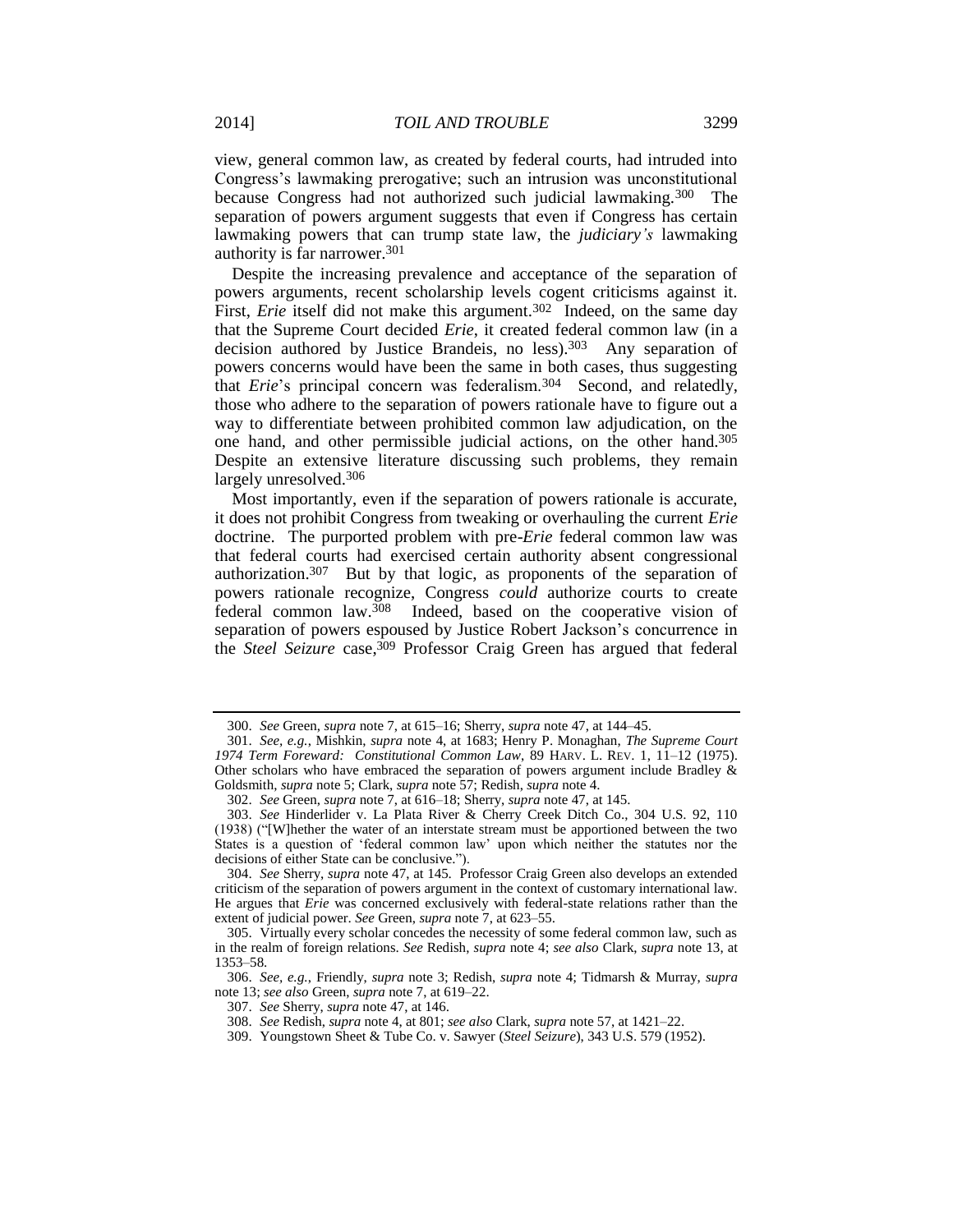courts should have the utmost latitude when Congress expressly approves the creation of common law.<sup>310</sup>

#### *c. Congress's Power over Nonsubstantive Rules*

The careful and imaginative work of recent scholarship has demonstrated, to my mind, that the Constitution does not compel *Erie*'s essential prohibition against federal common law. Even if one rejects those arguments, though, there is no valid constitutional objection to the statutory fix that I propose.

The Constitution gives Congress extremely wide power to prescribe rules for the federal courts, including rules that have a clear effect on substantive rights. Scholars who defend *Erie*'s constitutional foundation acknowledge that the Constitution at most prohibits federal courts from creating unambiguously substantive common law.311 Professor Kevin Clermont has made the point eloquently:

Congress and the federal courts could resolve any doubts in the hard cases under current doctrine either way—in favor of federal law or, for that matter, in favor of the state law—without substantial fear of unconstitutional usurpation or derogation of state or federal powers. They truly are choosing the law. Congress and the federal courts are largely free, as far as constitutional powers go, to rationalize and rework the *Erie* doctrine.312

Any rule within the vast twilight zone between substance and procedure thus falls outside of the purview of *Erie* itself. Consequently, Congress may grant federal courts much more leeway to promulgate rules as long as such rules are not clearly substantive in nature.

The power to create nonsubstantive rules is more expansive than current practice suggests. It extends to many more issues than Congress has addressed or than the Supreme Court, pursuant to the Enabling Act, currently may regulate. Perhaps the most conspicuous example is a statute of limitations. Although a federal limitations provision would be sufficiently procedural to pass constitutional muster, such a rule presently lies beyond the Court's rulemaking mandate.313 Furthermore, some scholars have argued that in certain contexts, federal courts' inherent power

<sup>310.</sup> *See* Green, *supra* not[e 7,](#page-3-0) at 655–59.

<sup>311.</sup> *See, e.g.*, Clark, *supra* not[e 57,](#page-12-1) at 1421–22; Ely, *supra* not[e 3,](#page-3-2) at 705; Allan Ides, *The Supreme Court and the Law To Be Applied in Diversity Cases: A Critical Guide to the Development and Application of the* Erie *Doctrine and Related Problems*, 163 F.R.D. 19, 77 (1995); Rowe, *supra* not[e 10,](#page-3-1) at 977; *see also* Redish, *supra* not[e 4,](#page-3-3) at 801.

<sup>312.</sup> Clermont, *supra* note [42,](#page-9-0) at 997–98.

<sup>313.</sup> *See, e.g.*, Burbank, *supra* note [210,](#page-34-1) at 1019–20; Ely, *supra* note [3,](#page-3-2) at 726; Rowe, *supra* note [10,](#page-3-1) at 973. *But see* Paul D. Carrington, *"Substance" and "Procedure" in the Rules Enabling Act*, 1989 DUKE L.J. 281, 307–09 (arguing that the Enabling Act already permits the Supreme Court to create a limitations provision).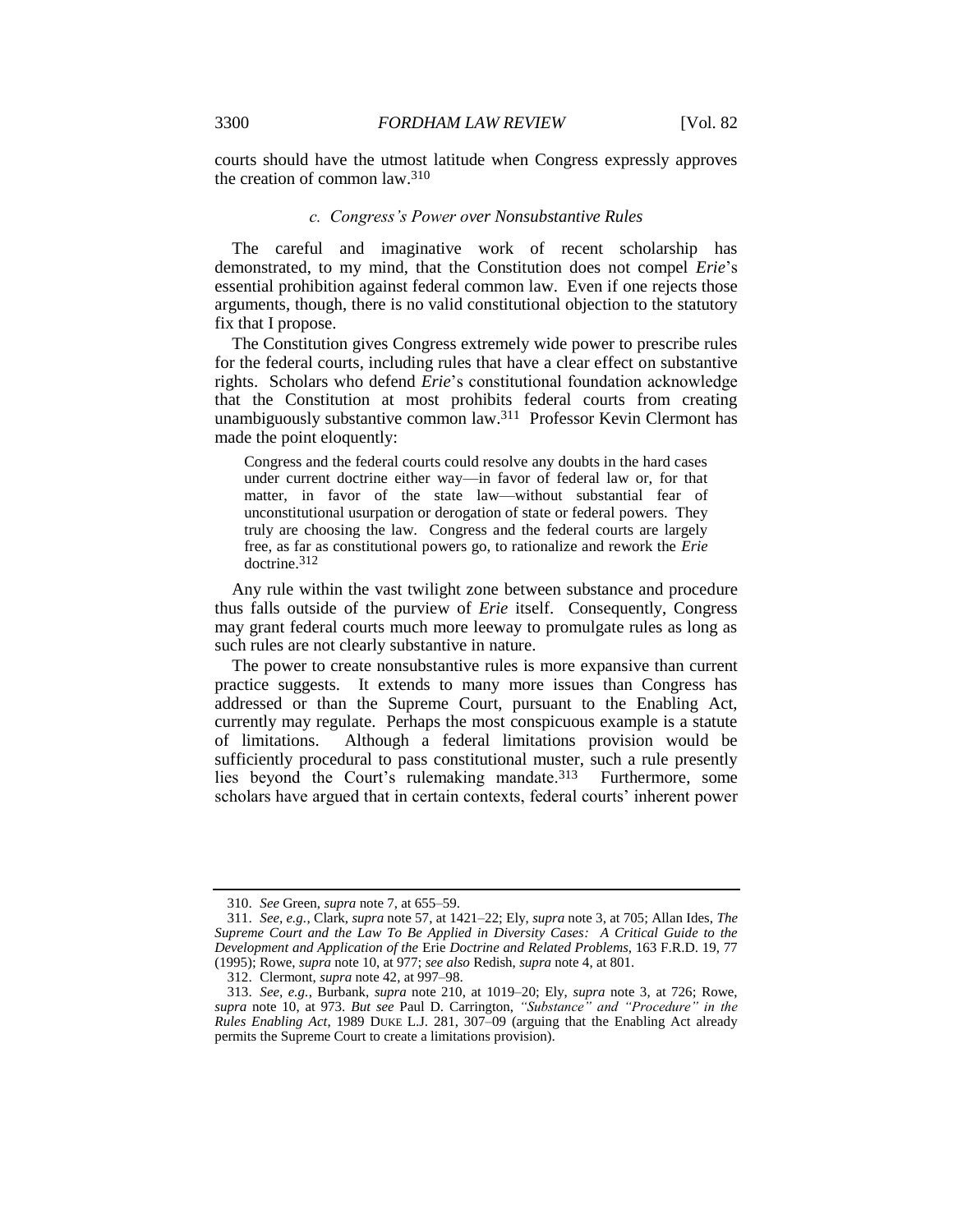over their own procedure might be even broader than Congress's authority to regulate procedure.<sup>314</sup>

The upshot is that no constitutional impediment prevents Congress from revising the *Erie* doctrine to allow federal courts to adopt any rule that falls within the twilight zone.

#### 2. Is the Distinction Between Substantive and Nonsubstantive Rules Any Better Than the Current Regime?

The statute that I propose continues to rely on a distinction between substance and procedure, albeit by drawing the line in a different place than do the current sources of the *Erie* doctrine. One of the most vexing problems with the current doctrine is the uncertainty about which issues fall on which side of that line. Although my proposal will not resolve that uncertainty completely, it will mitigate the problem for several reasons.

First, the current interpretations of the Decision Act and the Enabling Act (and, by some accounts, the Constitution) rely on the distinction but locate the line of demarcation in slightly different places. For instance, the Court in *Shady Grove* gave Rule 23 (regarding class actions) a fairly broad construction but held that it was sufficiently procedural for Enabling Act purposes.315 On the other hand, the current standards of the Decision Act probably would regard a broad construction of Rule 23 as substantive because it likely would lead to forum shopping.<sup>316</sup> The unified approach of the proposed statute alleviates this problem by streamlining the analysis, requiring courts and litigants to negotiate only one line, rather than the two (or possibly three) lines that the current doctrine draws.

Second, the inherent difficulty with the line that the Enabling Act draws between substance and procedure owes to the Court's failure, especially in recent years, to reach a point of clarity about which interests that division protects. The Court has treated the Enabling Act's restrictions as guardians of federalism, even though the Act actually protects separation of powers principles.317 Moreover, there always has been some tension in the Court's ability to navigate difficult questions within the twilight zone because the Act's framers generally did not appreciate how many issues do not lend themselves to easy classification as either substantive or procedural.

The proposed statute provides clarity on all of these points by defining states' federalism interests with more precision. Courts thus can identify with greater ease which issues properly fall within states' lawmaking purview and which ones are within the scope of the judiciary's rulemaking

<sup>314.</sup> *See* Barrett, *supra* note [228,](#page-38-0) at 833–35 (noting general scholarly agreement about the reserve of judicial power over procedure that Congress may not abrogate).

<sup>315.</sup> *See* Shady Grove Orthopedic Assocs., P.A. v. Allstate Ins. Co., 130 S. Ct. 1431, 1442–44 (2010).

<sup>316.</sup> *See* Clermont, *supra* note [42,](#page-9-0) at 1028; *see also id.* at 1033 n.214 (noting that Mississippi state law does not allow class actions).

<sup>317.</sup> *See supra* Part II.A.1.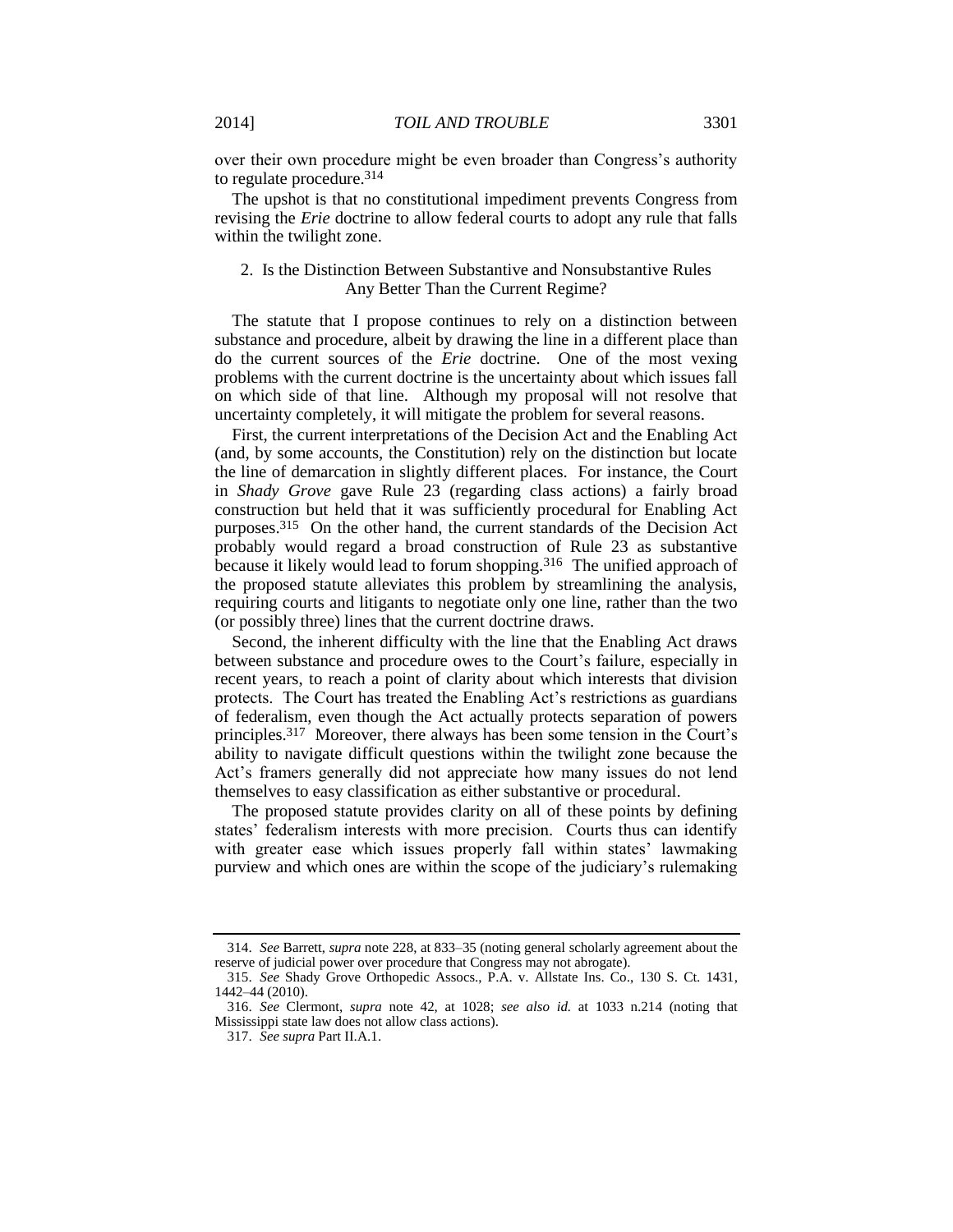power. As Professors Cook and Clark recognized,<sup>318</sup> the substanceprocedure dichotomy becomes much more administrable once the purpose of the division becomes clear. The proposed statute, unlike the current *Erie* doctrine, makes significant progress in that direction.<sup>319</sup>

Finally, my proposal arguably makes courts' task a bit easier by focusing solely on the definition of substantive rights through the lens of conduct rules. Courts' rulemaking power is simply the mirror image of conduct rules and does not rely on any a priori notion of procedure.

In short, the distinction between substantive and nonsubstantive rules is easier to apply than the current doctrine because it streamlines the analysis into a single test. Moreover, it identifies the purpose of such differentiation, based on a concrete notion of states' interests in crafting conduct rules, thus making the unified test more coherent.

#### 3. Will Greater Judicial Discretion Lead to Overreaching?

There are good institutional reasons to believe that courts would exercise their new authority appropriately. Justice Antonin Scalia has noted that when courts create a new rule in the process of adjudication, that rule applies to the case at hand, despite the litigants' lack of prior notice of the new rule. But the inability to create rules on a purely prospective basis is an important "check[] upon judicial lawmaking," without which courts would be "substantially more free to 'make new law.'"<sup>320</sup> In other words, the very nature of common law adjudication helps ensure that courts will create new nonsubstantive rules interstitially and as a matter of necessity rather than sheer will.

In many instances, courts probably will continue to allow state law to operate in a number of contexts over which federal courts would have authority. For instance, even when the Supreme Court asserts the power to make substantive or procedural common law, it frequently borrows state standards.321 Congress has displayed particular sensitivity to rules of evidence, especially state rules governing privilege. In light of that sensitivity, it seems unlikely that federal courts would attempt to flout the carefully constructed balance. Similarly, Congress and courts historically have evinced solicitude for states' ability to define statutes of limitation, and it is difficult to imagine that federal courts would assert a special interest in such questions.

<sup>318.</sup> *See supra* not[e 233](#page-38-1) and accompanying text.

<sup>319.</sup> The statute also improves clarity regarding the Decision Act. As the Supreme Court has long conceded, the various forms of the Decision Act's outcome-determinative test do not really differentiate between substance and procedure. *See* Hanna v. Plumer, 380 U.S. 460, 466 (1965); Guaranty Trust Co. v. York, 326 U.S. 99, 109 (1945). Again, the statutory proposal alleviates such concerns.

<sup>320.</sup> James B. Beam Distilling Co. v. Georgia, 501 U.S. 529, 549 (1991) (Scalia, J., concurring in the judgment); *see also* Marcus, *supra* not[e 236,](#page-39-0) at 418.

<sup>321.</sup> *See, e.g.*, Semtek Int'l Inc. v. Lockheed Martin Corp., 531 U.S. 497, 508 (2001); De Sylva v. Ballentine, 351 U.S. 570, 580–81 (1956); *see also* United States v. Little Lake Misere Land Co., 412 U.S. 580, 594–95 (1973).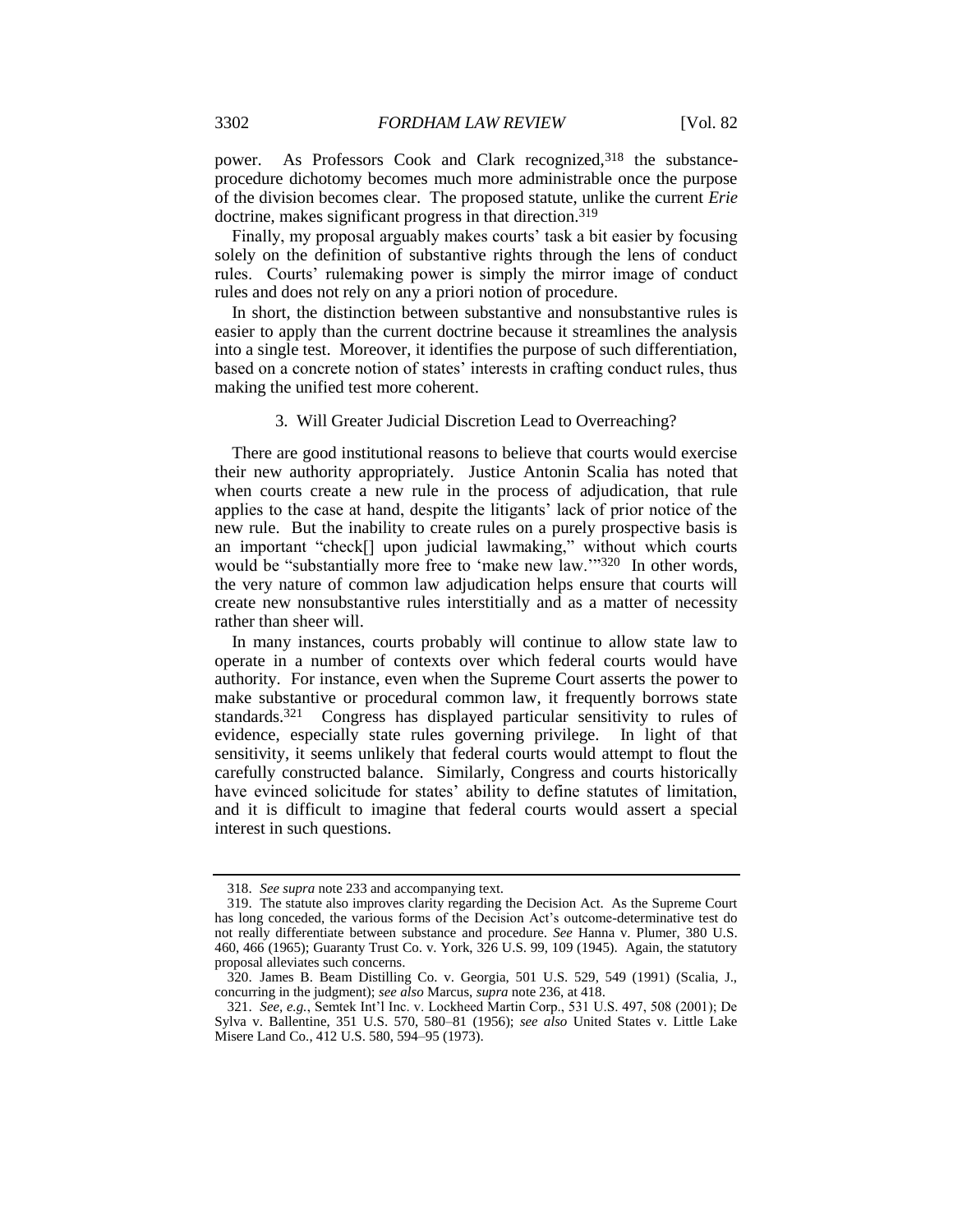One might wonder whether such humility will cause the proposal to unravel. In other words, will deference to state law raise the same sorts of difficult balancing choices that a revised doctrine seeks to avoid? I do not believe so. First, in the absence of a congressional directive, federal courts' application of state law usually will reflect the courts' borrowing of state law rather than because state law applies of its own force. Second, and relatedly, the federal courts' decision to borrow state law will not turn on myriad competing interests. Instead, it will stem from a conclusion that the federal government does not have an overriding interest in regulating particular questions (say, statutes of limitation). Finally, any decision to borrow state law because of a lack of federal interest is conclusive for all cases. No longer will federal courts have to consider states' potentially countervailing interests on a case-by-case basis.

#### **CONCLUSION**

The *Erie* doctrine, even after its reformulation in *Hanna*, never has been as stable as some scholars had hoped. Over the last two decades, the Supreme Court has introduced new uncertainty into the doctrine, undermining predictability and uniformity, which are among a procedural regime's most prized attributes. More importantly, a fresh look at the modern *Erie* doctrine reveals that it does not protect coherent notions of federalism, separation of powers, or equality. Despite *Erie*'s much-repeated language about the undesirability of forum shopping, the current doctrine does not actually alleviate any impropriety or inherent unfairness.

I have suggested a statutory revision that reorients the *Erie* doctrine to streamline the analysis and promote a more coherent vision of federalism. Giving federal courts a wider berth to adopt nonsubstantive rules, and greater discretion as to the means by which they do so, would promote a number of important policies. It simultaneously would protect states' actual federalism interests more robustly and create a more administrable procedural regime.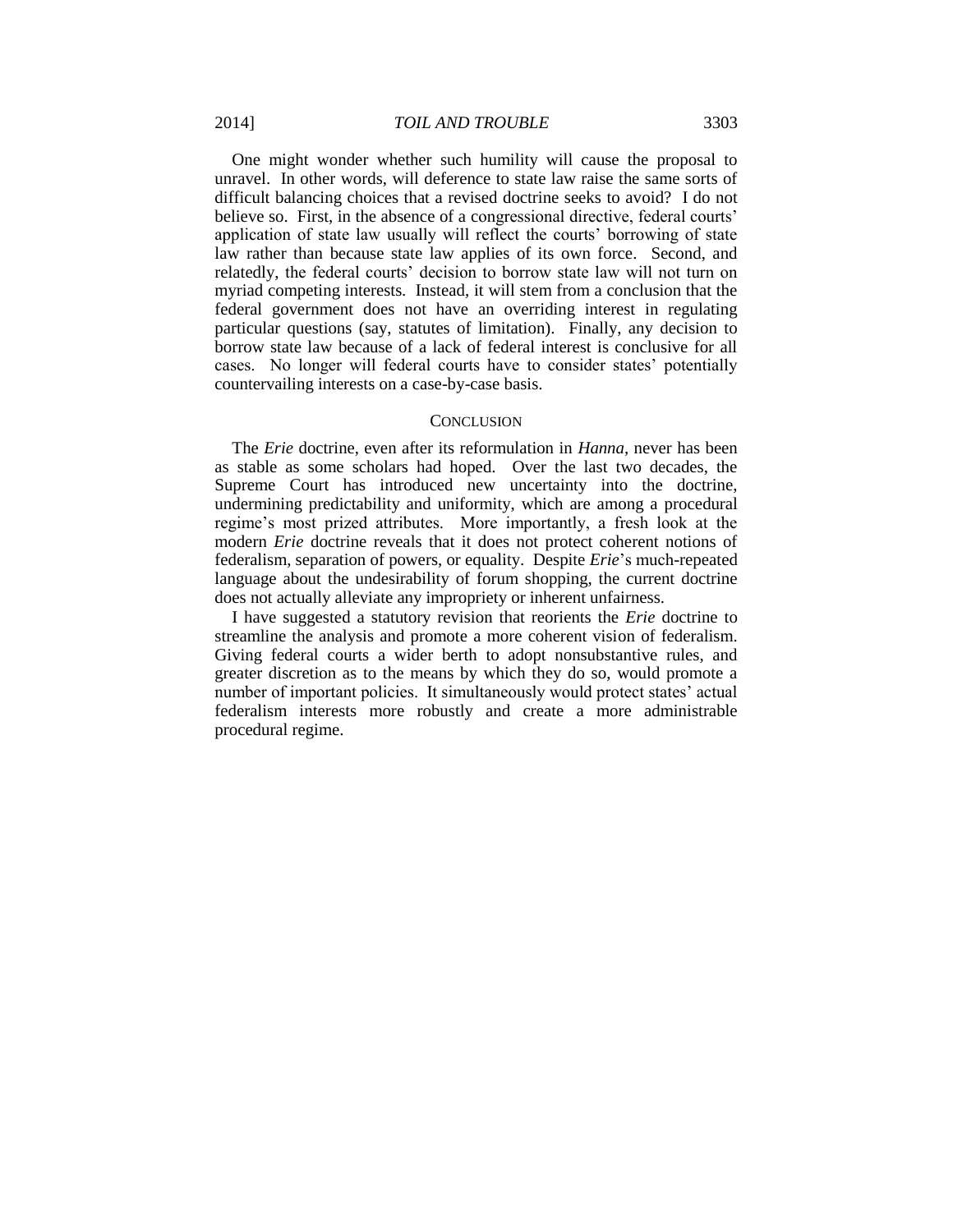#### APPENDIX A

Although there are many ways to capture the principles outlined in Part III, one potential statutory formulation is below. Section 1 of the following text largely would preserve the current version of the Rules of Decision Act, 28 U.S.C. § 1652, and then add a clarification about how it applies in diversity cases. Section 2 would replace 28 U.S.C. § 2072 of the Rules Enabling Act.

\* \* \*

#### *Section 1. Rules of Decision.*

(a) The laws of the respective states, except where the Constitution or treaties of the United States or Acts of Congress otherwise require or provide, shall be regarded as rules of decision in civil actions in the courts of the United States, in cases where they apply.

(b) In any civil action over which the district courts have original jurisdiction founded on section 1332 of this title, the substantive law of the appropriate state or states shall provide the rules of decision.

#### *Section 2. Power To Prescribe Nonsubstantive Rules.*

(a) The Supreme Court shall have the power to prescribe general nonsubstantive rules for cases in the United States district courts (including proceedings before magistrate judges thereof) and courts of appeals.

(b) The Supreme Court, the United States courts of appeals, and the United States district courts, when adjudicating cases over which they have jurisdiction, shall have the power to adopt general nonsubstantive rules, as necessary, that are not inconsistent with rules adopted pursuant to subsection (a) of this section and relevant sections of this chapter. Such rules, when adopted by the Supreme Court, shall have the same force and effect as rules adopted pursuant to subsection (a).

(c) Such rules may define when a ruling of a district court is final for the purposes of appeal under section 1291 of this title.

\* \* \*

Section 1(a) essentially preserves the current Decision Act in order not to upset the broader *Erie* megadoctrine, which covers a range of issues, including exactly which law should apply when state courts apply federal substantive law. Section 1(b) addresses the narrower question of which law federal courts should apply when they are sitting in diversity. It codifies the basic holding of *Erie* that a federal court sitting in diversity must apply state substantive law. That is the core of *Erie*, and regardless of whether one regards it as constitutionally compelled, it embodies important federalism principles, as discussed in Part III.B of the Article. Section 1(b) makes clear, though, that federal courts are required to apply only truly substantive state law. It thereby eliminates the twin aims analysis that the Supreme Court has treated as the touchstone of the current Decision Act. As a side